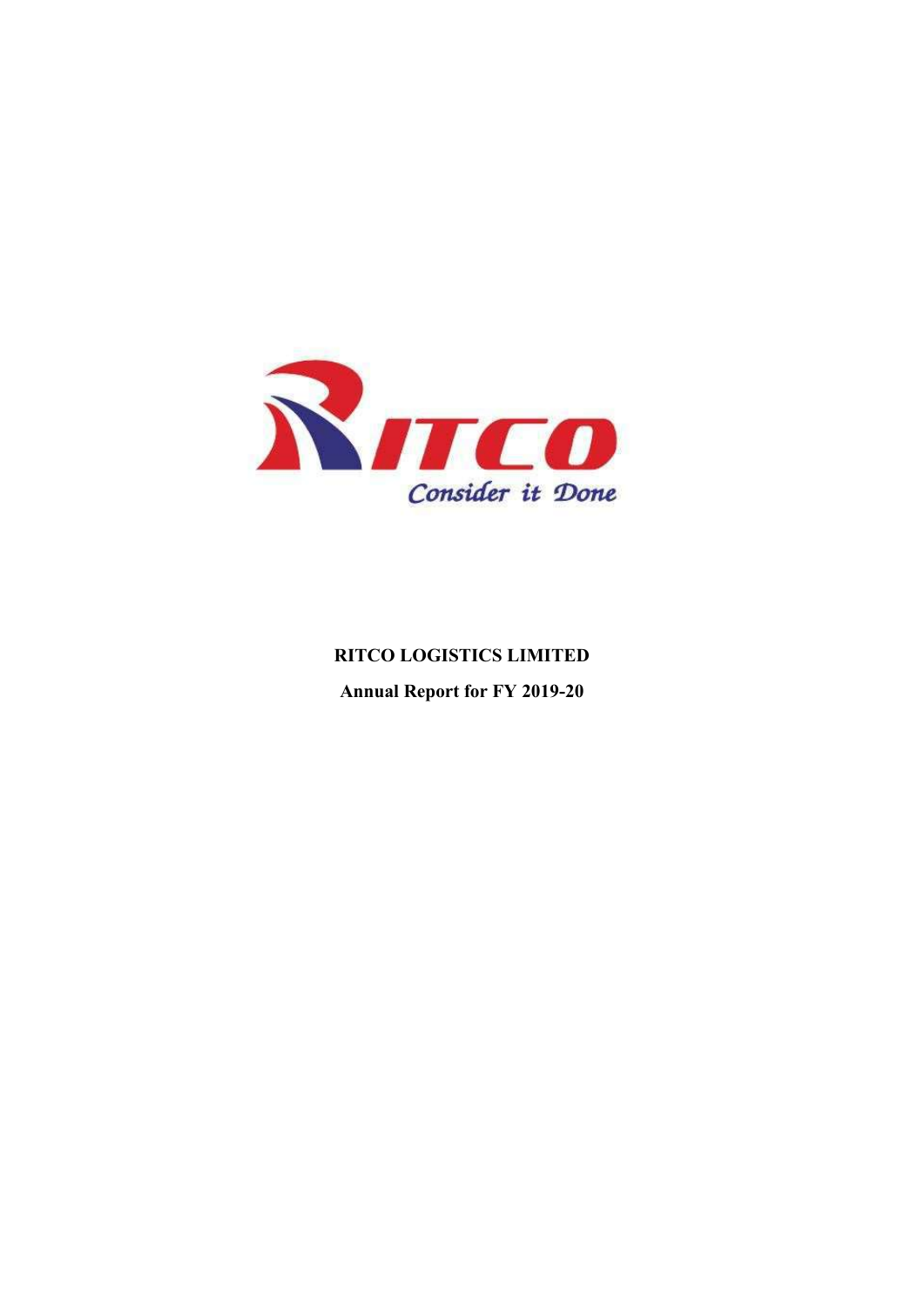#### **CORPORATE IDENTITY NUMBER (CIN)** - **L60221DL2001PLC112167**

#### **Board of Directors**

Mr. Sanjeev Kumar Elwadhi – Managing Director

Mr. Man Mohan Pal Singh Chadha – Chairman & Whole Time Director

Mr. Dhananjay Prasad- CEO

Mr. Shyam Sunder Elwadhi

Mr. Dhruv Gulati – Independent Director

Mr. Vikram Suri – Independent Director

Ms. Roma Wadhwa – Women Director

#### **Chief Financial Officer (CFO)**

Mr. Man Mohan Pal Singh Chadha

#### **Company Secretary & Compliance Officer**

Mr. Rakesh Kumar Jha

#### **Registrars & Share Transfer Agents**

Link Intime India Pvt. Ltd Noble Heights, 1st Floor, Plot NH 2, C-1 Block LSC, Near Savitri Market,Janakpuri, New Delhi – 110058 Tel No.: 011-41410592

#### **Secretarial Auditor Statutory Auditors**

Mukun Vivek and Company Mittal & Associates (Company Secretaries) (Chartered Accountants) 101,102,103, First Floor, Gupta Arcade 501, Empress Nucleus, LSC, Shrestha Vihar, New Delhi-110092 Andheri (East), Mumbai-400069 Tel: 9811811220 Tel. +91 2226832311/2/3 E-mail: [mukun@mvcoadvisory.com](mailto:mukun@mvcoadvisory.com) E-mail: mm@mittal-associates.com Contact Person: Mukun Arora

#### **Registered Office Corporate Office**

508, 5 th Floor, Jyoti Shikhar Tower 336, Udyog Vihar Phase-2 District Centre Janakpuri, New Delhi- 110058 Gurgaon 122002 Email –mschadha@ritcologistics.com Tel: 0124-4702327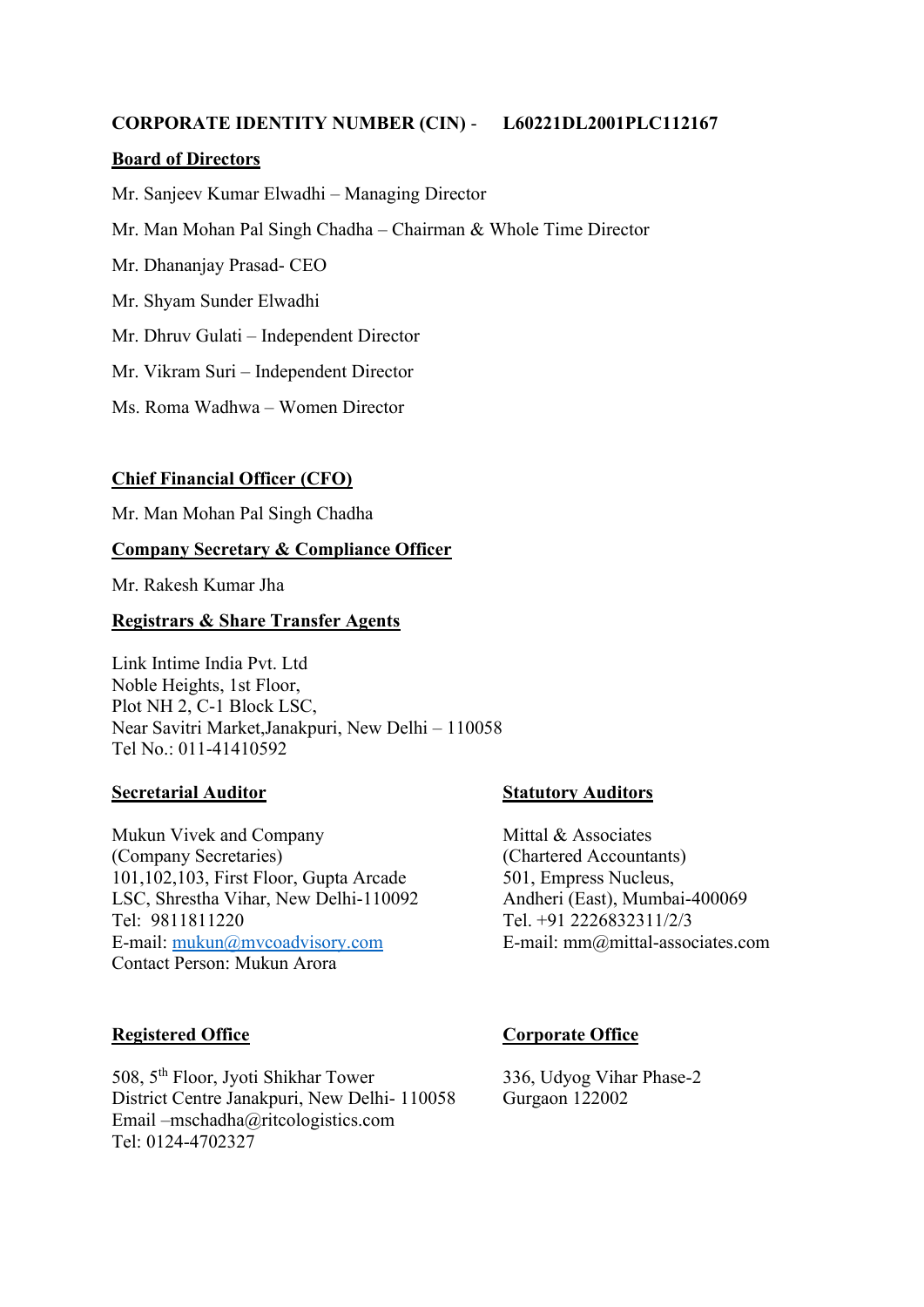#### **Chairman's Message**

Fellow Members,

I present to you the annual report of your company for the financial year 2019-20.

I proud to present another year's report with traditional performance achieving revenues of 490.52 crores. Though the revenue growth was more than what we planned irrespective of market situation of 'pressure' but with the support of our stakeholders and our dedication we achieved more than that. Your company achieved good freight growth during the year. It missed out on the typical year end surge that get witnessed during March end every fiscal due to the Covid-19 pandemic but we did it.

Our company is engaged in transportation warehousing and logistics business. I am quite delighted to inform you that the company constantly maintaining growth as at the end of financial year 2019-20 the revenue increased by 20% i.e. Rs. 407 crores to Rs.490.52 crores (Approx.).

Though, we expect 2020 to be a lost year for income growth in our industry and most industries around the world. Our first priority is to keep our employees out of harm's way. Second is our duty as an essential provider of transportation and logistics services, we help the business move its cargo so that the economy can get back on its feet. We must improve the operational bottlenecks recently created by this epidemic and ensure that we again reach and improve our service levels. We further take cognizance that we are likely to see volatility in the economy which may affect our logistics business as well as slow market movements in some markets. We are however confident that despite these challenges our team will definitely navigate through them and succeed.

I would like to state emphatically that I am confident that we will overcome our present-day fear of this epidemic and return to our normal life. From the business point of view medicines will still be bought. Food will still be sold. Infrastructure development and so on will continue and only some industries like tourism hospitality aviation etc. will suffer in the medium term. For us organized logistic players are bound to come in the near future for better days. The financial year 2020-21 will be a lump sum diversion and will require the continued support of all concerned stakeholders. We will continue to invest in efficiency and seed future growth in trade, as we face concerns about uncertain growth prospects in global trade volume and ongoing trade friction between large economies. We are also keenly looking at macroeconomic trends and the possibility of India emerging as an alternative investment and manufacturing hub for the developed world. A strong logistics sector- in this scenario can go a long way in economic revival and boost India's campaign to be a manufacturing leader. Companies like yours will definitely stand to benefit.

The company has strong belief to fulfil its commitment and make all dedicated as well as sincere efforts in executing its planning and strategies. Accordingly, the company spreading its wings in almost each and every corner of India by developing requisite infrastructure in order to provide desired/satisfactory services to our valued customers. The continued growth of the company is evident through the addition of new clients like Narolac Paints, Indian Oil Corporation Ltd.from Paradip, Nestle India, Berger Paints, CEAT Tyres, ISRPL from Chennai, Diageo United Beverages and many more..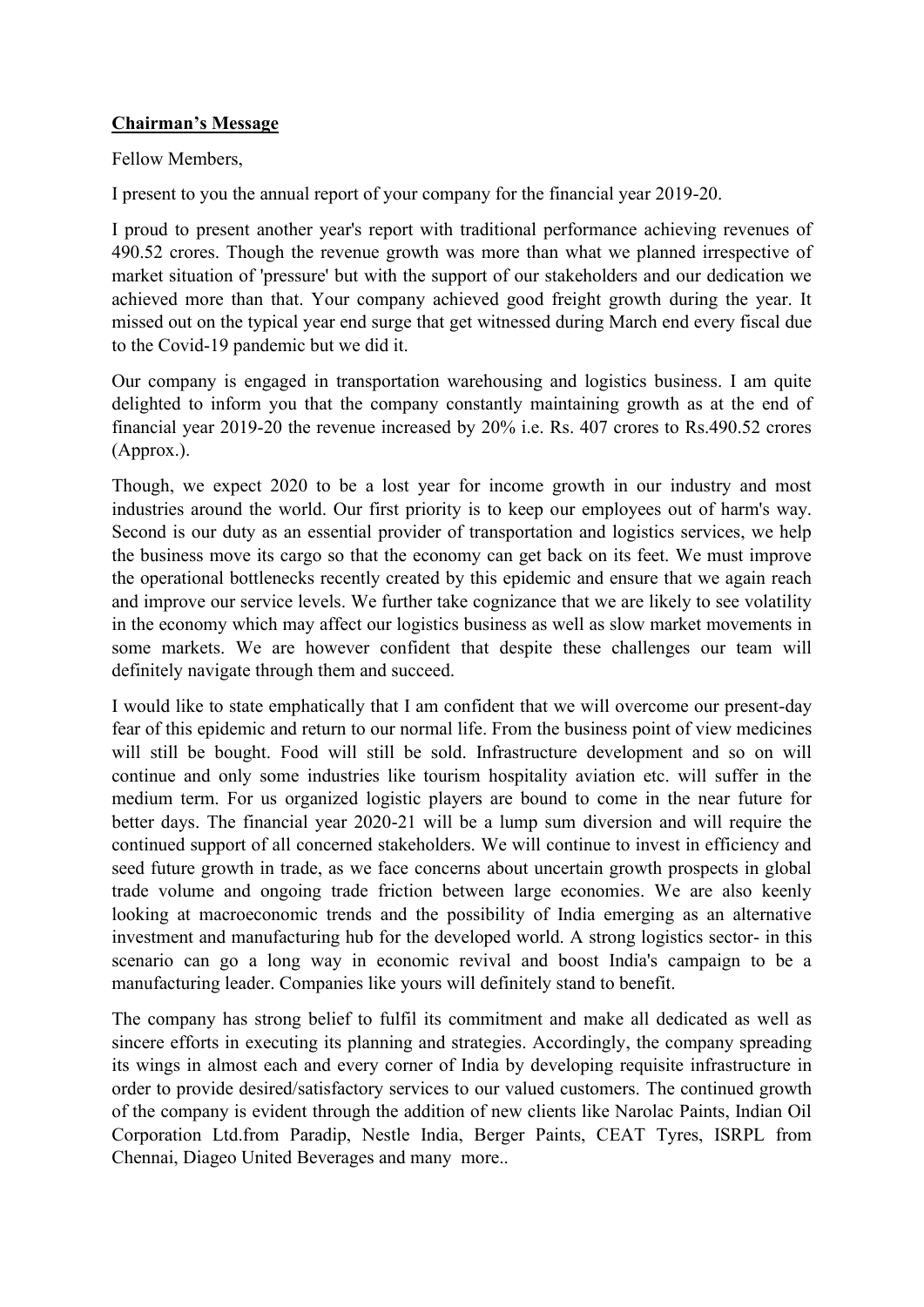The growth of the company could not be well accelerated without the help of our lending institutions who have supported in our operations and fulfilled our liquidity requirements at the continuous interval we are generous to have their confidence in our vision and future prospects.

As always, I would like to thank my shareholders for the utmost trust support and assure my employees at all levels for their complete dedication and efforts. This was another year of continuous performance with significant achievements in our business. None of this would have been possible without the dedication and determination of our people. I wholeheartedly thank all stakeholders - including investors, customers, suppliers, bankers, government officials, regulators, Regulators and the management team including the Co-Directors on the Board for their hard work and commitment to this great Company with their continued association with the Company and seek such continued support in the days to come.

Sincerely,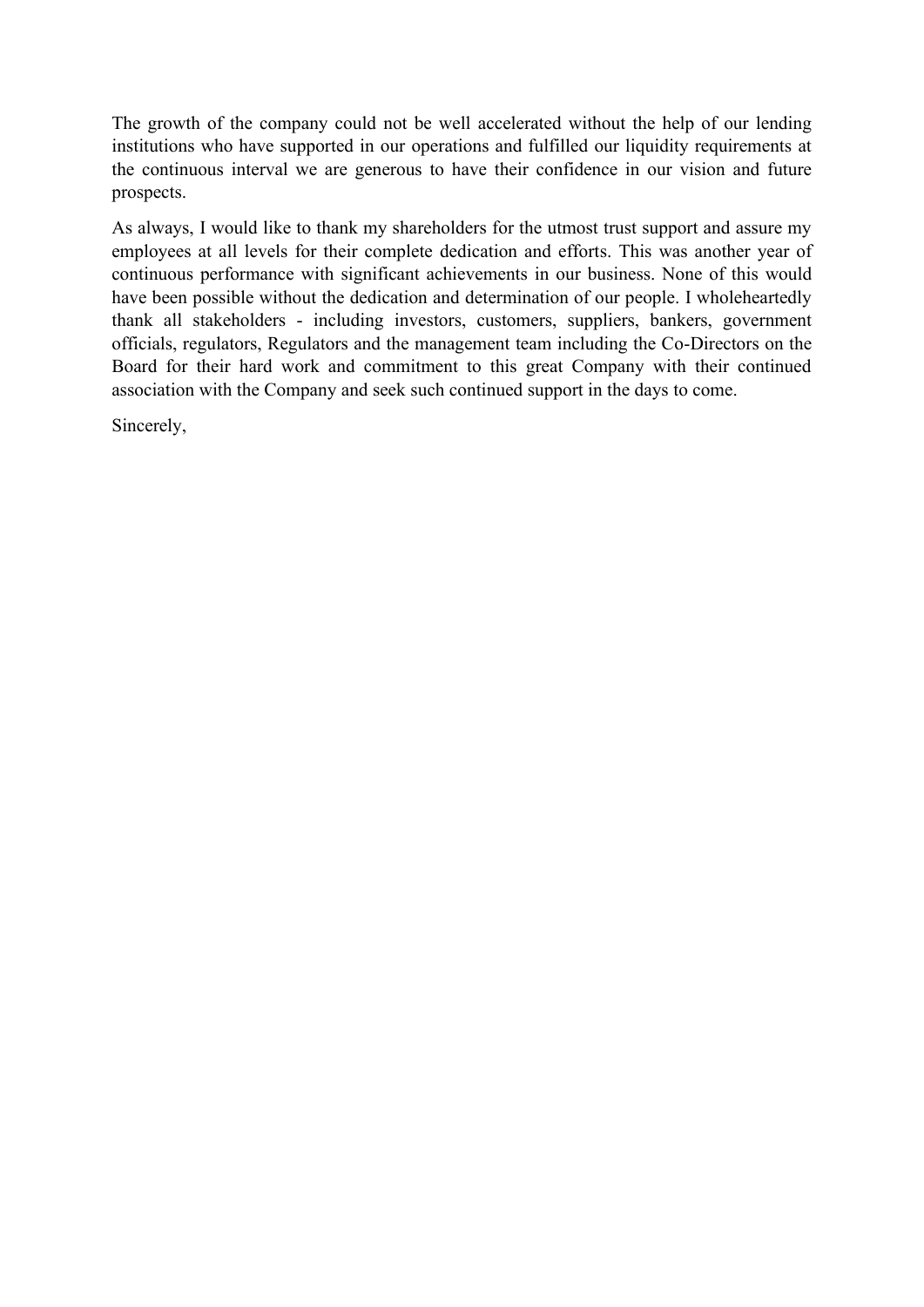#### **NOTICE OF ANNUAL GENERAL MEETING**

NOTICE is hereby given that the Nineteenth Annual General Meeting of the Members of M/s Ritco Logistics Limited will be held on Monday 28th September 2020 at 11:30 A:M through Video Conferencing ("VC")/ Other Audio Visual Means ("OAVM") facility at 508, 5<sup>th</sup> Floor, Jyoti Shikhar Tower, District Centre, Janakpuri, New Delhi-110058 to transact the following business:

#### **ORDINARY BUSINESS:**

#### **ITEM NO. 1**

To consider and adopt the Audited Balance Sheet as at 31<sup>st</sup> March, 2020 and the Profit and Loss Account for the financial year ended 31<sup>st</sup> March, 2020 and the Directors' and Auditors' Reports thereon.

#### **ITEM NO. 2**

### **TO APPOINT THE DIRECTORS, WHO ARE LIABLE TO RETIRES BY ROTATION AND BEING ELIGIBLE OFFERS THEMSELVES FOR RE-APPOINTMENT:**

To appoint a Director in place of Ms. Roma Wadhwa, Director, who retires by rotation and being eligible offers herself for re-appointment in this regard to consider and if thought fit, to pass the following resolution as an Ordinary Resolution.

**"RESOLVED THAT** Ms. Roma Wadhwa, who retire by rotation in terms of Section 152 of Companies Act, 2013 and being eligible be and is hereby re-appointed as Director of the Company whose office shall be liable to retirement by rotation".

**RESOLVED FURTHER THAT** the Board of Directors of the Company be and is hereby authorised to do all acts and take all such steps as may be necessary, proper or expedient to give effect to this resolution."

#### **For Ritco Logistics Limited**

**Sd/-**

**Man Mohan Pal Chadha Singh DIN: 01763805 Chairman A-28, Rose Wood City, Sector-49 Gurgaon, Haryana-122001**

**Date: 05/09/2020 Place: Gurgaon**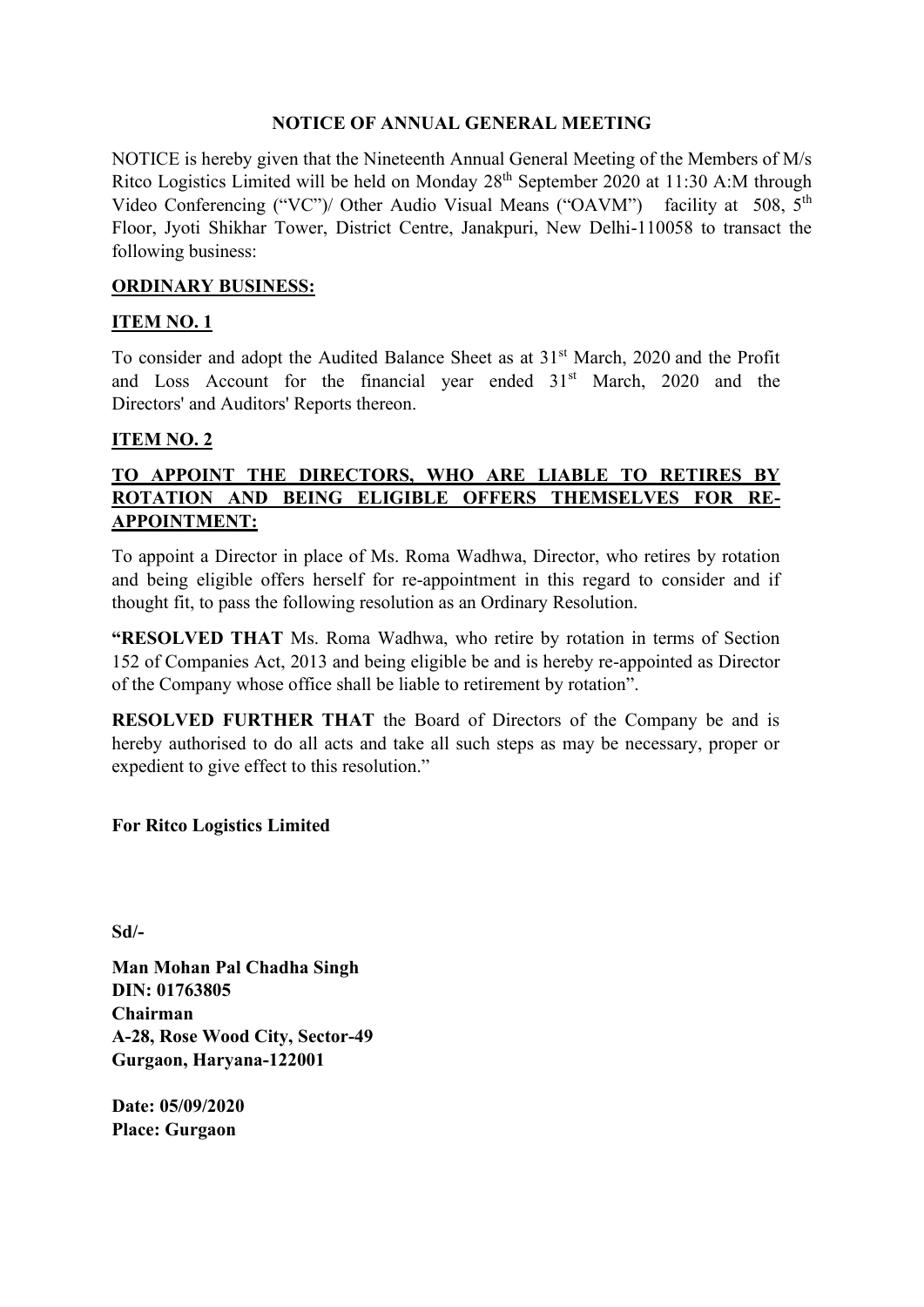#### **Notes:**

- 1. In view of the continuing Covid-19 pandemic, social distancing is a norm to be followed, the Government of India, Ministry of Corporate Affairs allowed conducting Annual General Meeting through Video Conferencing (VC) or Other Audio-Visual Means (OAVM) and dispended the personal presence of the members at the meeting. Accordingly, the Ministry of Corporate Affairs issued Circular No. 14/2020 dated April 8, 2020, Circular No. 17/2020 dated April 13, 2020, Circular No. 20/2020 dated May 5, 2020 and Circular No. 22/2020 dated June 15, 2020 prescribing the procedures and manner of conducting the Annual General Meeting through VC/ OAVM. In terms of the said circulars, the 19th Annual General Meeting (AGM) of the members will be held through VC/OAVM. Hence, members can attend and participate in the AGM through VC/OAVM only. The detailed procedure for participation in the meeting through VC/OAVM is available at the Company's website [www.ritcologistics.com.](http://www.ritcologistics.com/) The deemed venue for the AGM shall be the Registered Office of the Company.
- 2. Though, pursuant to the provisions of the Act, a Member is entitled to attend and vote at the AGM is entitled to appoint a proxy to attend and vote on his/her behalf, since this AGM is being held pursuant to the Circular No. 14/2020 dated April 8, 2020, issued by the Ministry of Corporate Affairs, the facility to appoint proxy to attend and cast vote for the members is not available for this AGM and hence the Proxy Form and Attendance Slip are not annexed to this Notice.
- 3. Corporate Members intending their authorized representative to attend the meeting are requested to send a certified copy of Board Resolution authorizing their representative to attend and vote on their behalf at the Meeting. The said Resolution/Authorization shall be sent to the Scrutinizer by email through their registered email address to [mukunvivekandcompany@gmail.com](mailto:mukunvivekandcompany@gmail.com) with copies marked to the Company at [cs@ritcologistics.com.](mailto:cs@ritcologistics.com)
- 4. The attendance of the Members attending the AGM through VC/OAVM will be counted for the purpose of reckoning the quorum under Section 103 of the Companies Act, 2013.
- 5. Since the AGM will be held through VC/OAVM, the route map of the venue of the Meeting is not annexed hereto.
- 6. In line with the aforesaid Ministry of Corporate Affairs (MCA) Circulars and SEBI Circular dated May 12, 2020, the Notice of AGM along with Annual Report 2019-20 is being sent only through electronic mode to those Members whose email addresses are registered with the Company/ Depositories. Member may note that Notice and Annual Report 2019-20 has been uploaded on the website of the Company at www.ritcologistics.com The Notice can also be accessed from the websites of the Stock Exchange i.e. BSE Limited at [www.bseindia.com](http://www.bseindia.com/)
- 7. The shareholders who had not registered their email address with the company:
	- a. In case of shares held in demat mode, please provide DPID-CLID (16 Digit DPID + CLID or 16 Digit beneficiary ID), Name, client master or copy of consolidated account statement, PAN (self-attested scanned copy of PAN card), Aadhar (selfattested scanned copy of Aadhar Card) to [cs@ritcologistics.com.](mailto:cs@ritcologistics.com)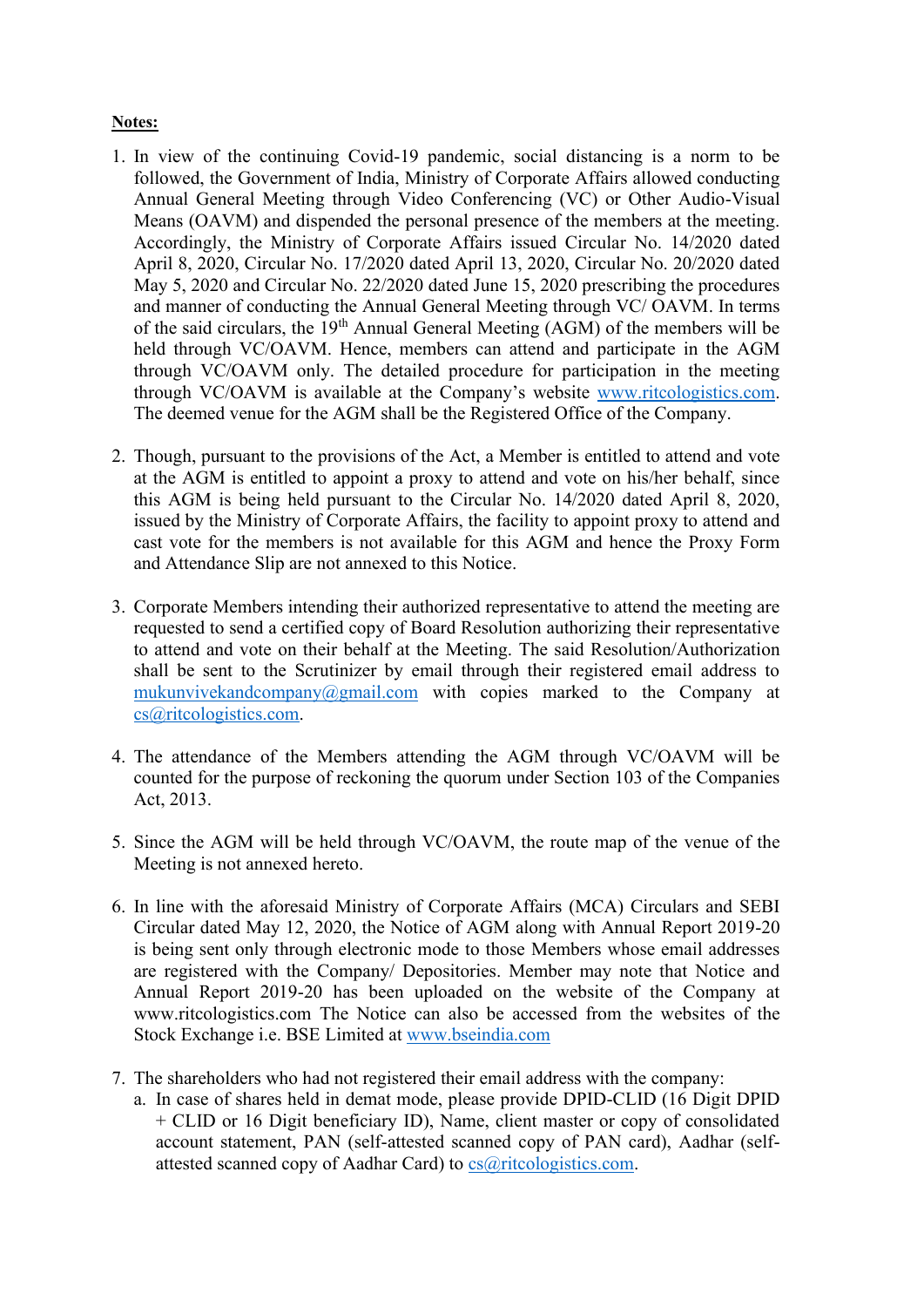- 8. The Register of Directors and Key Managerial Personnel and their shareholding maintained under Section 170 of the Companies Act, 2013 and related Rules and Register of Contracts or Arrangements in which in which directors are interested under Section 189 of the Companies Act, 2013 and related Rules thereunder will be available online for inspection by Members of the Company.
- 9. In compliance with the aforesaid MCA Circulars, Notice of the AGM and Directors Report along with annexures for the financial year 2019-20 is being sent only through electronic mode to those Members whose email addresses are registered with the Company.
- 10. E-Voting is available to members as per the provisions of Section 108 of the Companies Act, 2013 and Rule 20 of The Company (Management and Administration) Rules, 2014 the members can exercise their vote by electronic means from 25th September 2020, 09.00 AM till 27th September 2020, 5.00 PM.
- 11. The Register of Members and Share Transfer Books of the Company will remain closed from  $22<sup>nd</sup>$  September,  $2020$  to  $28<sup>th</sup>$  September,  $2020$  (both days inclusive). The Record date / Cut- off date to determine the eligibility of members for the purpose of the voting at the 19<sup>th</sup> Annual General Meeting is 21<sup>st</sup> September, 2020.
- 12. The voting rights of the members shall be in proportion to their share in the paid-up equity share capital of the Company as on the Cut-off date i.e. September 21, 2020.
- 13. Pursuant to SEBI (LODR) Regulations, 2015, details of directors seeking appointment/reappointment at the Meeting are given in detail, is annexed hereto.
- 14. Remote e-Voting Procedure and instruction for Shareholder
- **a.** Open the internet browser and launch the URL: https://instavote.linkintime.co.in

**Those who are first time users of LIIPL e-voting platform or holding shares in physical mode have to mandatorily generate their own Password, as under:** 

➢ Click on **"Sign Up"** under **'SHARE HOLDER'** tab and register with your following details: -

**A. User ID:** Enter your User ID

• Shareholders/ members holding shares in **CDSL demat account shall provide 16 Digit Beneficiary ID**

• Shareholders/ members holding shares in **NSDL demat account shall provide 8 Character DP ID followed by 8 Digit Client ID**

• Shareholders/ members holding shares in **physical form shall provide** Event No + Folio Number registered with the Company

**B. PAN:** Enter your 10-digit Permanent Account Number (PAN) (Members who have

not updated their PAN with the Depository Participant (DP)/ Company shall use the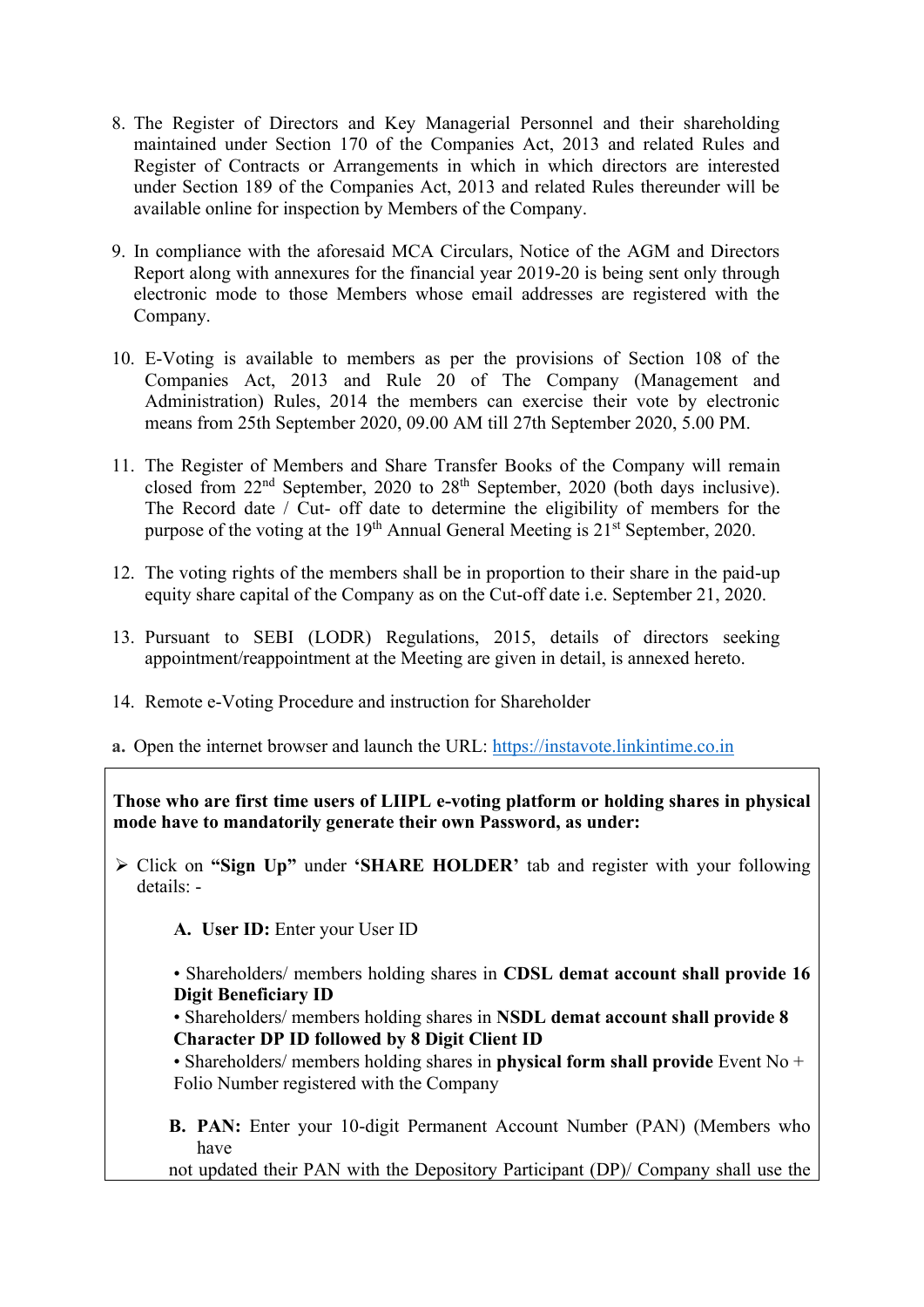sequence number provided to you, if applicable.

**C. DOB/DOI:** Enter the Date of Birth (DOB) / Date of Incorporation (DOI) (As recorded with your DP / Company - in DD/MM/YYYY format)

**D. Bank Account Number:** Enter your Bank Account Number (last four digits), as recorded with your DP/Company.

• Shareholders/ members holding shares in **CDSL demat account shall provide either 'C' or 'D', above** 

• Shareholders/ members holding shares in **NSDL demat account shall provide 'D', above** 

• Shareholders/ members holding shares in **physical form** but have not recorded 'C' and 'D', shall provide their Folio number in 'D' above

- ➢ Set the password of your choice (The password should contain minimum 8 characters, at least one special Character ( $@! \# \$\&^*$ ), at least one numeral, at least one alphabet and at least one capital letter).
- ➢ Click "confirm" (Your password is now generated).

NOTE: If Shareholders/ members are holding shares in demat form and have registered on to e-Voting system of LIIPL: [https://instavote.linkintime.co.in,](https://instavote.linkintime.co.in/) and/or voted on an earlier event of any company then they can use their existing password to login.

- b. Click on 'Login' under **'SHARE HOLDER'** tab.
- c. Enter your User ID, Password and Image Verification (CAPTCHA) Code and click on **'Submit'.**
- d. After successful login, you will be able to see the notification for e-voting. Select **'View'**  icon**.**
- e. E-voting page will appear.
- f. Refer the Resolution description and cast your vote by selecting your desired option **'Favour / Against'** (If you wish to view the entire Resolution details, click on the **'View Resolution'** file link).
- g. After selecting the desired option i.e. Favour / Against, click on **'Submit'.** A confirmation box will be displayed. If you wish to confirm your vote, click on **'Yes',** else to change your vote, click on 'No' and accordingly modify your vote.
- h. Institutional shareholders (i.e. other than Individuals, HUF, NRI etc.) and Custodians are required to log on the e-voting system of LIIPL at [https://instavote.linkintime.co.in](https://instavote.linkintime.co.in/) and register themselves as **'Custodian / Mutual Fund / Corporate Body'**. They are also required to upload a scanned certified true copy of the board resolution /authority letter/power of attorney etc. together with attested specimen signature of the duly authorised representative(s) in PDF format in the **'Custodian / Mutual Fund / Corporate Body'** login for the Scrutinizer to verify the same.

#### **If you have forgotten the password:**

- o Click on **'Login'** under **'SHARE HOLDER'** tab and further Click **'forgot password?'**
- o Enter **User ID,** select **Mode** and Enter Image Verification (CAPTCHA) Code and Click on **'Submit'.**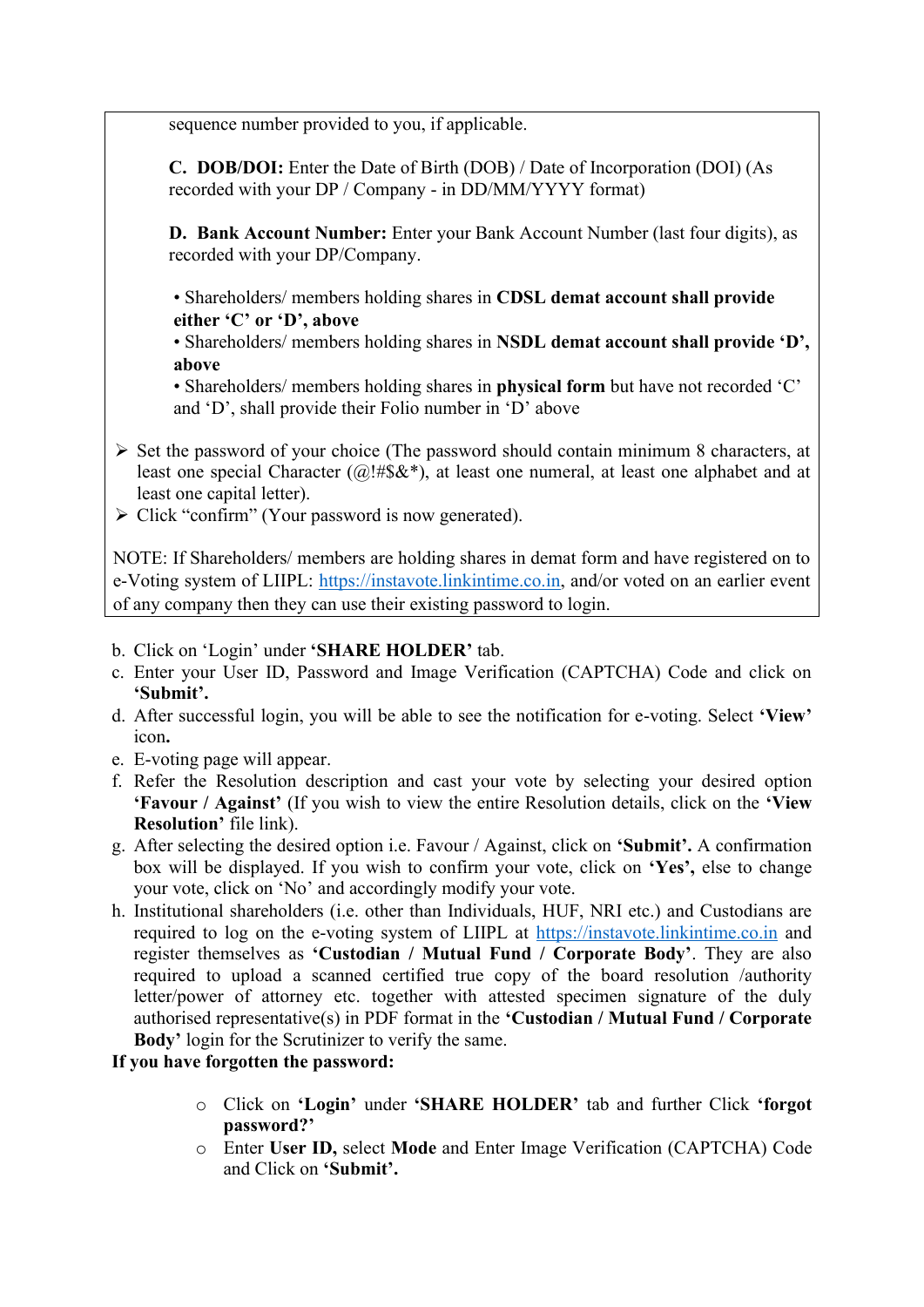• In case shareholders/ members is having valid email address, Password will be sent to his / her registered e-mail address.

• Shareholders/ members can set the password of his/her choice by providing the information about the particulars of the Security Question and Answer, PAN, DOB/DOI, Bank Account Number (last four digits) etc. as mentioned above.

• The password should contain minimum 8 characters, at least one special character  $(Q)$ !#\$&\*), at least one numeral, at least one alphabet and at least one capital letter.

• It is strongly recommended not to share your password with any other person and take utmost care to keep your password confidential.

For shareholders/ members holding shares in physical form, the details can be used only for voting on the resolutions contained in the Notice.

During the voting period, shareholders/ members can login any number of time till they have voted on the resolution(s) for a particular "Event".

Shareholders/ members holding multiple folios/ demat account shall choose the voting process separately for each of the folios/ demat account.

In case shareholders/ members have any queries regarding e-voting, they may refer the Frequently Asked Questions ('FAQs') and InstaVote e-Voting manual available at [https://instavote.linkintime.co.in,](https://instavote.linkintime.co.in/) under Help section or send an email to [enotices@linkintime.co.in](mailto:enotices@linkintime.co.in) or contact on: - Tel: 022 –4918 6000.

- 15. Process and manner for attending the Annual General Meeting through InstaMeet:
- **a.** Open the internet browser and launch the URL: [https://instameet.linkintime.co.in](https://instameet.linkintime.co.in/)
- ➢ Select the **"Company"** and **'Event Date'** and register with your following details: -

**A. Demat Account No. or Folio No:** Enter your 16 digit Demat Account No. or Folio No

- Shareholders/ members holding shares in **CDSL demat account shall provide 16 Digit Beneficiary ID**
- Shareholders/ members holding shares in **NSDL demat account shall provide 8 Character DP ID followed by 8 Digit Client ID**
- Shareholders/ members holding shares in **physical form shall provide** Folio Number registered with the Company
- **B. PAN:** Enter your 10-digit Permanent Account Number (PAN) (Members who have not updated their PAN with the Depository Participant (DP)/ Company shall use the sequence number provided to you, if applicable.
- **C. Mobile No.:** Enter your mobile number.

**D. Email ID:** Enter your email id, as recorded with your DP/Company.

➢ Click "Go to Meeting" (You are now registered for InstaMeet and your attendance is marked for the meeting).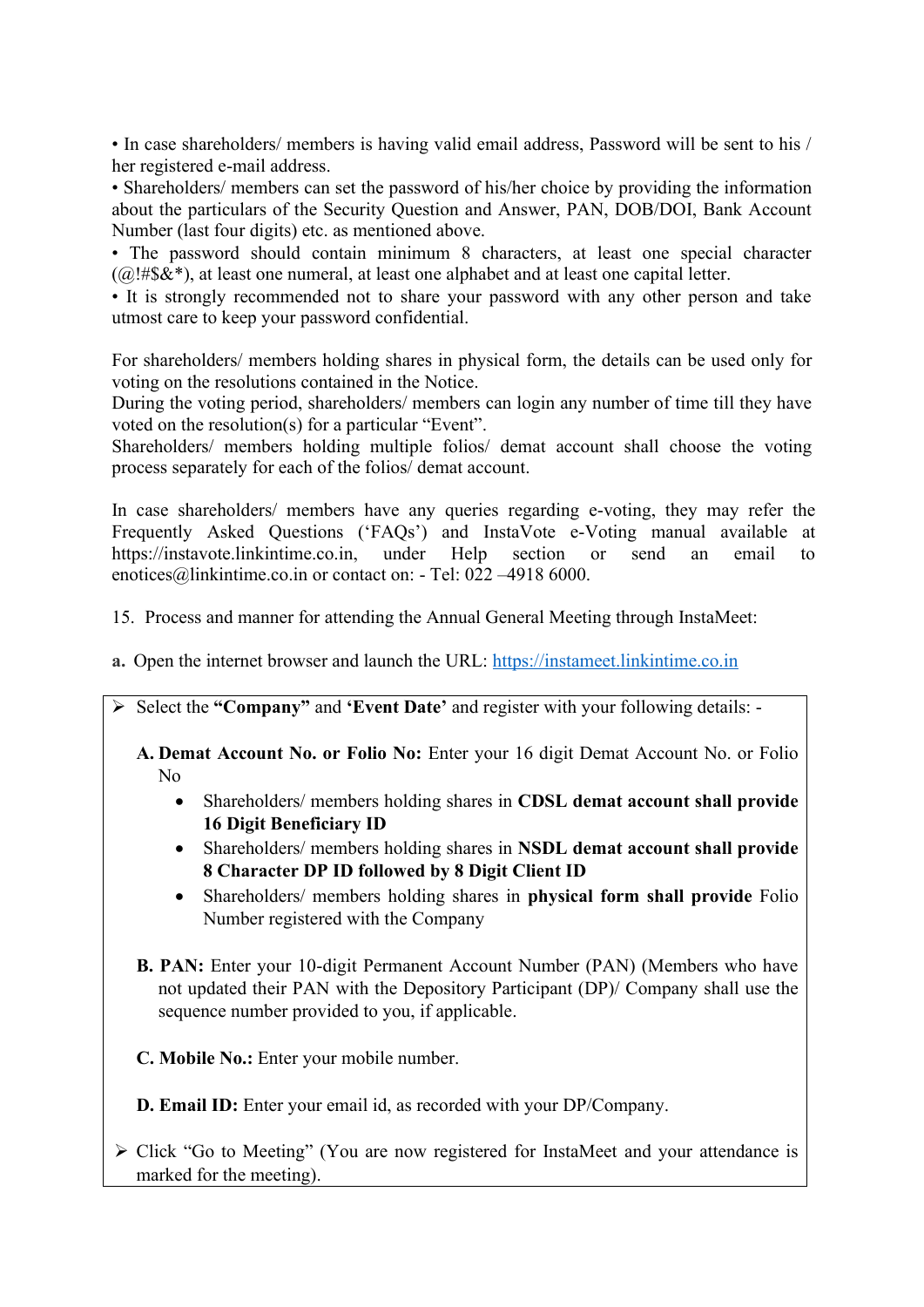Please refer the instructions (annexure) for the software requirements and kindly ensure to install the same on the device which would be used to attend the meeting. Please read the instructions carefully and participate in the meeting. You may also call upon the InstaMeet Support Desk for any support on the dedicated number provided to you in the instruction/ InstaMEET website.

- 16. Instructions for Shareholders/ Members to Speak during the Annual General Meeting through InstaMeet:
- a. Shareholders who would like to speak during the meeting must register their request 3 days in advance with the company on the specific email id created for the general meeting.
- b. Shareholders will get confirmation on first cum first basis depending upon the provision made by the client.
- c. Shareholders will receive "speaking serial number" once they mark attendance for the meeting.
- d. Other shareholder may ask questions to the panellist, via active chat-board during the meeting.
- e. Please remember speaking serial number and start your conversation with panellist by switching on video mode and audio of your device.

Shareholders are requested to speak only when moderator of the meeting/ management will announce the name and serial number for speaking.

- 17. Instructions for Shareholders/ Members to Speak during the Annual General Meeting through InstaMeet
- a. Shareholders who would like to speak during the meeting must register their request 3 days in advance with the company on the specific email id created for the general meeting.
- b. Shareholders will get confirmation on first cum first basis depending upon the provision made by the client.
- c. Shareholders will receive "speaking serial number" once they mark attendance for the meeting.
- d. Other shareholder may ask questions to the panellist, via active chat-board during the meeting.
- e. Please remember speaking serial number and start your conversation with panellist by switching on video mode and audio of your device.

Shareholders are requested to speak only when moderator of the meeting/ management will announce the name and serial number for speaking.

18. Instructions for Shareholders/ Members to Vote during the Annual General Meeting through InstaMeet

Once the electronic voting is activated by the scrutinizer/ moderator during the meeting, shareholders/ members who have not exercised their vote through the remote e-voting can cast the vote as under:

a. On the Shareholders VC page, click on the link for e-Voting "Cast your vote"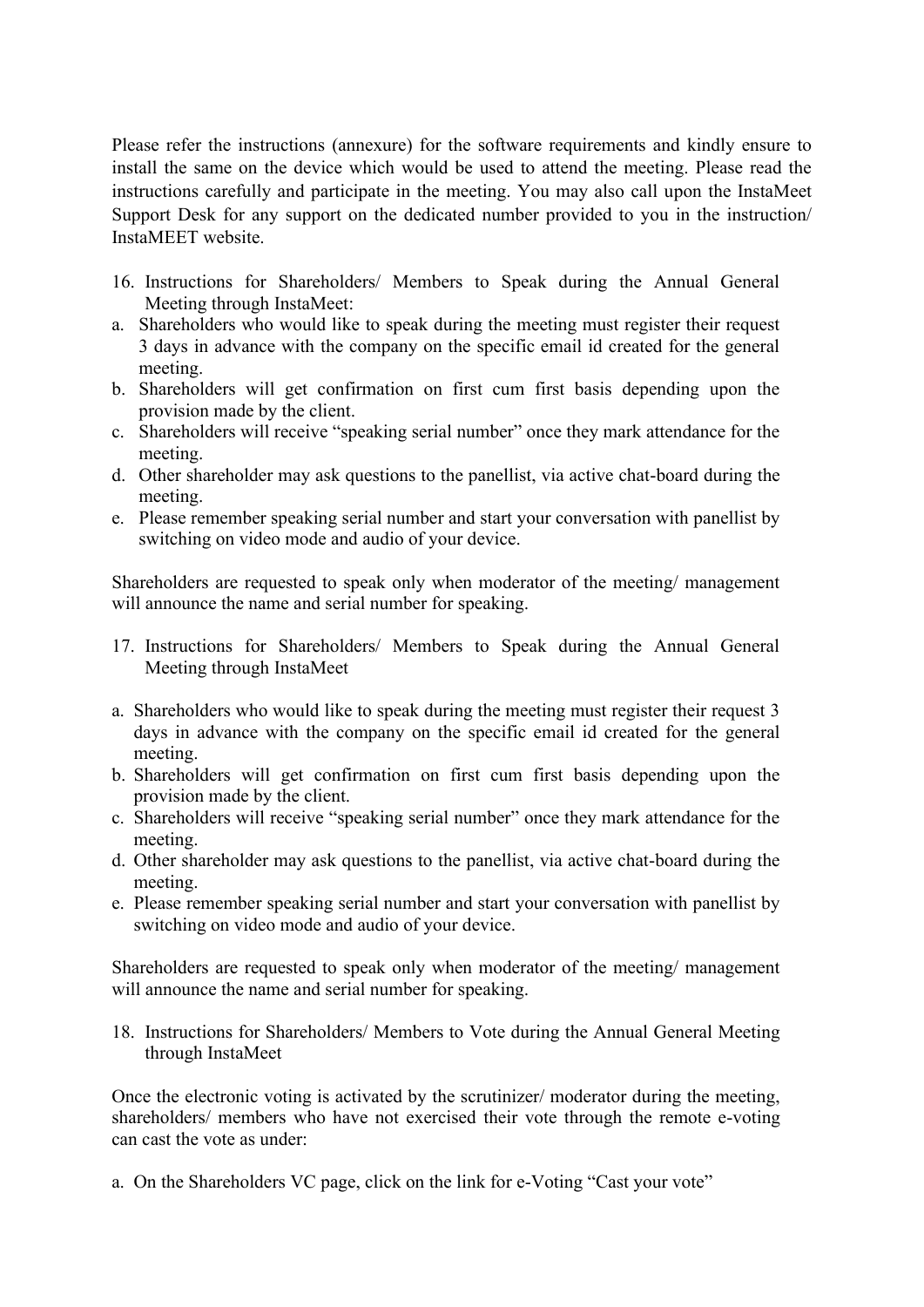- b. Enter your 16 digit Demat Account No. / Folio No. and OTP (received on the registered mobile number/ registered email Id) received during registration for InstaMEET and click on 'Submit'.
- c. After successful login, you will see "Resolution Description" and against the same the option "Favour/ Against" for voting.
- d. Cast your vote by selecting appropriate option i.e. "Favour/Against" as desired. Enter the number of shares (which represents no. of votes) as on the cut-off date under 'Favour/Against'.
- e. After selecting the appropriate option i.e. Favour/Against as desired and you have decided to vote, click on "Save". A confirmation box will be displayed. If you wish to confirm your vote, click on "Confirm", else to change your vote, click on "Back" and accordingly modify your vote.
- f. Once you confirm your vote on the resolution, you will not be allowed to modify or change your vote subsequently.

Note: Shareholders/ Members, who will be present in the Annual General Meeting through InstaMeet facility and have not casted their vote on the Resolutions through remote e-Voting and are otherwise not barred from doing so, shall be eligible to vote through e-Voting facility during the meeting. Shareholders/ Members who have voted through Remote e-Voting prior to the Annual General Meeting will be eligible to attend/ participate in the Annual General Meeting through InstaMeet. However, they will not be eligible to vote again during the meeting.

Shareholders/ Members are encouraged to join the Meeting through Tablets/ Laptops connected through broadband for better experience.

Shareholders/ Members are required to use Internet with a good speed (preferably 2 MBPS download stream) to avoid any disturbance during the meeting.

Please note that Shareholders/ Members connecting from Mobile Devices or Tablets or through Laptops connecting via Mobile Hotspot may experience Audio/Visual loss due to fluctuation in their network. It is therefore recommended to use stable Wi-FI or LAN connection to mitigate any kind of aforesaid glitches.

In case shareholders/ members have any queries regarding login/ e-voting, they may send an email to instameet@linkintime.co.in or contact on: - Tel: 022-49186175.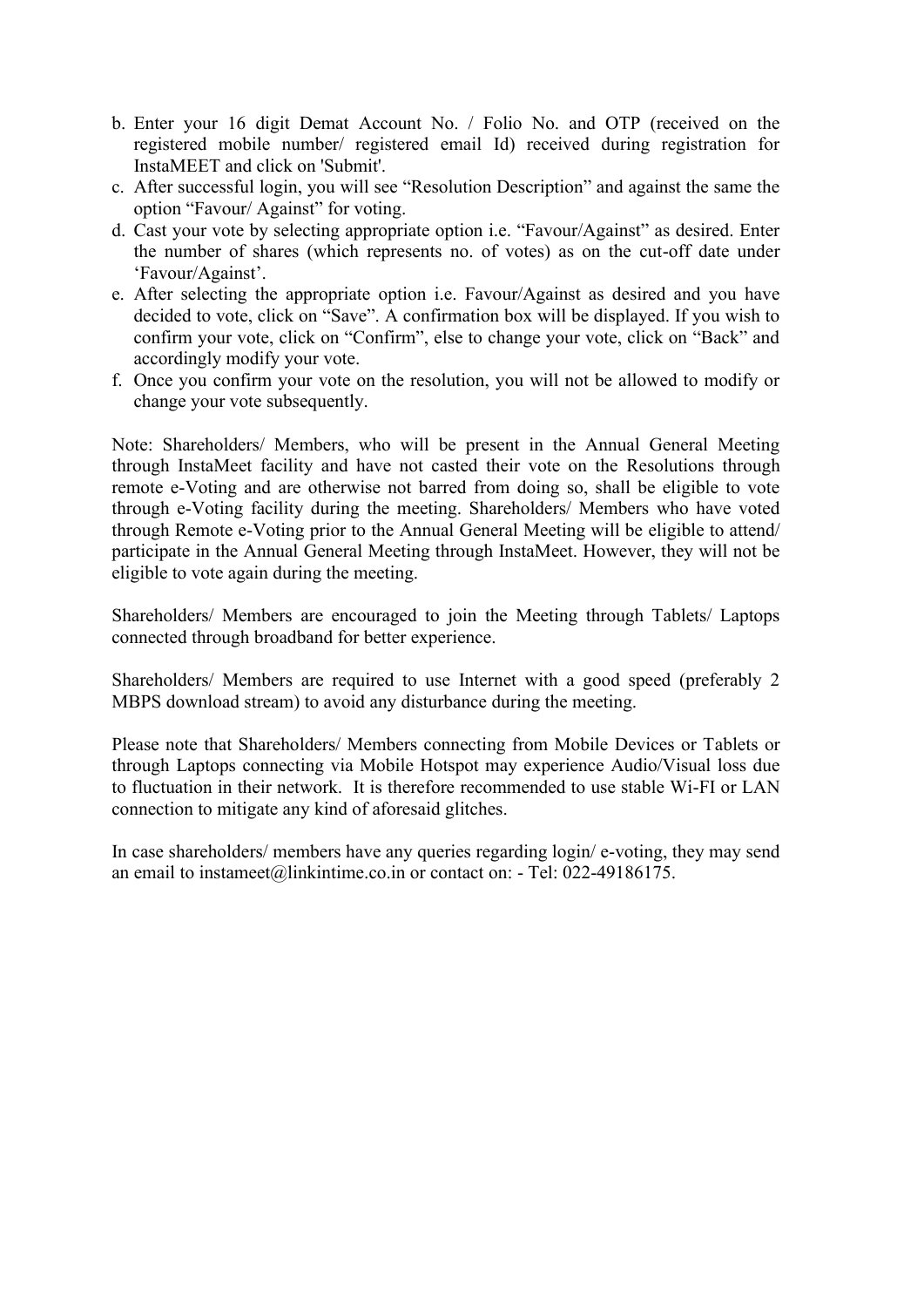#### **Guidelines to attend the AGM proceedings of Link Intime India Pvt. Ltd.: InstaMEET**

For a smooth experience of viewing the AGM proceedings of Link Intime India Pvt. Ltd. InstaMEET, shareholders/ members who are registered as speakers for the event are requested to download and install the Webex application in advance by following the instructions as under:

a) Please download and install the Webex application by clicking on the link <https://www.webex.com/downloads.html/>

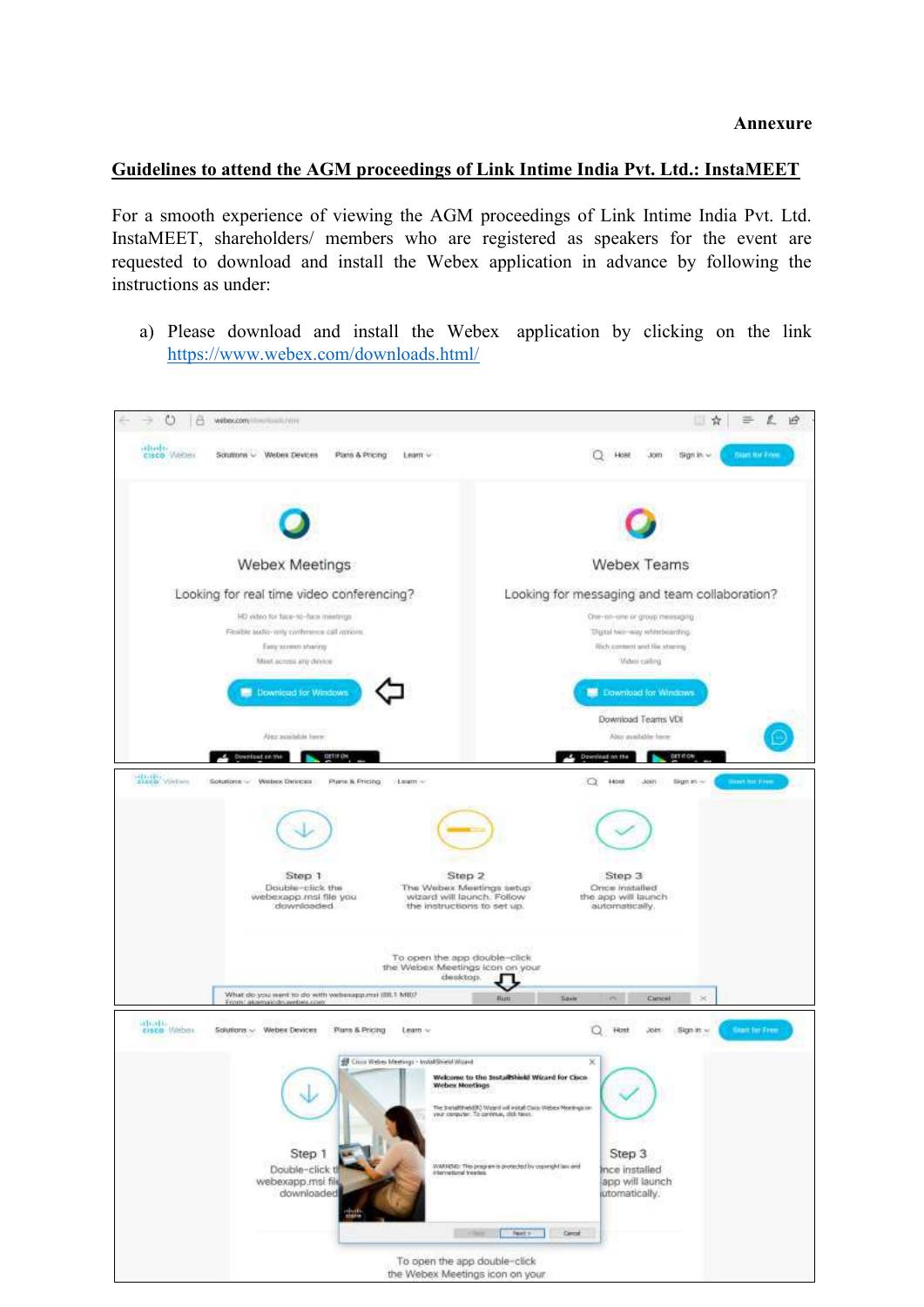| ailfield(i)<br>Weber Devices<br><b>CISCO WWEEN</b><br>SOUDOI'S ~<br><b>NEWS</b>            | 7200CU<br><b>Plans &amp; Pricifici</b><br>Learn ~                                                                                                                                                                                                                                                                                                                                                                                                                                                                                                                                                                                                                                                                                                                                                                                                                                                                                                                                                                                                                                                                                                                       | 1981 - 1981 -<br>Stat In Free<br><b>Host</b><br>Joint<br>500 IB ~<br>- 1      |
|--------------------------------------------------------------------------------------------|-------------------------------------------------------------------------------------------------------------------------------------------------------------------------------------------------------------------------------------------------------------------------------------------------------------------------------------------------------------------------------------------------------------------------------------------------------------------------------------------------------------------------------------------------------------------------------------------------------------------------------------------------------------------------------------------------------------------------------------------------------------------------------------------------------------------------------------------------------------------------------------------------------------------------------------------------------------------------------------------------------------------------------------------------------------------------------------------------------------------------------------------------------------------------|-------------------------------------------------------------------------------|
| Step 1<br>Double-click tf<br>webexapp.msi file<br>downloaded<br><b><i>ENGINEEROOMY</i></b> | W. Clock Weller Meetings - Installihield Wizact<br>×<br>License Agreement<br>$+10+10+$<br>Please is all the futurang tornia agreement carefully.<br>drive in the<br>KINCO WEREN LLC LICENSE AGREEMENT (AS APPLICABLE TO THE<br>PARTICLE AR DOWNLOADS<br>INPORTANT NOTICE-PLEASE READ PRIOR TO USING THIS SOFTWARE: This<br>Entroy agreement ("Linters Agreement") to a legal agreement between you centure an indevidual<br>for an entity) and Class Webst LLC ("Webst") for the use of Webst software you may be<br>program to drenload and install to use certain Webcs intrinse (rach selfroate, together with<br>He underlying documentation if made available to you, the "Software"). By clicking on the<br>heines containing the "I scorpt" language, by iscralling the Softman or by otherwise saint the<br>Suffroge, you agree to be bound by the terms of this License Agreement. IF YOU DO NOT<br>LOREE TO THE TERMS OF THIS LICENSE AGREEMENT, CLICK ON THE SUTTON :<br>(6) I account the terms or the bonne agreement<br>CT da not accept the terms in the line us agreement<br><b>Paris#David</b><br><b>CONTRACTOR</b><br>Cancel<br>Tekst ><br>$-1.8$ M/H | Step 3<br>Ince installed<br>app will launch<br>jutomatically.<br>in xorra deg |

| Step 1     | Enter your First Name, Last Name and Email ID and click on Join Now.                                                                                                                                                                                                                                                       |                                                                                                                                                                                                                                                                                                                                                  |                                                                                                |
|------------|----------------------------------------------------------------------------------------------------------------------------------------------------------------------------------------------------------------------------------------------------------------------------------------------------------------------------|--------------------------------------------------------------------------------------------------------------------------------------------------------------------------------------------------------------------------------------------------------------------------------------------------------------------------------------------------|------------------------------------------------------------------------------------------------|
| 1 (A)      | If you have already installed the Webex application on your device, join the meeting by clicking<br>on Join Now                                                                                                                                                                                                            |                                                                                                                                                                                                                                                                                                                                                  |                                                                                                |
| 1(B)       | If Webex application is not installed, a new page will appear giving you an option to either Add<br>Webex to chrome or Run a temporary application.<br>Click on Run a temporary application, an exe file will be downloaded. Click on this exe file to run<br>the application and join the meeting by clicking on Join Now |                                                                                                                                                                                                                                                                                                                                                  |                                                                                                |
| villa-Fliz | Solutions ~ Webex Devices<br>Step 1<br>Double-click t<br>webexapp.msi fil<br>downloadec                                                                                                                                                                                                                                    | Plans & Pricing<br>Learn w<br>Cruco Welves Meetings - Installihield Wissed<br>Ready to Install the Program<br>an iti.<br><b>STARTING</b><br>The initiated in results to began installable<br>If you want to review on change are of your installation settings,<br>each the vaccand.<br><b>EXHIBITION</b><br>Cancel<br>$<$ Bado<br><b>Joseph</b> | <b>Branchar Free</b><br>Sign in:<br>Step 3<br>nce installed<br>app will launch<br>utomatically |

or

a) If you do not want to download and install the Webex application, you may join the meeting by following the process mentioned as under: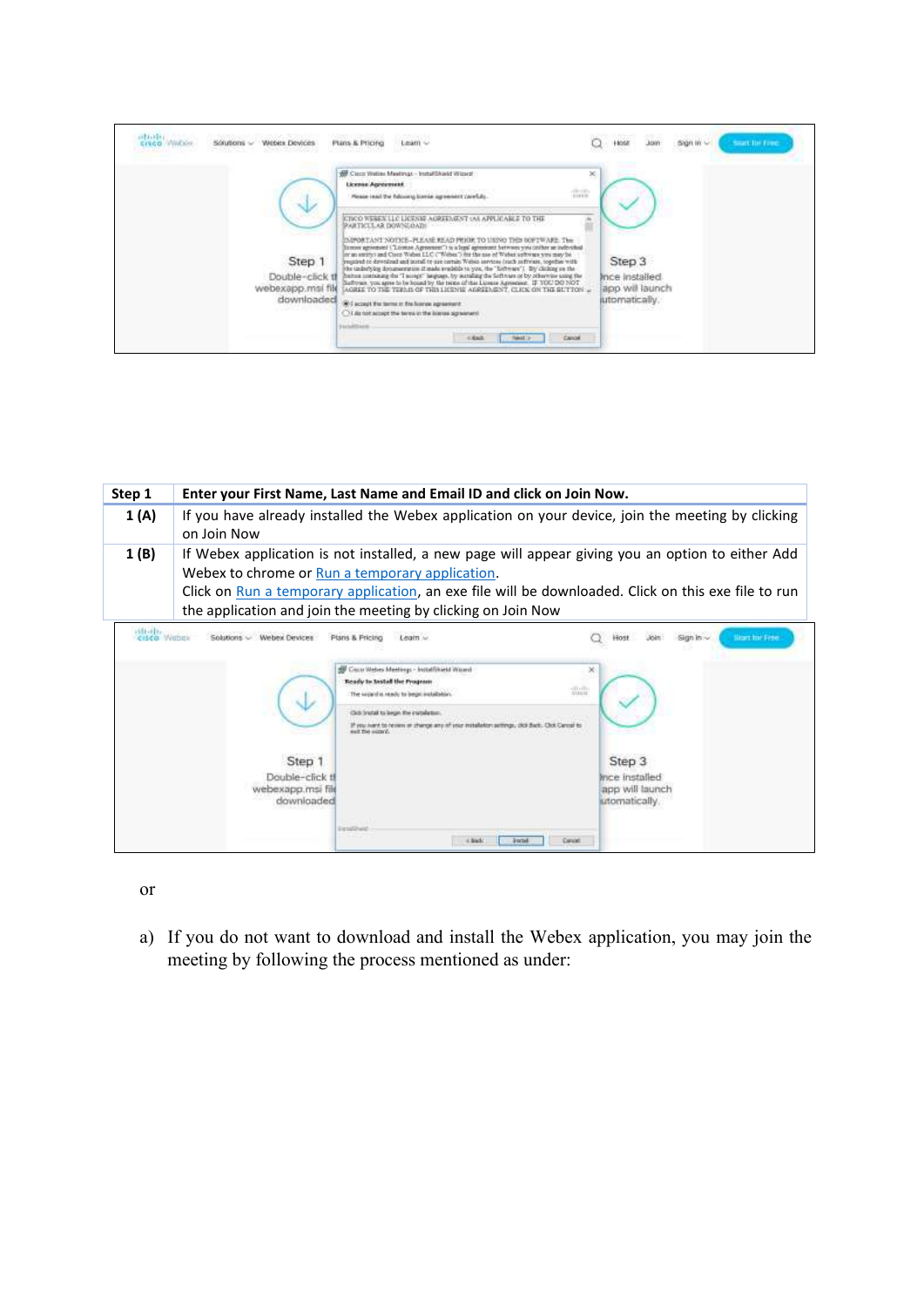| <b>HALL</b>                                                                           |                                                                                                             |                                                               |
|---------------------------------------------------------------------------------------|-------------------------------------------------------------------------------------------------------------|---------------------------------------------------------------|
| Event Information:<br>이는 조카라의 물이야? 보이지 않았                                             |                                                                                                             | $\overline{\mathbf{c}}$                                       |
| in e vousoner<br>Event status:<br>Date and time:<br>State of the Control of the       | Join Evert Nov<br>You cannot join the event now because it has not started.                                 |                                                               |
| <b>Referred States</b><br>Duration:<br><b>Description:</b><br>1004-57001              | Pirst Hamel<br><b><i>FRANCIST</i></b><br>Leas mame:<br>Email address:<br>Event password:<br>$1 + 1 + 1 + 1$ | Member you keep<br>Fremin, Ledi Hyme and<br>produktion forms  |
| By joining this event, you are accepting the Calco Webex Torms of Bonning and Private |                                                                                                             |                                                               |
|                                                                                       | ×.                                                                                                          | - Jun Ju brown Awar<br>If you are the host, slad your cyrril. |

### **For Ritco Logistics Limited**

**Sd/- Man Mohan Pal Chadha Singh DIN: 01763805 Chairman A-28, Rose Wood City, Sector-49 Gurgaon, Haryana-122001**

**Date: 05/09/2020 Place: Gurgaon**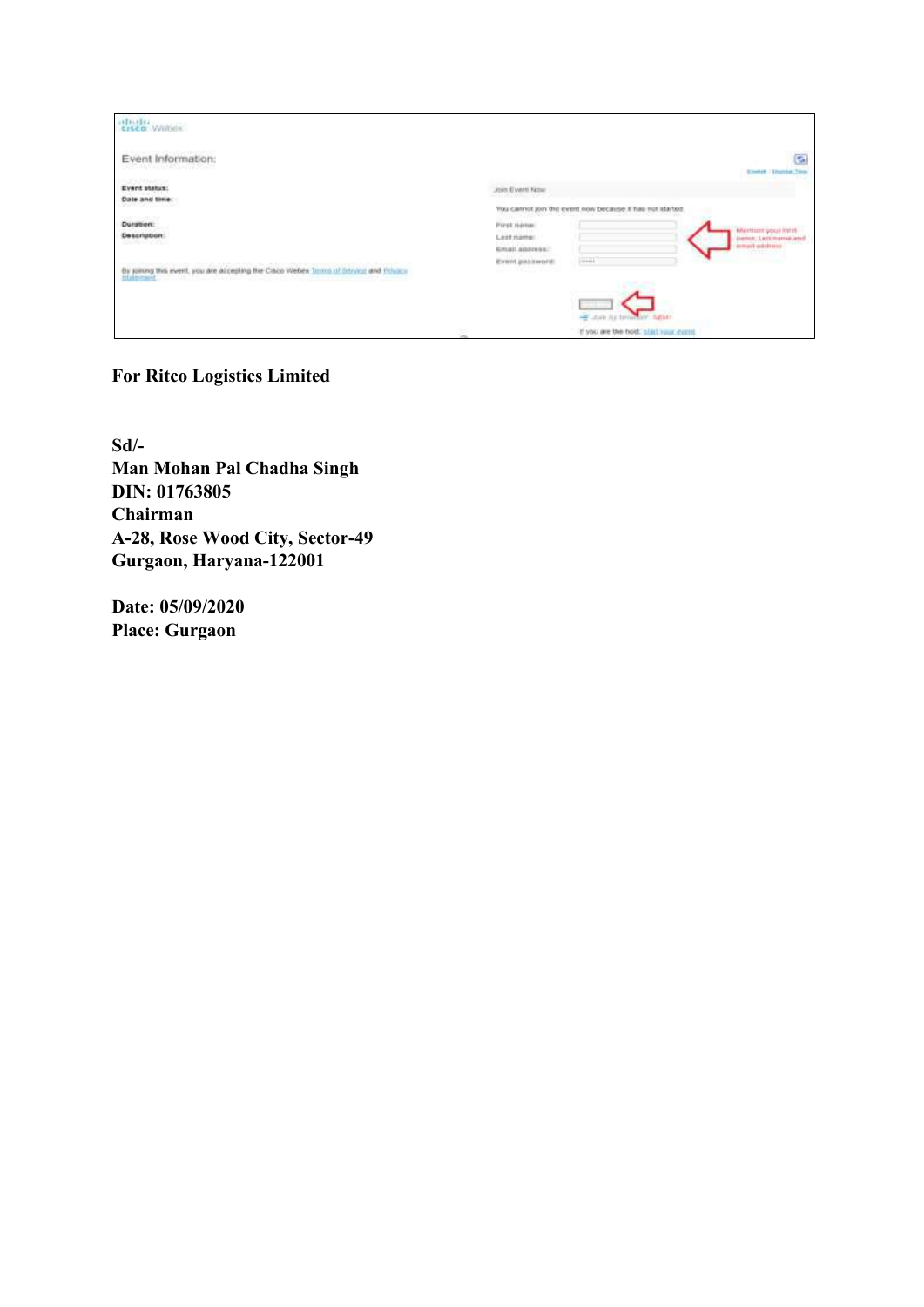### **Annexure-I to the Notice**

# **Details of the Directors Retiring by Rotation/ seeking Appointment/ Re-Appointment**

# **At the ensuing Annual General Meeting**

| <b>Particulars</b>                                                                              | Ms. Roma Wadhwa                                                                                                                                                                                                       |
|-------------------------------------------------------------------------------------------------|-----------------------------------------------------------------------------------------------------------------------------------------------------------------------------------------------------------------------|
| Age                                                                                             | 49                                                                                                                                                                                                                    |
| Qualification                                                                                   | Graduate                                                                                                                                                                                                              |
| Experience<br>(including)<br>expertise<br>specific<br>in<br>functional<br>area)/Brief<br>Resume | 15                                                                                                                                                                                                                    |
| and Conditions<br>of<br>Terms<br>Appointment<br>Reappointment                                   | As per the resolution at item no. 4 of the Notice convening<br>Annual General Meeting on 30th September 2019 read with<br>explanatory statement thereto, Ms. Roma Wadhwa is<br>proposed to be appointed as a Director |
| Remuneration<br>last<br>drawn<br>(including sitting fees, if any                                | <b>NIL</b>                                                                                                                                                                                                            |
| Remuneration proposed to be<br>paid                                                             | <b>NIL</b>                                                                                                                                                                                                            |
| Date of first appointment on<br>the Board                                                       | 06/12/2018                                                                                                                                                                                                            |
| Shareholding in the Company<br>as on March 31, 2020                                             | 500 Share                                                                                                                                                                                                             |
| Relationship<br>with<br>other<br>Directors/Key<br>Managerial<br>Personnel                       | Sister of Mr. Sanjeev Kumar Elwadhi                                                                                                                                                                                   |
| Directorships of other Boards<br>as on March 31, 2020                                           | <b>NIL</b>                                                                                                                                                                                                            |
| Membership / Chairmanship<br>of<br>other<br>Committees<br>of<br>Boards as on March 31, 2020     | $\overline{4}$                                                                                                                                                                                                        |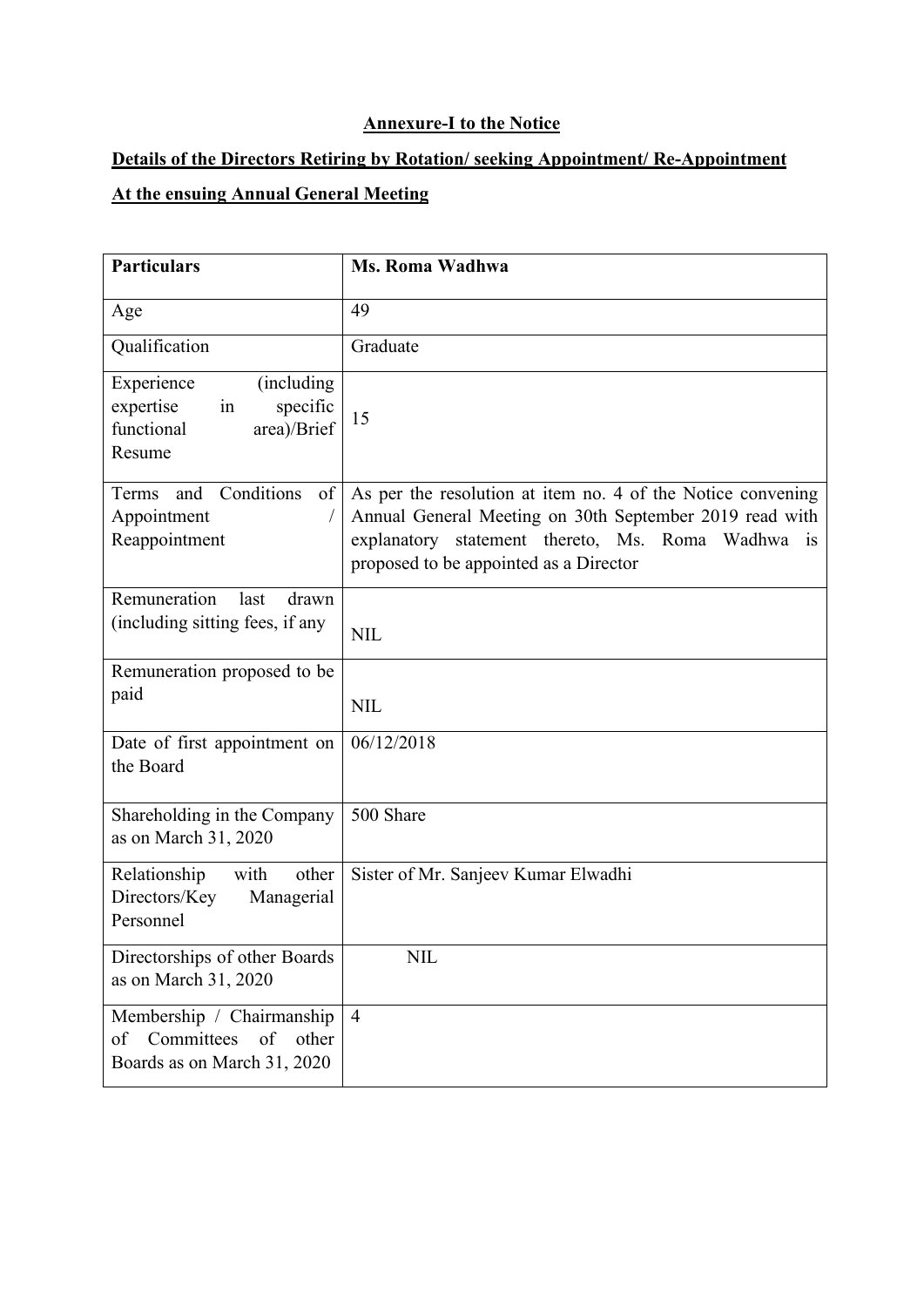#### **DIRECTORS' REPORT FOR THE FINANCIAL YEAR 2019-20**

#### **To,**

#### **The Members,**

Your Directors have pleasure in presenting their 19<sup>th</sup> Annual Report on the business and operations of the Company and the accounts for the Financial Year ended March 31, 2020.

#### **1. Financial highlights**

The financial performance of your Company:

Rupees in [Lakhs]

| Particular                                                                          | FY 2019-20     | FY 2018-19     |
|-------------------------------------------------------------------------------------|----------------|----------------|
| Revenue from Operation                                                              | 49052.49       | 40729.10       |
| Other Income                                                                        | 388.31         | 154.53         |
| <b>Total Income</b>                                                                 | 49440.79       | 40883.63       |
| Depreciation/<br>Profit before Finance<br>Tax,<br>Charges,<br>Amortization (PBITDA) | 4069.85        | 4574.81        |
| Less: Finance Charges                                                               | 1319.15        | 1161.44        |
| Profit before Depreciation/Amortization (PBTDA)                                     | 2750.70        | 3413.37        |
| Less : Depreciation                                                                 | 1623.68        | 1529.62        |
| Net Profit before Taxation (PBT)                                                    | 1127.02        | 1883.75        |
| Provision for taxation                                                              | 244.39         | 668.73         |
| Profit/(Loss) after Taxation (PAT)                                                  | 882.63         | 1215.02        |
| Provision for proposed dividend                                                     | $\overline{0}$ | $\theta$       |
| Dividend tax                                                                        | $\theta$       | $\overline{0}$ |
| <b>Transfer to General Reserve</b>                                                  | 882.63         | 1215.02        |

#### **2. State of Company's affairs and future outlook**

The Financial Year 2020 witnessed a growth phase for the Company with Net Revenue of Rs. 49,052.49 (in Lacs) as against Rs. 49,729.10 (in Lacs) in corresponding previous year witnessing 20.44% growth year on year.

After accounting for all expenses including depreciation, exceptional items and Tax, the company earned a Profit of Rs. 882.63 (in Lacs).

Your Company is committed to its tradition of being cost effective, by responding faster to the changing requirements of the market, by expanding its customers and by further strengthening its already strong capital base.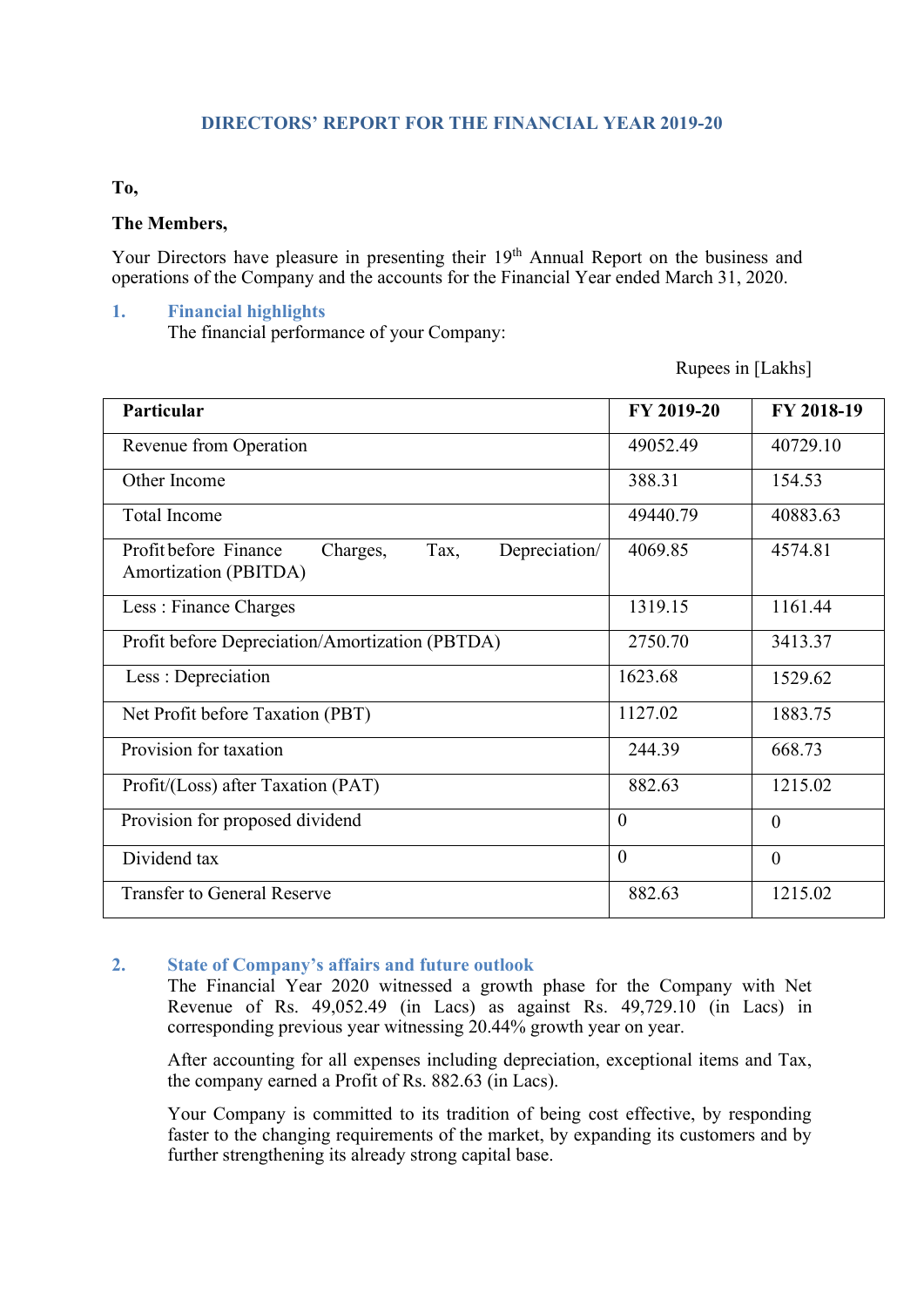#### **3. Change(s) in the nature of business, if any**

There is no change in nature of business of the Company during the Financial Year 2019-20. Your Company continues to be one of the leading Logistics service providers in the country.

#### **4. Dividend**

The Directors are not recommending any dividend looking at the future growth prospects of the company and industry in the coming years the Directors feel the need to reinvest in the company.

#### **5. Transfer of unclaimed dividend to Investor Education and Protection Fund** Since there was no unpaid/ unclaimed Dividend in the Company, the provisions of Section 125 of the Companies Act, 2013 do not apply.

#### **6. Transfer to Reserves**

The Company is not proposing to transfer any amount to the General Reserve for the financial year 2019-20. All the profit of the Company was transferred to carry forward credit balance of Profit and Loss account of the Company.

#### **7. Changes in Share Capital**

During the period under review, no change took place in the Authorized and Paid-up Share Capital of the Company.

#### **Authorized Capital**

The Authorized Capital of the Company is Rs. 25,00,00,000/- divided into 2,50,00,000 Equity Shares of Rs. 10/- each.

#### **Issued, Subscribed & Paid-Up Capital**

The Present Paid-Up Capital of the Company is Rs. 24,47,66,180/- divided into 2,44,76,618 Equity Shares of Rs. 10/- each.

#### **8. Details pertaining to shares in suspense account**

No shares of the Company are in DEMAT Suspense Account/ Unclaimed suspense Accounts.

**9. Details under Section 67 (3) of Act, 2013 in respect of any scheme of provision of money for purchase of own shares by employees or by trustees for the benefit of employees**

The Company has not approved any scheme under Section 67(3) of The Companies Act, 2013 for purchase of own shares by employees or by trustees fort the benefit of employees.

#### **10. Details relating to material variations**

The purpose of the issue was to utilize the proceeds of issue for the Warehouse development, Technology upgradation, Fleet Centre upgradation, the Working Capital requirements and general corporate purposes.

The Directors declare that the proceeds have been utilised as per the said purposes in the prospectus of the Company.

#### **11. Directors and Key Managerial Personnel**

Details of Directors or key managerial Personnel as on 31/03/2020.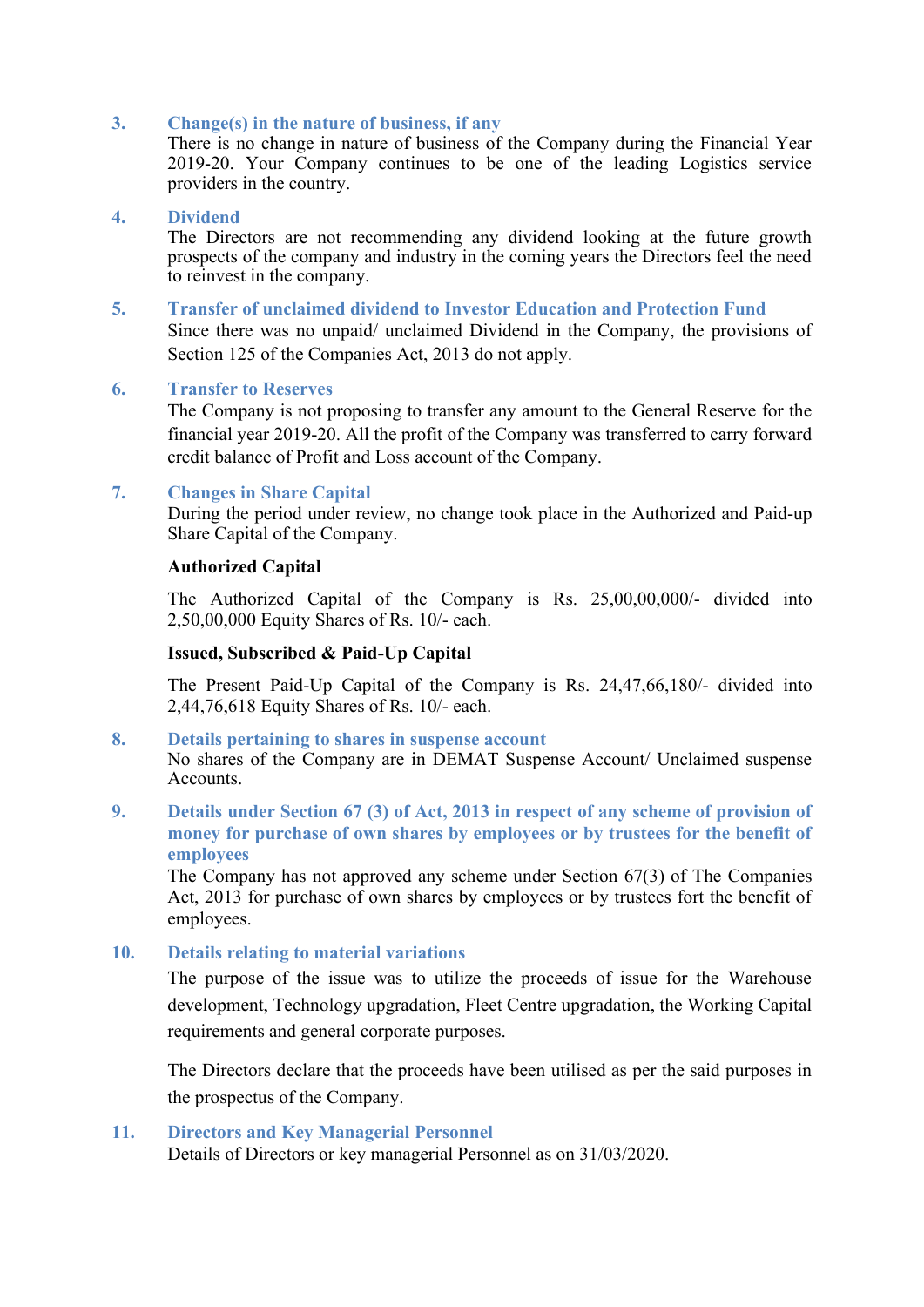| Sr.            | Name                  | Designation                 | of<br>Date        |
|----------------|-----------------------|-----------------------------|-------------------|
| No.            |                       |                             | Appointment       |
| $\mathbf{1}$   | Man Mohan Pal Chadha  | Whole Time Director $&$     | 06/03/2019 as WTO |
|                | Singh                 | <b>CFO</b>                  | 14/08/2018 as CFO |
| 2              | Sanjeev Kumar Elwadhi | Managing Director           | 23/08/2001        |
| 3              | Shyam Sunder Elwadhi  | Director                    | 28/03/2018        |
| $\overline{4}$ | Dhruv Gulati          | <b>Independent Director</b> | 29/06/2018        |
| 5              | Roma Wadhwa           | Director                    | 06/12/2018        |
| 6              | Vikram Suri           | <b>Independent Director</b> | 24/12/2018        |
| $\overline{7}$ | Dhananjay Prasad      | <b>CEO</b>                  | 22/05/2018        |
| 8              | Rakesh Kumar Jha      | <b>Company Secretary</b>    | 02/05/2018        |

During the period under review, no change took place in the Directorship and key managerial personnel of the Company.

**12. Declaration by Independent Director**

All Independent Directors have given due declarations that they meet the criteria of independence as laid down under section 149(7) of the Companies Act, 2013 and under extant provisions of the SEBI Listing Regulations. There has been no change in the circumstances affecting their status as Independent Directors.

#### **13. Number of meetings of Board of Directors**

The Board of Directors met Four (4) times during the financial year 2019-20. The provisions of Section 173 of the Companies Act, 2013 and Secretarial Standard – 1 issued by the Institute of Company Secretaries of India (ICSI) were adhered to while considering the periodicity and time gap between two meetings.

The details of the meetings of the Board are furnished below:

| Sr. No. | Date of the Board Board Strength<br>Meeting |   | No. of Director<br>Present |
|---------|---------------------------------------------|---|----------------------------|
|         | 30/05/2019                                  | 6 |                            |
|         | 05/09/2019                                  | 6 |                            |
|         | 14/11/2019                                  | 6 |                            |
|         | 12/03/2020                                  | 6 |                            |

#### **14. Statement indicating the manner in which formal annual evaluation has been made by the Board of its own performance and that of its committees and individual directors**

Pursuant to Sections (3)(p) and 178(2) of the Act and Regulations 17 and 19 of the Listing Regulations and Nomination and Remuneration Policy of the Company,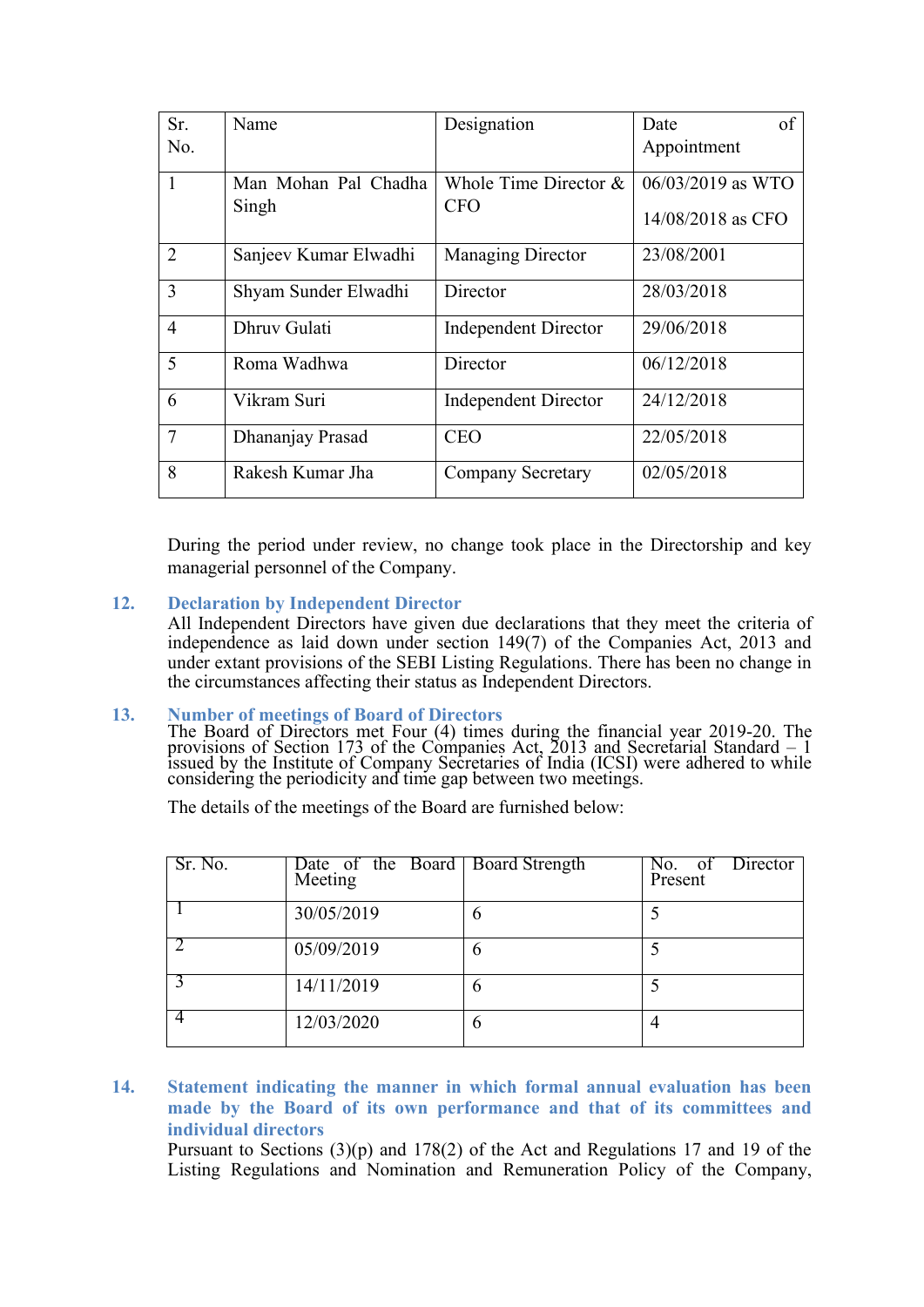Nomination and Remuneration Committee of the Board of Directors have carried out annual performance evaluation of Board, the Directors individually as well as the evaluation of the working of its Committees.

As the ultimate responsibility for sound governance and prudential management of a Company lies with its Board, it is imperative that the Board remains continually energized, proactive and effective. The Companies Act, 2013 not only mandates Board, its Committees and Directors evaluation, but also at the same time requires the evaluation to be formal, regular and transparent.

The Nomination and Remuneration Committee of the Board evaluated the performance of individual Director(s) on the Board excluding the Director being evaluated, the Board as a whole, Chairperson of the Board and all of its Committees based on the evaluation criteria of the Company defined under Nomination and Remuneration Policy.

It was further acknowledged that every individual Member and Committee of the Board contribute their best in the overall growth of the organization.

#### **15. Managerial Remuneration**

The information required under Section 197 of the Act read with rule 5(1) of the Companies (Appointment and Remuneration of Managerial Personnel) Rules, 2014 are given below:

Please note that median is calculated for the employee who stayed with Company for the whole current financial year 2019-20 and the whole previous financial year 2019- 20.

a. the ratio of the remuneration of each director to the median remuneration of the employees of the company for the financial year;

| <b>Directors</b>              | <b>Total</b><br><b>Remuneration</b> | Ratio<br>to<br>median<br>remuneration |
|-------------------------------|-------------------------------------|---------------------------------------|
| <b>Executive Director</b>     |                                     |                                       |
| Mr. Sanjeev Kumar Elwadhi     | 3000000                             | 12.22                                 |
| Mr. Manmohan Pal Singh Chadha | 3000000                             | 12.22                                 |
| <b>Non-Executive Director</b> |                                     |                                       |
| Mr. Shyam Sunder Elwadhi      | N <sub>il</sub>                     |                                       |
| Mr. Vikram Suri               | N <sub>il</sub>                     |                                       |
| Mr. Dhruy Gulati              | N <sub>il</sub>                     |                                       |
| Mrs. Roma Wadhwa              | <b>Nil</b>                          |                                       |

b. the percentage increase in remuneration of each director, Chief Financial Officer, Chief Executive Officer, Company Secretary or Manager, if any, in the financial year: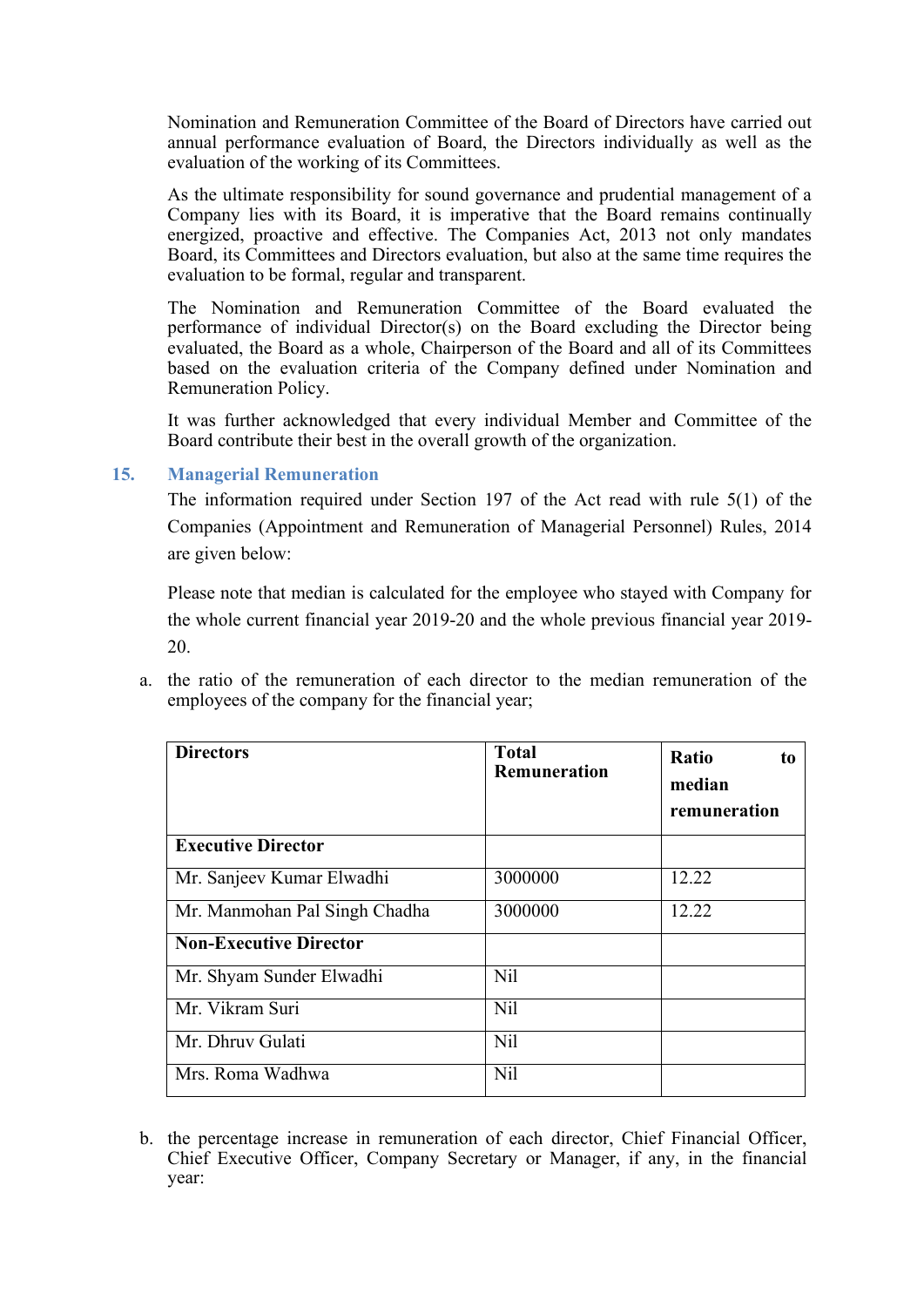| Directors, Chief Executive Officer, Chief   % increase in remuneration in<br><b>Financial Officer and Company Secretary</b> | the financial year |
|-----------------------------------------------------------------------------------------------------------------------------|--------------------|
| Manmohan Pal Singh Chadha (CFO)                                                                                             | NA                 |
| Dhananjay Prasad (CEO)                                                                                                      | 5.55%              |
| Rakesh Kumar Jha (CS)                                                                                                       | NA                 |

- c. the percentage increase in the median remuneration of employees in the financial year: 12%
- d. the number of permanent employees on the rolls of company: 431
- e. average percentile increase already made in the salaries of employees other than the managerial personnel in the last financial year and its comparison with the percentile increase in the managerial remuneration and justification thereof and point out if there are any exceptional circumstances for increase in the managerial remuneration: 12% average increase in the salaries of employees while there is no increase in the salary of Directors while CEO salary has increased by 5.55% keeping in line with Industry and company performance.
- f. remuneration is as per the remuneration policy of the Company.
- g. The Board's report shall include a statement showing the names of the top ten employees in terms of remuneration drawn and the name of every employee who-
	- (i) if employed throughout the financial year, was in receipt of remuneration for that year which, in the aggregate, was not less than one crore and two lakh rupees; **NA**
	- (ii) if employed for a part of the financial year, was in receipt of remuneration for 10 any part of that year, at a rate which, in the aggregate, was not less than eight lakh and fifty thousand rupees per month; **NA**
	- (iii) if employed throughout the financial year or part thereof, was in receipt of remuneration in that year which, in the aggregate, or as the case may be, at a rate which, in the aggregate, is in excess of that drawn by the managing director or whole-time director or manager and holds by himself or along with his spouse and dependent children, not less than two percent of the equity shares of the company. **NA**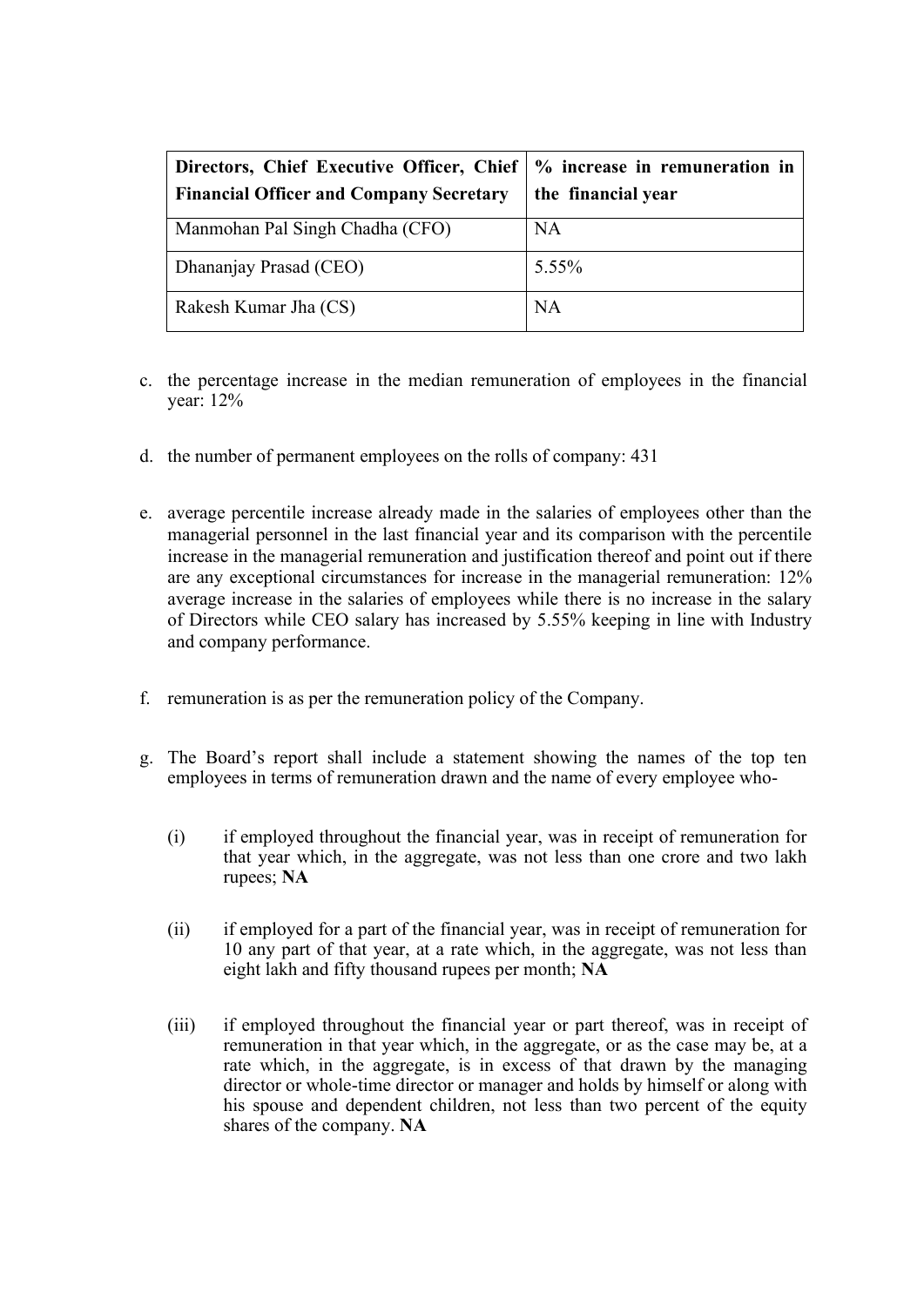- h. Number of shares and convertible instruments held by non-executive directors. (*Clause 2(f) to Para C of Schedule V of Listing Regulations.): 500 Shares held by Mr. Shyam Sunder Elwadhi*
- i. Detailed reasons for the resignation of an independent director who resigns before the expiry of his tenure along with a confirmation by such director that there are no other material reasons other than those provided. (*Clause 2(j) to Para C of Schedule V of Listing Regulations.):* During the period under review, no independent director resigned.

#### **15. Details of Subsidiary**

The Company has no subsidiary.

#### **16. Statutory Auditors**

Pursuant to Section 139 of the Companies Act, 2013 read with Companies (Audit and Auditors) Rules, 2014, M/s. Mittal & Associates Chartered Accountants, Mumbai, were appointed as statutory auditors of the Company to hold office for the term of 5 (Five Years) from financial year 2019-20 till 2023-24.

The Notes to the financial statement refereed in the Audit Report are self-explanatory and therefore do not call for any comments under Section 134 of the Companies Act, 2013. The Auditors' Report does not contain any qualification, reservation or adverse remark. The Auditors' Report is enclosed with the financial statement in this Annual Report.

#### **17. Cost Auditors**

Our Company was not liable for the appointment of Cost auditor pursuant to Section 148 of the Companies Act, 2013 read with Companies (Cost Records and Audit) Amendment Rules, 2014.

#### **18. Secretarial Audit Report**

Pursuant to provisions of section 204 of the Companies Act, 2013 and the Companies (Appointment and Remuneration of Managerial Personnel) Rules, 2014 the company has appointed M/s Mukun Vivek & Company, Company Secretaries in practice to undertake the Secretarial Audit of the Company for FY 2019-20. The Secretarial Audit report is annexed herewith as Annexure II.

There are no qualifications made by the Secretarial Auditor in his report for the financial year ended March 31, 2020.

Pursuant to the recommendation of the Audit Committee, the Board of Directors have re-appointed M/s Mukun Vivek & Company, Company Secretaries in practice to conduct the Secretarial Audit for FY 2020-21.

#### **19. Committee of the Board**

#### **Committee constitution and Meetings**

#### **Audit Committee:**

| <b>Name of the Director</b>       | <b>Status in Committee</b> | <b>Nature of Directorship</b> |
|-----------------------------------|----------------------------|-------------------------------|
| Mr. Dhruv Gulati                  | Chairman                   | Independent Director          |
| Mr. Vikram Suri                   | Member                     | Independent Director          |
| Mr. Shyam Sunder Elwadhi   Member |                            | Non-Executive Director        |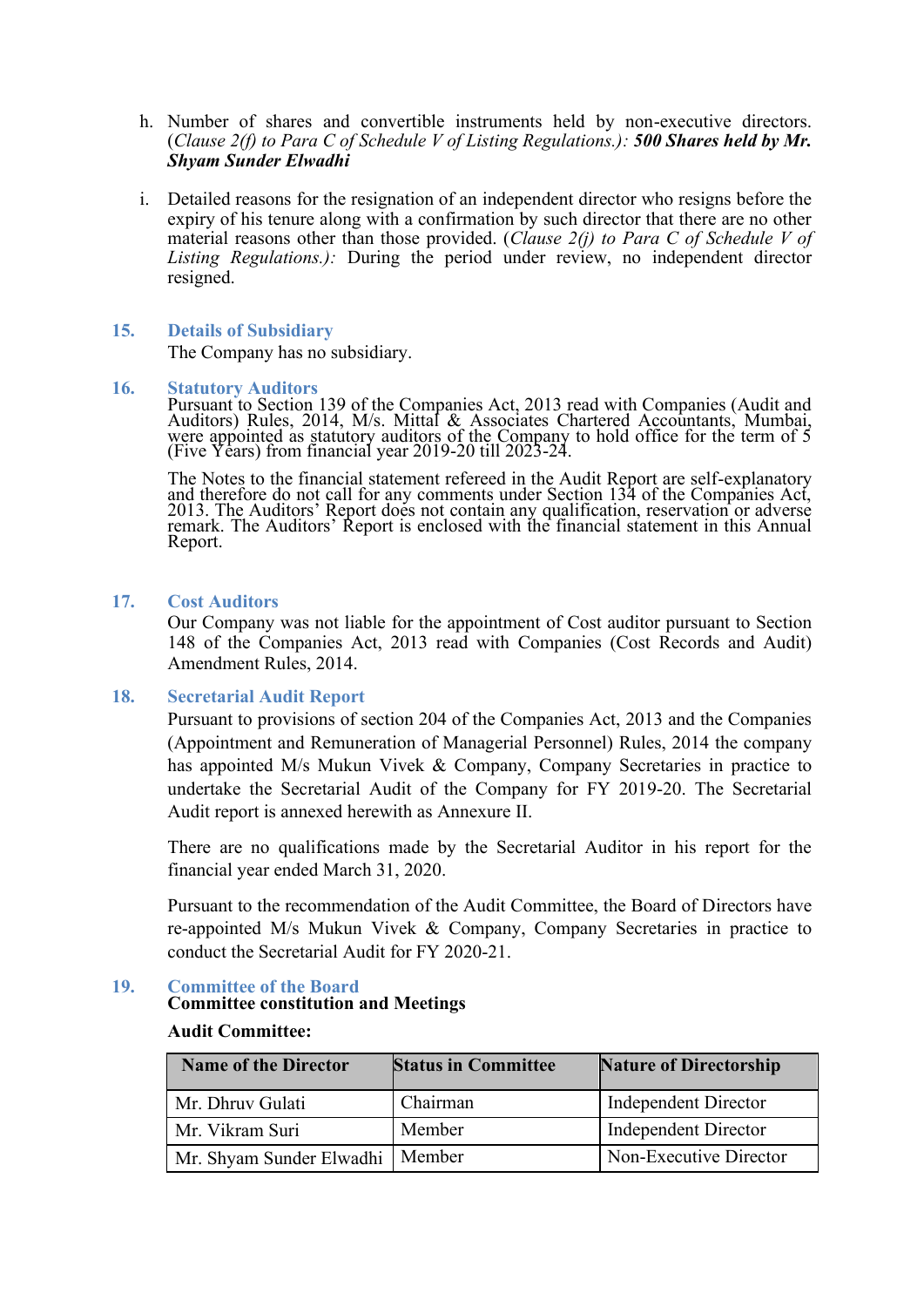| Date of the meeting | No. of Directors attended the meeting |
|---------------------|---------------------------------------|
| 30/05/2019          |                                       |
| 14/11/2019          |                                       |

# **Nomination and Remuneration Committee:**

| Name of the Director              | <b>Status in Committee</b> | <b>Nature of Directorship</b> |
|-----------------------------------|----------------------------|-------------------------------|
| Mr. Dhruv Gulati                  | Chairman                   | <b>Independent Director</b>   |
| Sunder<br>Mr.<br>Shyam<br>Elwadhi | Member                     | Non-Executive Director        |
| Mrs. Roma Wadhwa                  | Member                     | Non-Executive Director        |

| Date of the meeting | No. of Directors attended the meeting |
|---------------------|---------------------------------------|
| 05/09/2019          |                                       |

# **Stakeholder Relationship Committee:**

| <b>Name of the Director</b> | <b>Status in Committee</b> | <b>Nature of Directorship</b> |
|-----------------------------|----------------------------|-------------------------------|
| Mrs. Roma Wadhwa            | Chairperson                | Non-Executive Director        |
| Mr. Shyam Sunder Elwadhi    | Member                     | Non-Executive Director        |
| Mr. Dhruy Gulati            | Member                     | <b>Independent Director</b>   |

| Date of the meeting | No. of Directors attended the meeting |
|---------------------|---------------------------------------|
| 05/09/2019          |                                       |

# **Corporate Social Responsibility Committee:**

| <b>Name of the Director</b> | <b>Status in Committee</b> | <b>Nature of Directorship</b> |
|-----------------------------|----------------------------|-------------------------------|
| Mr. Dhruy Gulati            | Chairman                   | <b>Independent Director</b>   |
| Mr. Sanjeev Kumar Elwadhi   | Member                     | Managing Director             |
| Mrs. Roma Wadhwa            | Member                     | Non-Executive Director        |

| Date of the meeting | No. of Directors attended the meeting |
|---------------------|---------------------------------------|
| 05/09/2019          |                                       |
| 12/03/2020          |                                       |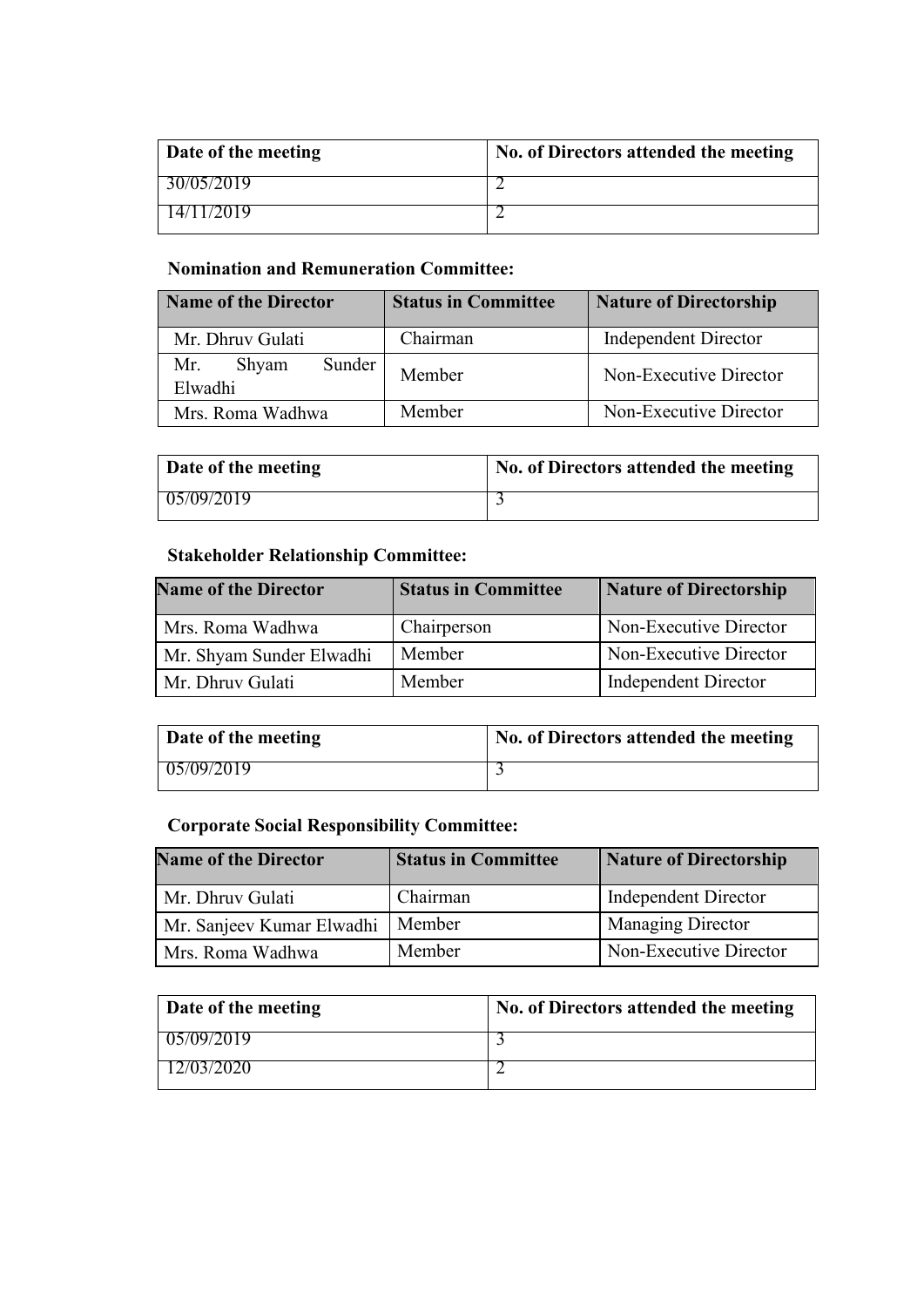#### **Management and Operations Committee:**

| <b>Name of the Director</b>               |        | <b>Status in Committee   Nature of Directorship</b> |
|-------------------------------------------|--------|-----------------------------------------------------|
| Mr. Man Mohan Pal Chadha Singh   Chairman |        | Whole Time Director                                 |
| Mr. Sanjeev Kumar Elwadhi                 | Member | <b>Managing Director</b>                            |

| Date of the meeting | No. of Directors attended the meeting |
|---------------------|---------------------------------------|
| 01/04/2019          | 2                                     |
| 01/05/2019          |                                       |
| 30/05/2019          | 2                                     |
| 03/06/2019          | $\mathcal{D}_{\mathcal{L}}$           |
| 30/06/2019          | 2                                     |
| 01/07/2019          |                                       |
| 05/09/2019          | $\mathcal{D}_{\mathcal{L}}$           |
| 10/12/2019          | $\mathcal{D}_{\mathcal{L}}$           |
| 10/02/2020          |                                       |

#### **Internal Complaints Committee:**

| <b>Name of the Director</b>                | <b>Status in Committee</b> | <b>Nature of Directorship</b> |
|--------------------------------------------|----------------------------|-------------------------------|
| Mr. Man Mohan Pal Chadha Chairman<br>Singh |                            | Whole Time Director           |
| Mr. Sanjeev Kumar Elwadhi                  | Member                     | <b>Managing Director</b>      |
| Mrs. Roma Wadhwa                           | Member                     | Non-Executive Director        |

| Date of the meeting | No. of Directors attended the meeting |
|---------------------|---------------------------------------|
| $\Box$ 2/03/2020    |                                       |

#### **20. Vigil mechanism and Whistle Blower Policy**

In pursuant to the provisions of section  $177(9)$  & (10) of the Companies Act, 2013, a Vigil Mechanism for Directors and employees to report genuine concerns has been established.

The purpose of the "Whistle blower Policy" is to allow employees to raise concerns about unacceptable, improper or unethical practices being followed in the organization. They will be protected against any adverse action and/or discrimination as a result of such a reporting, provided it is justified and made in good faith. The Chairman of the Audit Committee has been designated for the purpose of receiving and recording any complaints under this policy.

The Vigil Mechanism Policy has been uploaded on the website of the Company.

#### **25. Risk Management Policy**

Your Board of Directors has not formulated & adopted Risk Management Policy required under the Regulation 21 of the SEBI Listing Regulations, 2015 as such said provisions not applicable to the Company.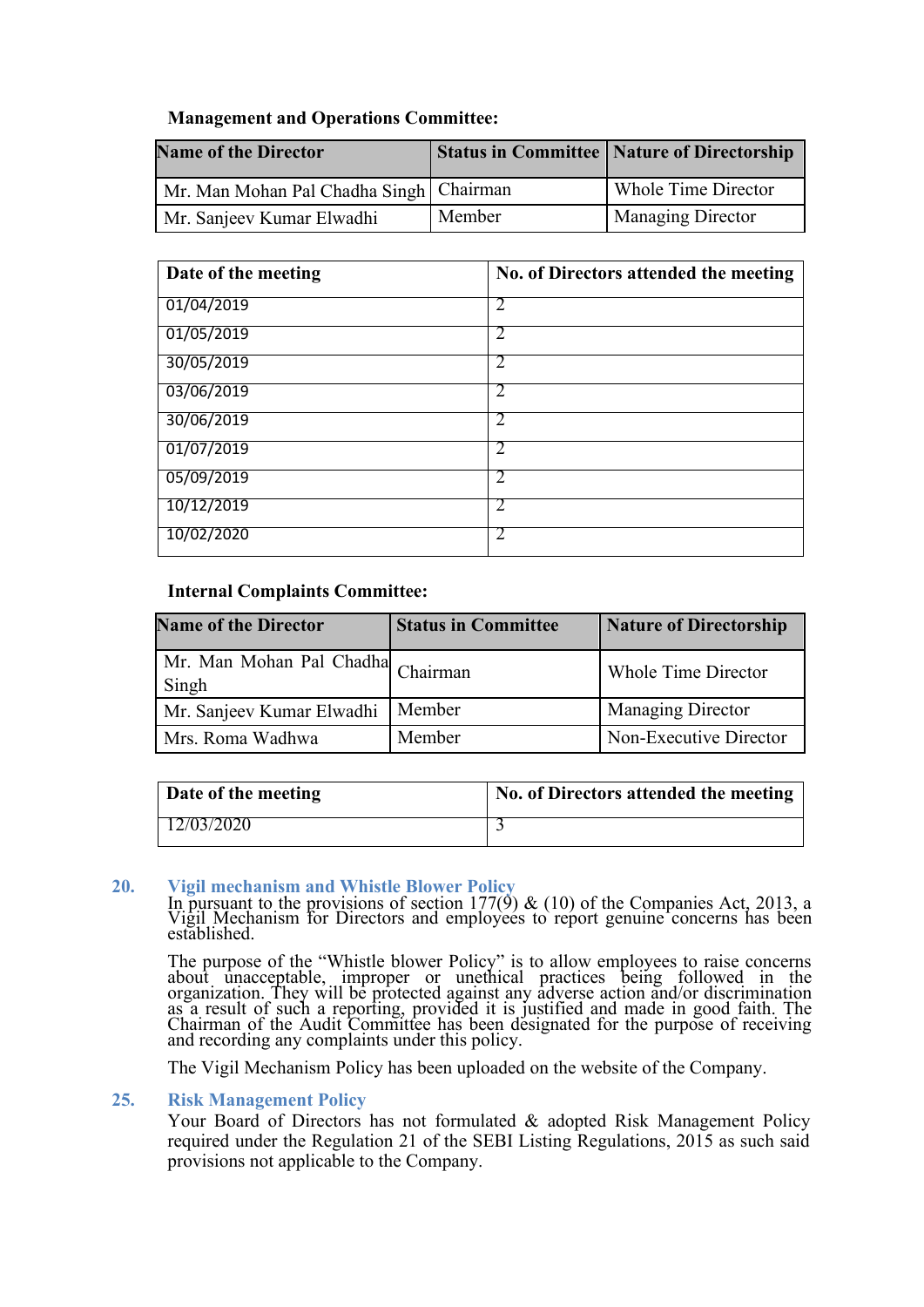#### **26. Extract of the annual return**

The Extract of annual return in form MGT-9 as required under Section 92 of the Companies Act, 2013 for the financial year ending March 31, 2020 is annexed hereto as Annexure III and form part of the Report.

- **27. Material changes and commitments, if any, affecting the financial position of the Company which have occurred between the end of the financial year of the Company to which the financial statements relate and the date of the report** There are no material changes and commitments affecting the financial position of the Company between the end of the financial year and the date of this Report.
- **28. Details of significant and material orders passed by the regulators / courts / tribunals impacting the going concern status and the Company's operations in future**

There are no significant/material orders passed by the Regulators or Courts or Tribunals impacting the going concern status of your Company and its operations in future.

**29. Statement in respect of adequacy of internal financial controls with reference to the Financial Statements**

The Board has adopted policies and procedures for ensuring the orderly and efficient conduct of its business, including adherence to the Company's policies, the safeguarding of its assets, the prevention and detection of frauds and errors, the accuracy and completeness of the accounting records, and the timely preparation of reliable financial disclosures.

#### **30. Deposits**

During the year under review, the Company has not accepted any Public Deposits.

- **32. Particulars of loans, guarantees or investments under section 186** During the year under review, no Loans, guarantees or investments made under section 186.
- **33. Particulars of contracts or arrangements with related parties** During the year under review, the company has not entered into transactions with Related Parties u/s 188 of the Companies Act 2013.

#### **34. Corporate Governance**

As per regulation 15 of SEBI (Listing Obligations and Disclosure Requirements) Regulations, 2015 provisions as specified in regulation 27 shall not apply to your Company. As there is no requirement to attach the corporate governance report.

#### **36. Fraud Reporting**

During the year under review, the Statutory Auditors have not reported any instances of fraud committed in the Company by its Officers or Employees to the Audit Committee or to the Board under section 143(12) of the Companies Act, 2013 and rules made thereunder.

During the year under review, the Secretarial Auditor have not reported any instance of fraud committed in the Company by its Officers or Employees to the Audit Committee or to the Board under Section 143(12) read with Section 204 of the Companies Act, 2013 and rules made thereunder.

#### **37. Disclosures under Sexual Harassment of Women at Workplace (Prevention, Prohibition& Redressal) Act 2013**

As per the requirement of the Sexual Harassment of Women at Workplace (Prevention, Prohibition and Redressal) Act, 2013 and rules made thereunder, the Company has constituted an Internal Complaints Committee to monitor the antisexual harassment mechanism and complied all the provisions under the said Act. The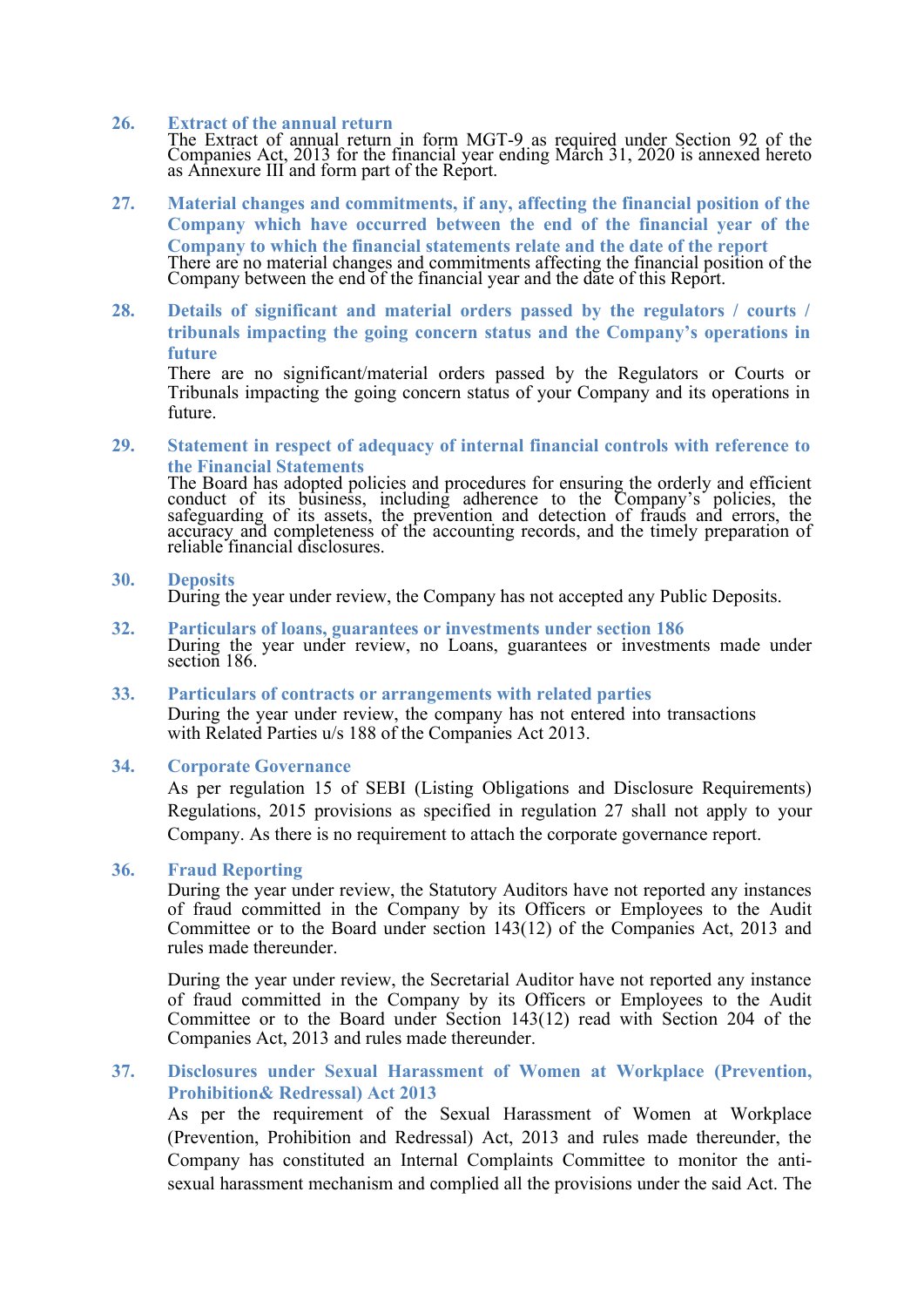primary objective of the said Policy is to protect the women employees from sexual harassment at the place of work and also provides for punishment in case of false and malicious representations.

The Internal Complaints Committee as on March 31, 2020 comprise:

- 1. Mr. Man Mohan Pal Chadha Singh Chairperson
- 2. Mr. Sanjeev Kumar Elwadhi Member
- 3. Ms. Roma Wadhwa Member

During the year under review, there were no cases received/filed pursuant to the provisions of the Sexual Harassment of Women at Workplace (Prevention, Prohibition and Redressal) Act, 2013.

**43. Details of Downstream Investment**

No such downstream investment made during the Financial Year 2019-20.

#### **44. Details of Voluntary Delisting** Company was not delisted its equity shares as per Regulation 6(1) (a) of SEBI (Delisting Of Equity Shares) Regulations, 2009, during the Financial Year 2019-20.

**45. Conservation of energy, technology absorption, foreign exchange earnings and outgo**

Statement giving the details of conservation of energy, technology absorption and foreign exchange earning & outgo in accordance with requirements of Section 134 (3)(m) of the Companies Act, 2013 read with Companies (Accounts) Rules, 2014, is as follows: -

#### **A) Conservation of Energy**

Not Applicable

#### **B) Technology Absorption, Adoption And Innovation**

Not Applicable

 **C). Foreign Exchange Earnings and Outgo**

The foreign exchange earnings and outgo during the year as follows:-

|                          | <i>(in Rupees)</i> |
|--------------------------|--------------------|
| Foreign Exchange Earning |                    |
| Foreign Exchange Outgo   |                    |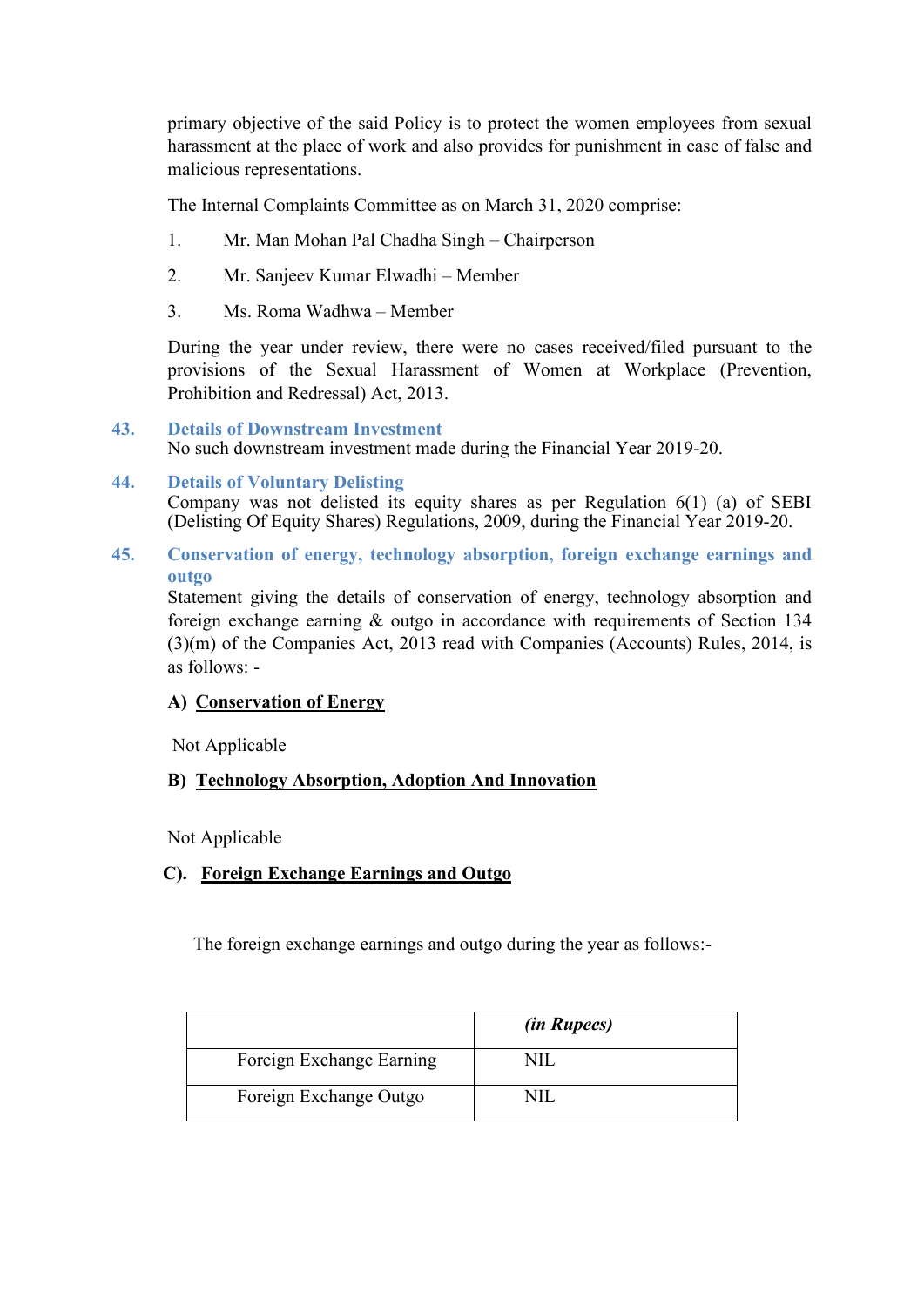#### **46. Corporate Social Responsibility and its terms of reference**

The brief outline of the Corporate Social Responsibility (''CSR'') Policy of your Company and the initiatives undertaken by your Company on CSR activities during the year, composition of the CSR Committee, average net profit for last three financial year and details of CSR spent during the financial year are set out in the format prescribed under the Companies (Corporate Social Responsibility Policy) Rules, 2014 and attached as Annexure IV.

#### **47. Directors' Responsibility Statement**

In terms of provisions of Section 134(5) of the Companies Act, 2013, your Directors confirm that:

- (i) in the preparation of the annual accounts, the applicable accounting standards had been followed along with proper explanation relating to material departures;
- (ii) the directors had selected such accounting policies and applied them consistently and made judgments and estimates that are reasonable and prudent so as to give a true and fair view of the state of affairs of the company at the end of the financial year and of the profit and loss of the company for that period;
- (iii) the directors had taken proper and sufficient care for the maintenance of adequate accounting records in accordance with the provisions of this Act for safeguarding the assets of the company and for preventing and detecting fraud and other irregularities;
- (iv) the directors had prepared the annual accounts on a going concern basis; and
- (v) the directors had devised proper systems to ensure compliance with the provisions of all applicable laws and that such systems were adequate and operating effectively.
- (vi) Systems have been laid to ensure that all transactions are executed in accordance with management's general and specific authorization. There well-laid manuals for such general or specific authorisation.
- (vii) Systems and procedures exist to ensure that all transactions are recorded as necessary to permit preparation of financial statements in conformity with generally accepted accounting principles or any other criteria applicable to such statements, and to maintain accountability for aspects.
- (viii) Access to assets is permitted only in accordance with management's general and specific authorization. No assets of the Company are allowed to be used for personal purposes, except in accordance with terms of employment or except as specifically permitted.
- (ix) The existing assets of the Company are verified/checked at reasonable intervals and appropriate action is taken with respect to any differences.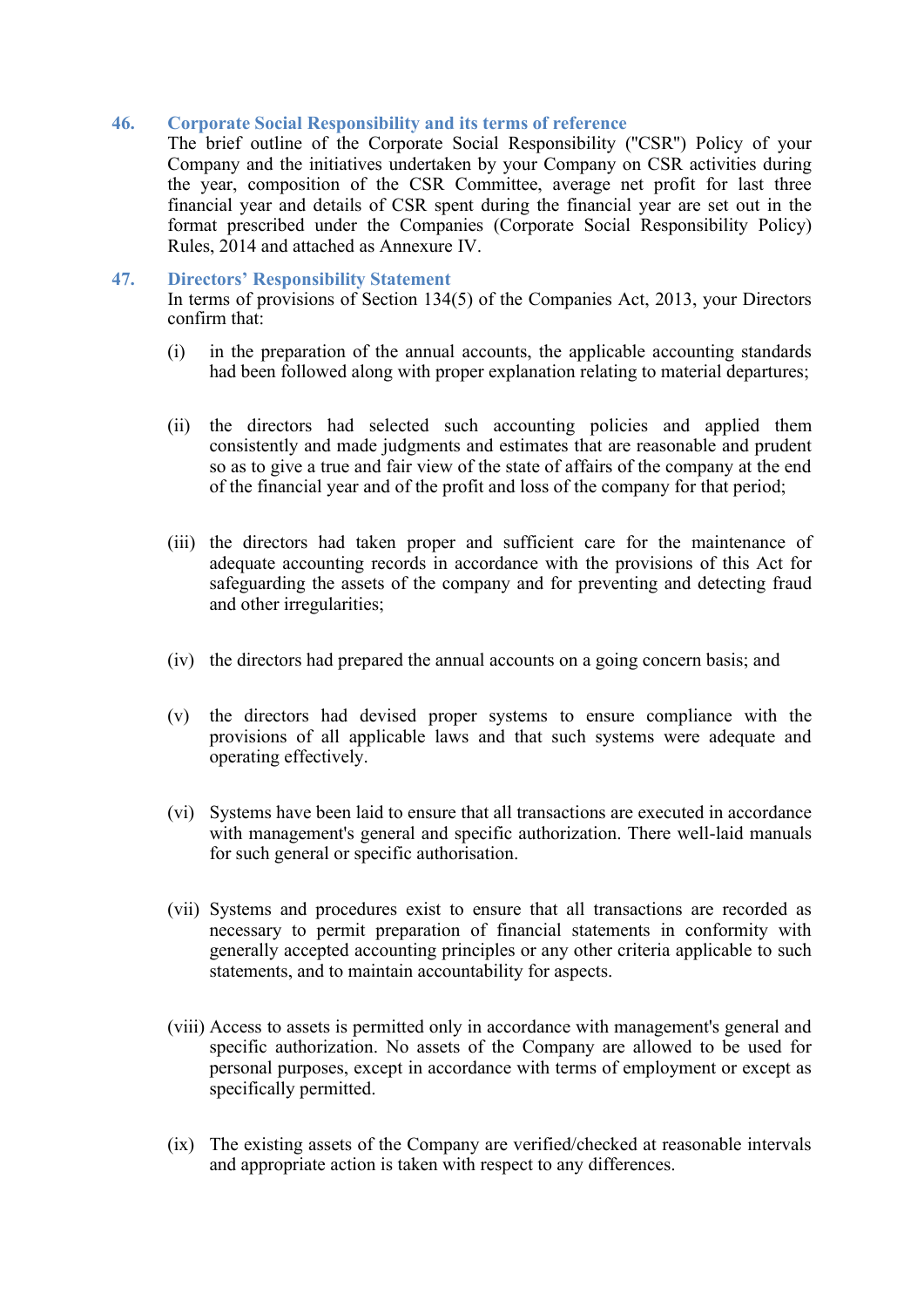Based on the framework of internal financial controls and compliance systems established and maintained by the Company, the work performed by the internal, statutory and secretarial auditors and external consultants, including the audit of internal financial controls over financial reporting by the statutory auditors and the reviews performed by management and the relevant board committees, including the audit committee, the Board is of the opinion that the Company's internal financial controls were adequate and effective during Financial Year 2019-20.

#### **49. Secretarial Standards**

The company has complied with the applicable secretarial standards as issued by the Institute of Company Secretaries of India on Board Meetings and General Meetings.

#### **50. Acknowledgements**

The Board desires to place on record its sincere appreciation for the support and cooperation received from the Company's Bankers and Officials of the concerned Government Departments, employees and the members for the confidence reposed by them in the management.

**By the order of the Board of Directors**

**Ritco Logistics Limited**

 **Sd/-**

 **Man Mohan Pal Chadha Singh (Chairman & Whole Time Director) DIN: 01763805 A-28 Rose Wood City, Sector-49 Gurgaon 122001 Place: New Delhi Date: 05/09/2020**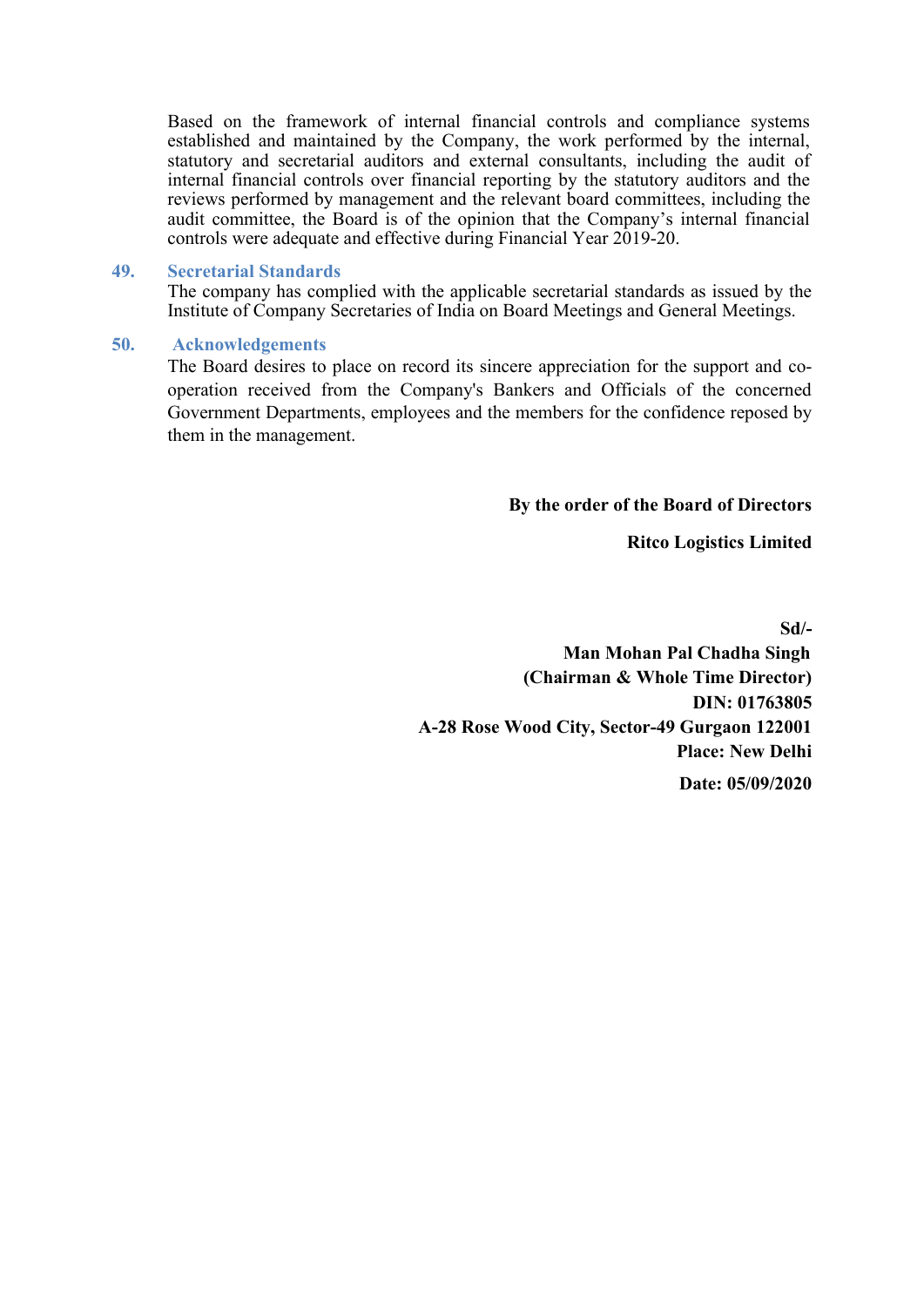#### **Annexure II**

#### **SECRETARIAL AUDIT REPORT FOR THE FINANCIAL YEAR ENDED 31ST MARCH 2020**

#### **(Form MR-3)**

[Pursuant to section 204(1) of the Companies Act, 2013 and rule No.9 of the Companies (Appointment and Remuneration of Managerial Personnel) Rules, 2014]

To,

The Members, Ritco Logistics Limited 508, 5th Floor, Jyoti Shikhar Tower,District Centre Janakpuri, Delhi- 110058

We have conducted the secretarial audit of the compliance of applicable statutory provisions and the adherence to good corporate practices by **M/s Ritco Logistics Limited having CIN: L60221DL2001PLC112167 (hereinafter called the Company)** Secretarial Audit was conducted in a manner that provided us a reasonable basis for evaluating the corporate conducts/ statutory compliances and expressing our opinion thereon.

Based on our verification of the Company's books, papers, minute books, forms and returns filed and other records maintained by the company and also the information provided by the Company, its officers, agents and authorized representatives during the conduct of secretarial audit, we hereby report that in our opinion, the company has, during the audit period covering the financial year ended on  $31<sup>st</sup>$  March, 2020 complied with the statutory provisions listed hereunder and also that the Company has proper Board processes and compliance-mechanism in place to the extent, in the manner and subject to the reporting made hereinafter:

We have examined the books, papers, minute books, forms and returns filed and other records maintained by the Company for the financial year ended on  $31<sup>st</sup>$  March, 2020 according to the provisions of:

- (i) The Companies Act, 2013 (the Act) and the rules made thereunder;
- (ii) The Securities Contracts (Regulation) Act, 1956 ('SCRA') and the rules made thereunder;
- (iii) The Depositories Act, 1996 and the Regulations and Bye-laws framed thereunder;
- (iv) Foreign Exchange Management Act, 1999 and the rules and regulations made thereunder;
- (v) The Regulations and Guidelines prescribed under the Securities and Exchange Board of India Act, 1992 ('SEBI Act') viz.: -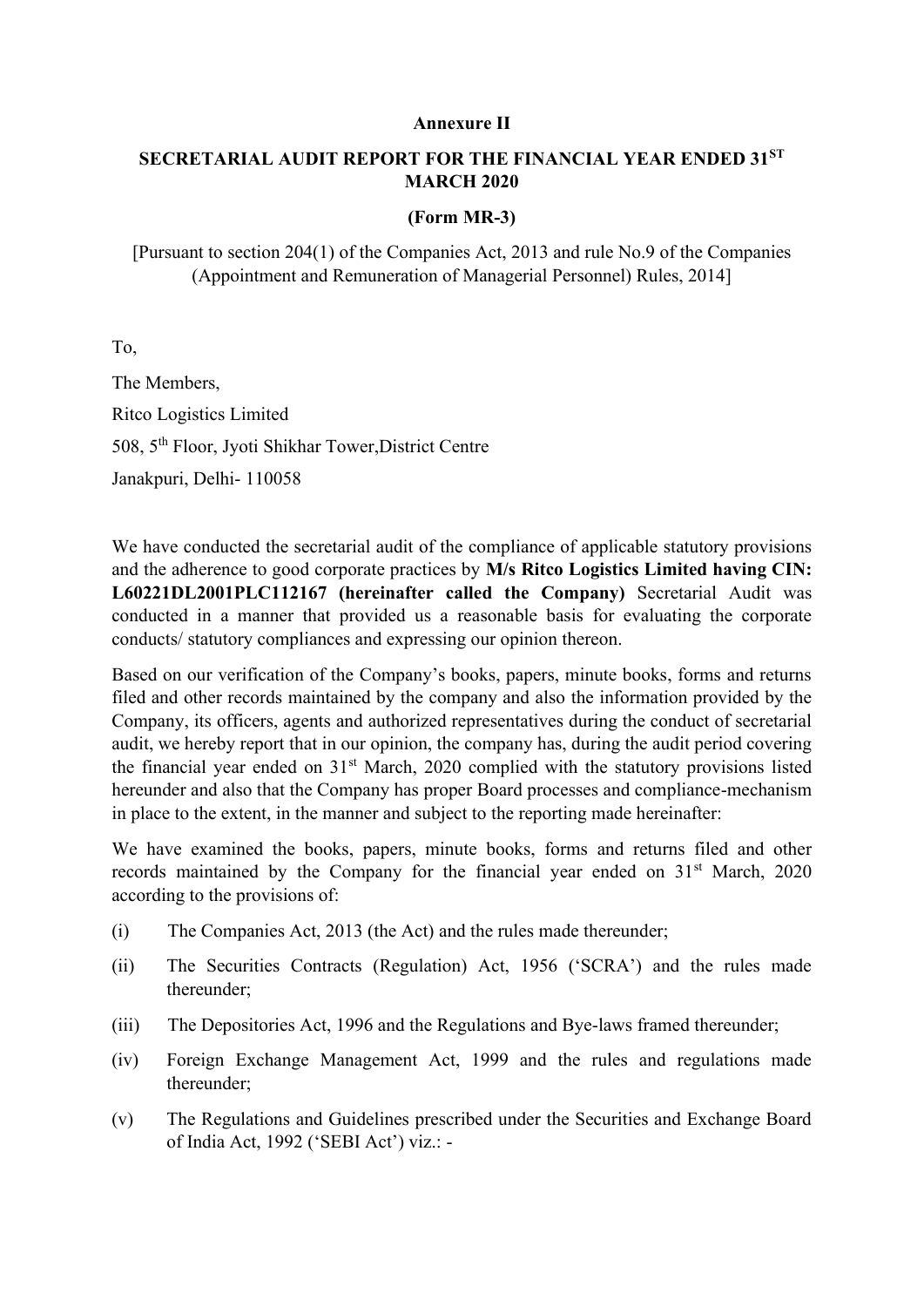(a) The Securities and Exchange Board of India (Substantial Acquisition of Shares and Takeovers) Regulations, 2011;

(b) The Securities and Exchange Board of India (Prohibition of Insider Trading) Regulations, 2015 as;

(c) The Securities and Exchange Board of India (Listing Obligations and Disclosure Requirements) Regulations, 2015.

(d) The Securities and Exchange Board of India (Registrars to an Issue and Share Transfer Agents) Regulations, 1993 regarding the Companies Act and dealing with client;

The Company does not have any Employee Stock Option Scheme and Employee Stock Purchase Scheme, Issue and Listing of Debt Securities, Buy-Back of Equity Shares, and therefore the following regulations are not applicable: -

(a) The Securities and Exchange Board of India (Share Based Employee Benefits) Regulations, 2014;

(b) The Securities and Exchange Board of India (Issue and Listing of Debt Securities) Regulations, 2008;

(c) The Securities and Exchange Board of India (Issue and Listing of Non-Convertible Redeemable Preference Shares) Regulations, 2013

(d) The Securities and Exchange Board of India (Buy-Back of Securities) Regulations,2018; and

(e) The Securities and Exchange Board of India (Issue of Capital and Disclosure Requirements) Regulations,2009 (SEBI ICDR Regulations, up to September 10,2018 And SEBI ICDR Regulations,2018 w.e.f September 11,2018

(vi) Other laws applicable as per the representations made by the management;

Carriage by Road Act 2007,

Motor Transport Workers Act, 1961

Motor Vehicles Act, 1988

The Petroleum Act 1934

Consumer Protection Act 1986

The Legal Metrology Act, 2009

Food Safety and Standard Act, 2006

Employment and labour Laws

GST Act

We have also examined compliance with the applicable clauses of the following:

(i) Secretarial Standards issued by The Institute of Company Secretaries of India.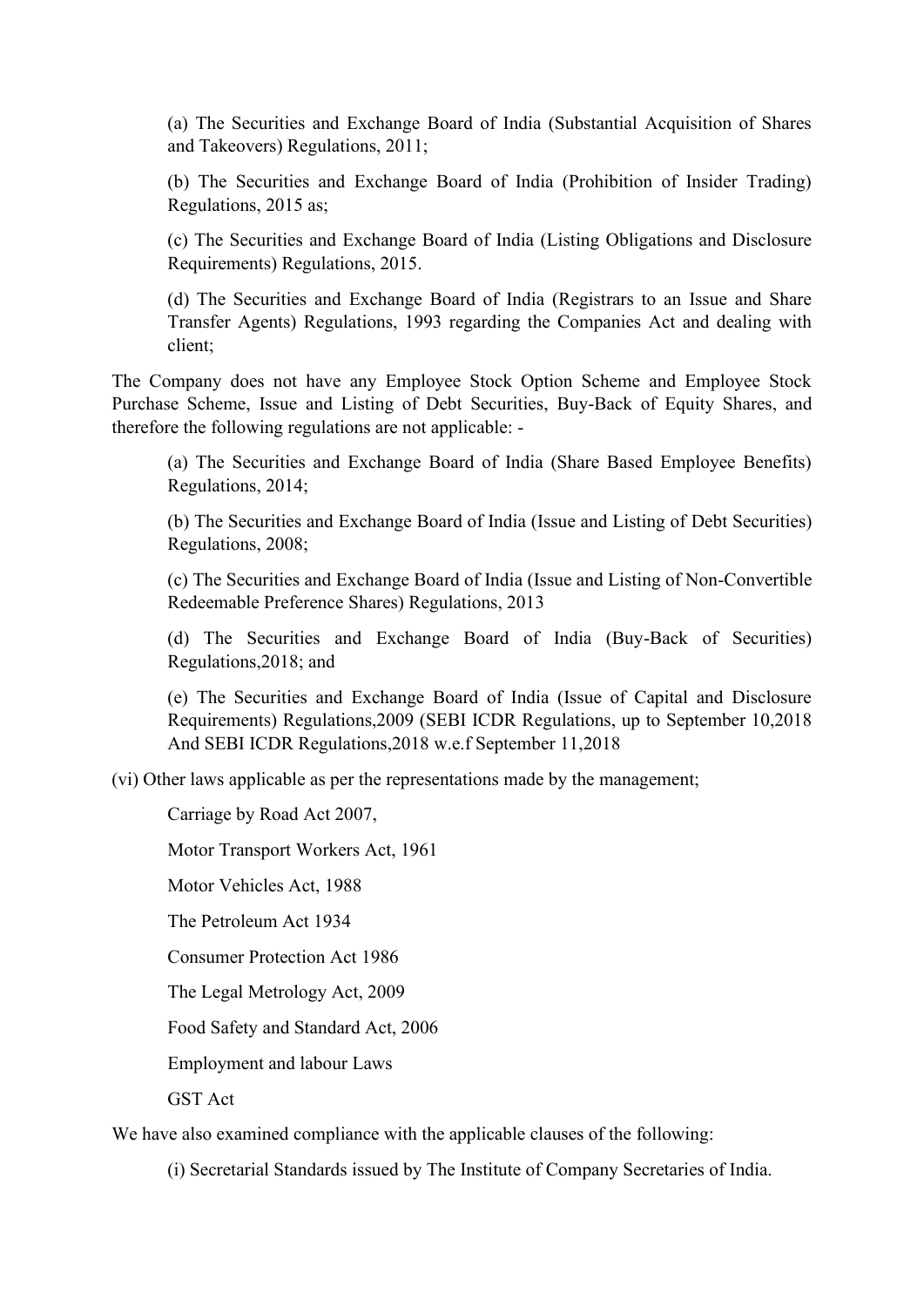(ii) The Listing Agreements entered into by the Company with Bombay Stock Exchange and National Stock Exchange(SME).

During the period under review, as per the explanations and representations received from the Management, the Company has generally complied with the provisions of the Act, Rules, Regulations, Guidelines, Standards, etc. mentioned above.

We further report that based on the information provided and representation made by the Company and on the basis of Compliance report taken on record by the Board, in my opinion adequate systems and processes exist in the Company to monitor and ensure Compliance with Other laws applicable, rules, regulations and guidelines.

We further report that The Board of Directors of the Company is duly constituted with proper balance of Executive Directors, Non-Executive Directors and Independent Directors. The changes in the composition of the Board of Directors that took place during the period under review were in general, carried out in compliance with the provisions of the Act.

In general, adequate notice is given to all directors to schedule the Board Meetings, agenda and detailed notes on agenda were sent at least seven days in advance and wherever shorter notices were given, the same was given with the consent of all the Directors and such meeting were held with the participation of Independent Director/s and a system exists for seeking and obtaining further information and clarifications on the agenda items before the meeting and for meaningful participation at the meeting.

As per the Minutes of the Meetings recorded, the decisions of the Board were unanimous and no dissenting views have been recorded.

We further report that as per the information provided, there are adequate systems and processes in the company commensurate with the size and operations of the company to monitor and ensure compliance with other applicable laws, rules, regulations and guidelines.

**Mukun Vivek & Company Company Secretaries**

Sd/- **Mukun Arora (Partner) ACS No.15980 CP No. 4766** 

Place: New Delhi

Date: 05-09-2020

#### **UDIN: A015980B000668148**

This report is to be read with our letter of even date which is annexed as Annexure-A and forms an integral part of this report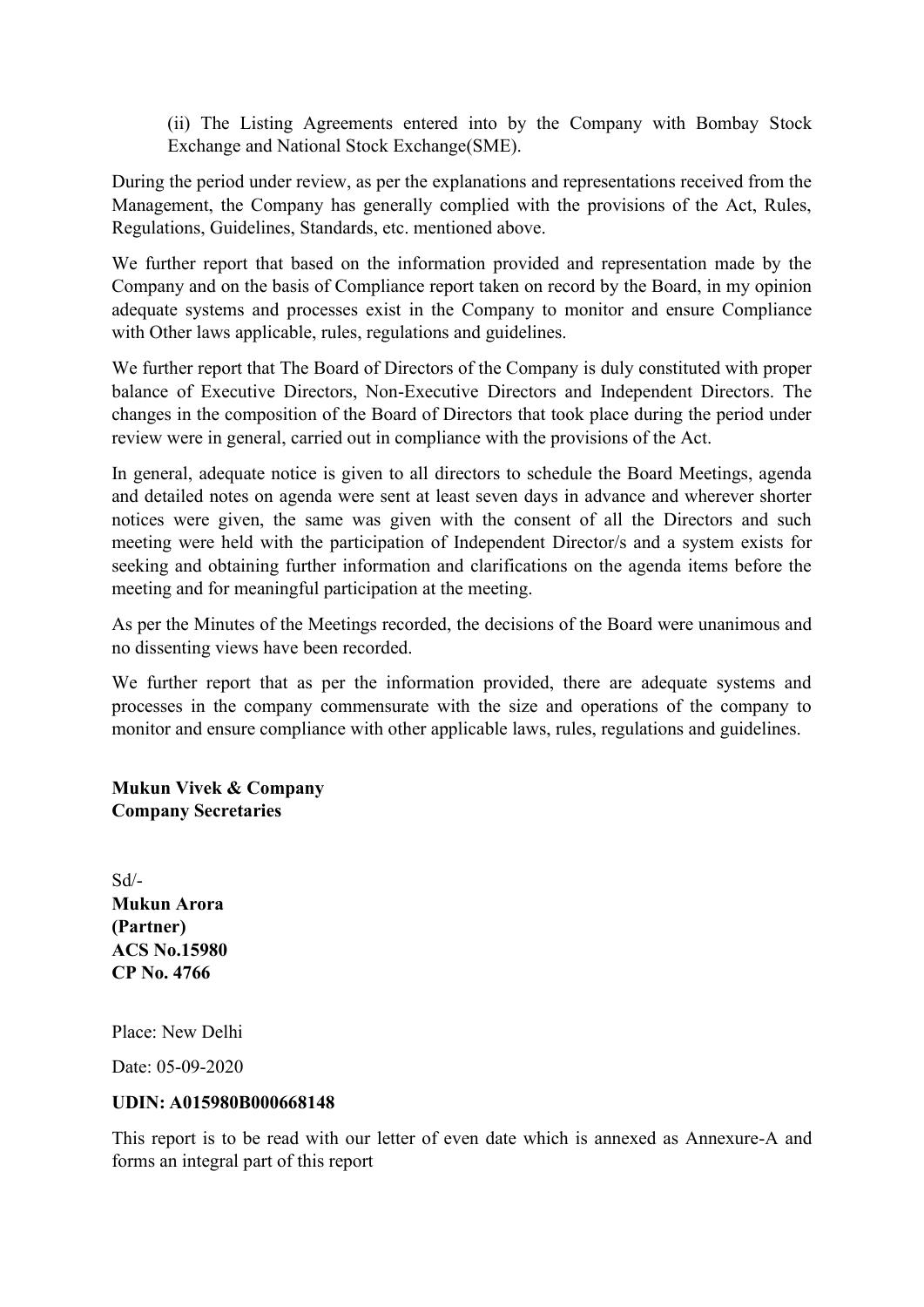#### **'Annexure A' to the Secretarial Audit Report**

To, The Members, Ritco Logistics Limited., 508, 5th Floor, Jyoti Shikhar Tower,District Centre Janakpuri, Delhi- 110058

Our report of even date is to be read along with this letter.

1. Maintenance of secretarial record is the responsibility of the management of the company.

Our responsibility is to express an opinion on these secretarial records based on our audit.

- 2. We have followed the audit practices and processes as were appropriate to obtain reasonable assurance about the correctness of the contents of the Secretarial records. The verification was done on test basis to ensure that correct facts are reflected in secretarial records. We believe that the processes and practices, we followed provide a reasonable basis for our opinion.
- 3. We have not verified the correctness and appropriateness of financial records and Books of Accounts of the company and the applicable financial laws such as Direct and Indirect tax laws have not been reviewed since the same are subject to review under Statutory Audit and Other Audit/s by designated professionals.
- 4. Where ever required, we have obtained the Management representation about the compliance of laws, rules and regulations and happening of events etc.
- 5. The compliance of the provisions of Corporate and other applicable laws, rules, regulations, standards is the responsibility of management. Our examination was limited to the verification of procedures on test basis.
- 6. The Secretarial Audit report is neither an assurance as to the future viability of the company nor of the efficacy or effectiveness with which the management has conducted the affairs of the company.

**Mukun Vivek & Company Company Secretaries**

Sd/- **Mukun Arora (Partner) ACS No.15980** Place: New Delhi **CP No. 4766** Date: 05-09-2020 **UDIN: A015980B000668148**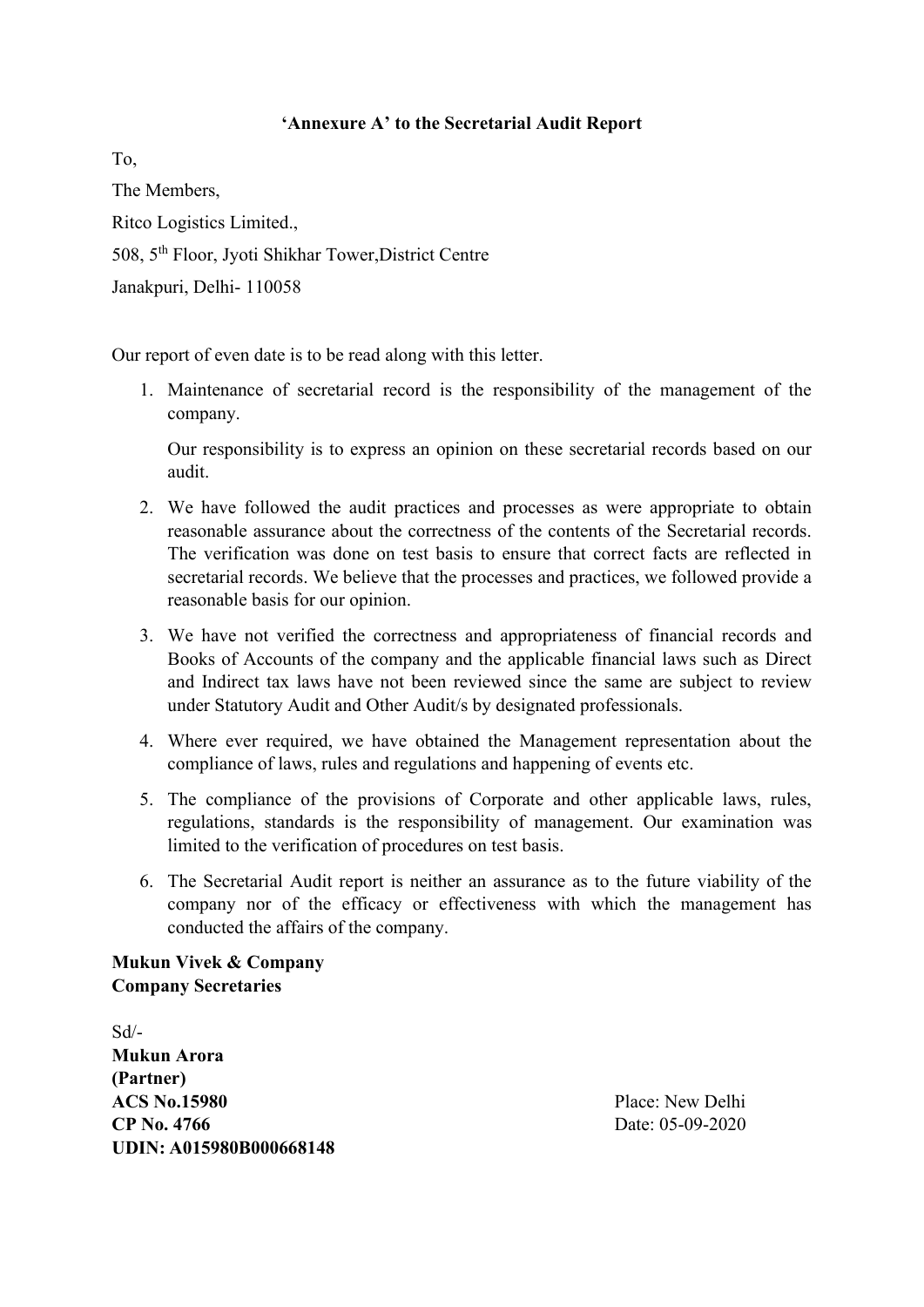#### ANNEXURE-III FormNo.MGT-9

#### **EXTRACTOFANNUALRETURN as on the financial year ended on March 31, 2020**

*[Pursuant to section 92(3) of the Companies Act, 2013 and rule 12(1) of the Companies(Management and Administration)Rules, 2014]*

#### **I. REGISTRATION AND OTHER DETAILS**:

|               | <b>CIN</b>                                                                   | L60221DL2001PLC112167                                                                                                                                                         |
|---------------|------------------------------------------------------------------------------|-------------------------------------------------------------------------------------------------------------------------------------------------------------------------------|
| ii.           | <b>Registration Date</b>                                                     | 23/08/2001                                                                                                                                                                    |
| iii.          | Name of the Company                                                          | Ritco Logistics Limited                                                                                                                                                       |
| iv.           | Category/ Sub-Category of the Company                                        | Company Limited by Shares/Indian Non-<br>Government Company                                                                                                                   |
| $V_{\bullet}$ | Address of the Registered office and<br>contact details                      | 508, 5th Floor, Jyoti Shikhar Tower,<br>District Centre Janakpuri, New Delhi-<br>110058<br>Phone: 0124-4702327                                                                |
| vi.           | Whether listed company                                                       | Listed                                                                                                                                                                        |
| vii.          | Name, Address and Contact details of<br>Registrar and Transfer Agent, if any | Link Intime India Pvt. Ltd. Address:-<br>Noble Heights, 1st Floor, Plot NH 2, C-1<br>Market,<br>Block LSC, Near Savitri<br>Janakpuri, New Delhi - 110058<br>Ph:- 011-41410592 |

#### **II.PRINCIPAL BUSINESS ACTIVITIES OF THE COMPANY**

All the business activities contributing 10% or more of the total turnover of the company shall be stated:-

| Sr. | Name and Description of main | <b>NIC Code of</b> | $\%$ to total turnover of the |
|-----|------------------------------|--------------------|-------------------------------|
| No. | products / services          | the Product/       | company                       |
|     | Hiring Income                | 5221               | 100%                          |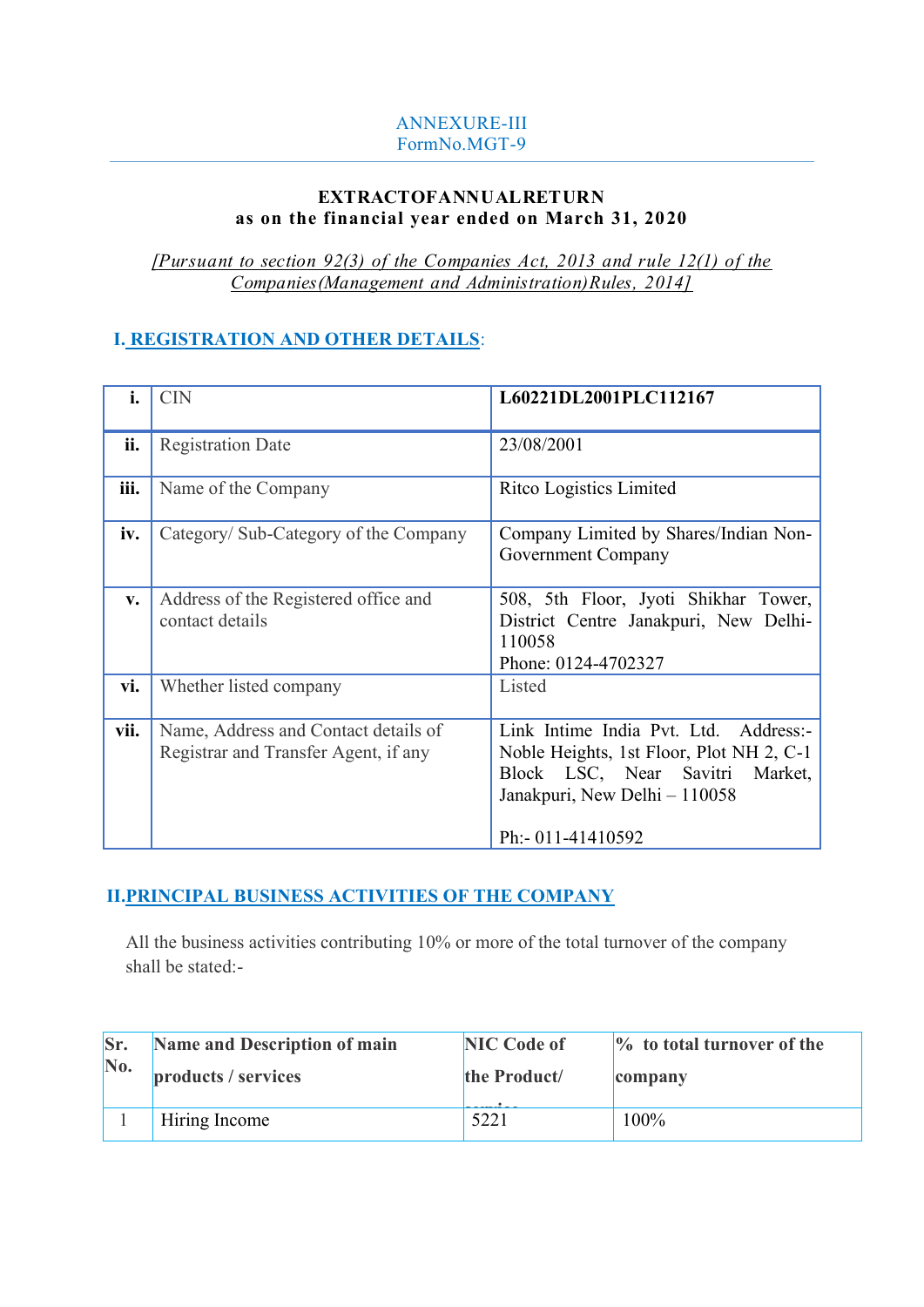### **III. PARTICULARS OF HOLDING, SUBSIDIARY AND ASSOCIATE COMPANIES**

| Sr. No. | <b>Name And</b><br><b>Address of The</b><br>Company | <b>CIN/GLN</b> | Holding/<br><b>Subsidiary</b><br>/Associate | %of<br>shares<br>held | Applicabl<br>e<br><b>Section</b> |
|---------|-----------------------------------------------------|----------------|---------------------------------------------|-----------------------|----------------------------------|
|         |                                                     | NA             |                                             |                       |                                  |

### **IV. SHARE HOLDING PATTERN (Equity Share Capital Breakup as percentage of Total Equity)**

**i.** *Category-wise Share Holding*

| Category of                     | L. Category-wise Share Hotang<br>No. of Shares held at the |                              |                          |                                               | No. of Shares held at the end of |                          |              |                             | $\frac{0}{0}$                   |
|---------------------------------|------------------------------------------------------------|------------------------------|--------------------------|-----------------------------------------------|----------------------------------|--------------------------|--------------|-----------------------------|---------------------------------|
| <b>Shareholders</b>             | beginning of the year                                      |                              |                          |                                               | the year                         |                          |              |                             | Change<br>during<br>The<br>year |
|                                 | Demat                                                      | Phy<br>sical                 | Total                    | $\frac{0}{0}$<br>of<br>Total<br><b>Shares</b> | Demat                            | sical                    | Phy Total    | % of Total<br><b>Shares</b> |                                 |
| A. Promoter                     |                                                            |                              |                          |                                               |                                  |                          |              |                             |                                 |
| 1) Indian                       |                                                            |                              |                          |                                               |                                  |                          |              |                             |                                 |
| a) Individual/HUF               | 13718698                                                   |                              | 13718698                 | 56.05<br>$\frac{0}{0}$                        | 13718698                         |                          | 1371869<br>8 | 56.05%                      | $0.00\%$                        |
| b) Central Govt                 |                                                            |                              |                          |                                               | $\overline{\phantom{0}}$         | $\overline{\phantom{m}}$ |              |                             |                                 |
| c) State Govt $(s)$             |                                                            |                              |                          |                                               |                                  |                          |              |                             |                                 |
| d) Bodies Corp                  | 4157920                                                    |                              | 4157920                  | 16.99<br>$\frac{0}{0}$                        | 4157920                          |                          | 4157920      | 16.99%                      | $0.00\%$                        |
| e) Banks / FI                   |                                                            |                              |                          |                                               |                                  |                          |              |                             |                                 |
| Any Other<br>f                  |                                                            |                              |                          |                                               |                                  |                          |              |                             |                                 |
| Sub-total $(A)(1)$ :-           | 17876618                                                   |                              | 17876618                 | 73.04<br>$\frac{0}{0}$                        | 17876618                         |                          | 1787661<br>8 | 73.04%                      | $0.00\%$                        |
| $ 2)$ Foreign                   |                                                            |                              |                          |                                               |                                  |                          |              |                             |                                 |
| a) NRIs-<br>Individuals         |                                                            |                              |                          | $0.00\%$                                      |                                  |                          |              |                             |                                 |
| b) Other-<br>Individuals        |                                                            |                              |                          | $0.00\%$                                      |                                  |                          |              |                             |                                 |
| <b>Bodies</b><br> c)<br>Corp.   |                                                            |                              |                          | $0.00\%$                                      |                                  |                          |              |                             |                                 |
| Banks / FI<br>$\vert d \rangle$ |                                                            | $\qquad \qquad \blacksquare$ |                          | $0.00\%$                                      | -                                | -                        | ۰            |                             |                                 |
| e) Any Other                    | ۰                                                          | $\overline{\phantom{a}}$     | $\overline{\phantom{0}}$ | $0.00\%$                                      | ۰                                | -                        | -            |                             |                                 |
| Sub-total(A)(2):-               |                                                            |                              |                          | $0.00\%$                                      |                                  |                          |              | $0.00\%$                    | $0.00\%$                        |
| Total shareholding              | 17876618                                                   |                              | 17876618                 | 73.04                                         | 17876618                         |                          | 1787661      | 73.04%                      | $0.00\%$                        |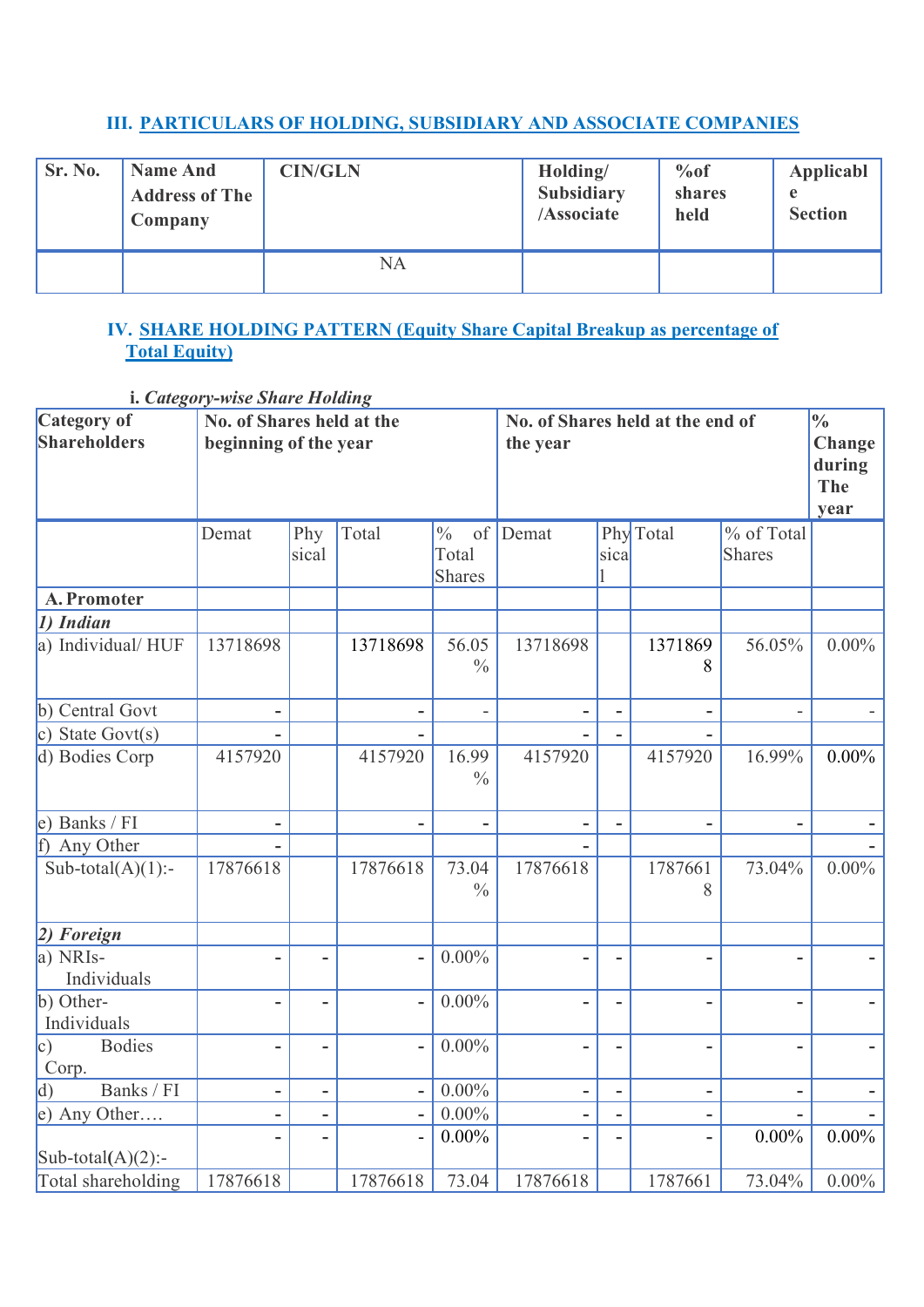| of Promoter<br>$(A)=(A)(1)+(A)(2$                                                                |                           |                          |                           | $\frac{0}{0}$          |                          |                              | 8                        |                        |                                    |
|--------------------------------------------------------------------------------------------------|---------------------------|--------------------------|---------------------------|------------------------|--------------------------|------------------------------|--------------------------|------------------------|------------------------------------|
| <b>B.</b> Public<br>Shareholding/<br><b>Other than</b><br><b>Promoters</b>                       |                           |                          |                           |                        |                          |                              |                          |                        |                                    |
| 1. Institutions                                                                                  |                           |                          |                           |                        |                          |                              |                          |                        |                                    |
| a) Mutual Funds                                                                                  | ۰                         |                          |                           | $0.00\%$               | -                        | $\qquad \qquad \blacksquare$ | $\overline{\phantom{0}}$ | $0.00\%$               | $0.00\%$                           |
| b) Banks / FI                                                                                    | ۰                         | -                        |                           | $0.00\%$               | -                        | $\qquad \qquad \blacksquare$ |                          | $0.00\%$               | $0.00\%$                           |
| c) Central Govt                                                                                  | -                         | $\overline{\phantom{0}}$ |                           | $0.00\%$               | $\overline{\phantom{a}}$ | $\overline{\phantom{a}}$     | $\overline{\phantom{0}}$ | $0.00\%$               | $0.00\%$                           |
| $d)$ State Govt $(s)$                                                                            | -                         | $\overline{\phantom{0}}$ |                           | $0.00\%$               | -                        | -                            |                          | $0.00\%$               | $0.00\%$                           |
| e) Venture Capital<br>Funds                                                                      |                           |                          |                           | $0.00\%$               |                          |                              |                          | $0.00\%$               | $0.00\%$                           |
| f) Insurance<br>Companies                                                                        |                           | $\overline{a}$           |                           | $0.00\%$               | -                        | $\qquad \qquad \blacksquare$ | -                        | $0.00\%$               | $0.00\%$                           |
| $g)$ FIIs                                                                                        | $\overline{\phantom{a}}$  | $\overline{a}$           | $\overline{\phantom{a}}$  | $0.00\%$               | $\overline{\phantom{a}}$ | $\overline{\phantom{a}}$     | $\overline{\phantom{a}}$ | $0.00\%$               | $0.00\%$                           |
| h) Foreign Venture<br>Capital Funds                                                              |                           |                          |                           | $0.00\%$               |                          |                              |                          | $0.00\%$               | $0.00\%$                           |
| i) Others (specify)                                                                              |                           |                          |                           | $0.00\%$               | -                        |                              |                          | $0.00\%$               | $0.00\%$                           |
| Sub-total $(B)(1)$                                                                               |                           |                          |                           | $0.00\%$               |                          |                              |                          | $0.00\%$               | $0.00\%$                           |
| $2.$ Non<br><b>Institutions</b>                                                                  |                           |                          |                           |                        |                          |                              |                          |                        |                                    |
| a) Bodies Corp.                                                                                  |                           |                          |                           |                        |                          |                              |                          |                        |                                    |
| Indian<br>(i)                                                                                    | 1646579                   | $\overline{a}$           | 1646579                   | 6.73%                  | 1261720                  | $\overline{\phantom{a}}$     | 1261720                  | 5.15%                  | $-1.57\%$                          |
| (ii)<br>Oversea<br>S                                                                             |                           |                          |                           | $0.00\%$               | ۰                        |                              |                          | $0.00\%$               | $0.00\%$                           |
| b) Individuals                                                                                   | 4510768                   |                          | 4510768                   | 18.42<br>$\frac{0}{0}$ | 5099200                  |                              | 5099200                  | 20.83%                 | $2.40\%$                           |
| (i) Individual<br>shareholders<br>holding nominal<br>share capital upto<br>Rs. 1 lakh            | 2035210                   |                          | 2035210                   | 8.31%                  | 787200                   |                              | 787200                   | 3.22%                  | $-5.10%$                           |
| (ii) Individual<br>shareholders<br>holding nominal<br>share capital in<br>excess of Rs 1<br>lakh | 2475558                   |                          | 2475558                   | 10.11<br>$\frac{0}{0}$ | 4312000                  |                              | 4312000                  | 17.62%                 | $7.50\%$                           |
| c) Others $(NRI)$<br>d) HUF<br>e) Clearing                                                       | 16000<br>264000<br>159453 |                          | 16000<br>264000<br>159453 | .07%<br>1.08%<br>0.65% | 14400<br>192680<br>28800 | $\bar{a}$                    | 14400<br>192680<br>28800 | .06%<br>0.79%<br>0.12% | $-0.01\%$<br>$-0.29%$<br>$-0.53\%$ |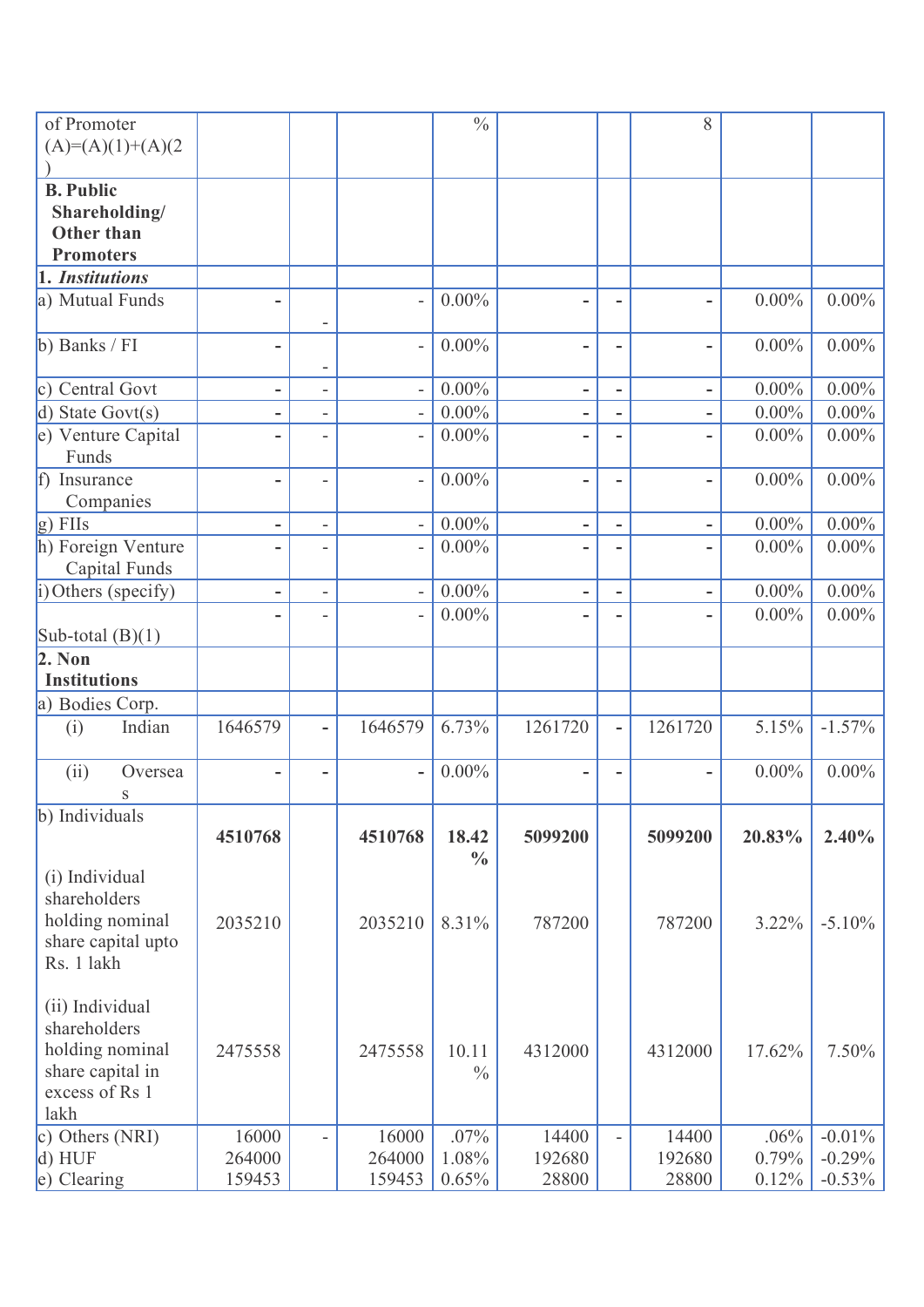| Members                |         |          |               |         |         |          |          |
|------------------------|---------|----------|---------------|---------|---------|----------|----------|
| f) NBFC                | 3200    | 3200     | $0.01\%$      | 3200    | 3200    | $0.01\%$ | $0.00\%$ |
| $Sub-total(B)(2)$      |         |          | 26.96         |         |         | 26.96%   | $0.00\%$ |
|                        |         |          | $\frac{0}{0}$ |         |         |          |          |
| Total Public           | 6600000 | 6600000  | 26.96         | 6600000 | 6600000 | 26.96%   | $0.00\%$ |
| Shareholding           |         |          | $\frac{0}{0}$ |         |         |          |          |
| $(B)=(B)(1)+(B)(2)$    |         |          |               |         |         |          |          |
| C. Shares held by      |         |          | $0.00\%$      |         |         | $0.00\%$ | $0.00\%$ |
| Custodian for          |         |          |               |         |         |          |          |
| <b>GDRs &amp; ADRs</b> |         |          |               |         |         |          |          |
| <b>Grand Total</b>     |         | 24476618 | 100.0         |         | 2447661 | 100.00%  | 100.00   |
| $(A+B+C)$              |         |          | $0\%$         |         |         |          | $\%$     |

### **ii.***Shareholding of Promoters*

| Sr.<br>N <sub>0</sub> | Shareholder's<br><b>Name</b>             |                         | Shareholding at the beginning<br>of the year          |                                                                     |                  | Shareholding at the end of the<br>year          |                                                                 |                                                     |  |
|-----------------------|------------------------------------------|-------------------------|-------------------------------------------------------|---------------------------------------------------------------------|------------------|-------------------------------------------------|-----------------------------------------------------------------|-----------------------------------------------------|--|
|                       |                                          | No. of<br><b>Shares</b> | $\%$ of<br>total<br><b>Shares</b><br>of the<br>compan | <b>%of Shares</b><br>Pledged /<br>encumbere<br>d to total<br>shares | No. of<br>Shares | $\%$ of<br>total<br>Shares of<br>the<br>company | $\%$ of Shares<br>Pledged /<br>encumbered<br>to total<br>shares | $%$ change in<br>shareholding<br>during the<br>year |  |
| 1.                    | Manmohan Pal<br>Singh Chadha             | 8898668                 | 36.35<br>$\frac{0}{0}$                                |                                                                     | 8898668          | 36.35%                                          |                                                                 | $0.00\%$                                            |  |
| 2.                    | Sanjeev Kumar<br>Elwadhi                 | 4779530                 | 19.52<br>$\frac{0}{0}$                                |                                                                     | 4779530          | 19.52%                                          |                                                                 | $0.00\%$                                            |  |
| 3.                    | Tanya Chadha                             | 500                     | $.00\%$                                               |                                                                     | 500              | .00%                                            |                                                                 | $0.00\%$                                            |  |
| 4.                    | M.P.S Chadha<br>(H.U.F.)                 | 39000                   | 0.15%                                                 |                                                                     | 39000            | 0.15%                                           |                                                                 | $0.00\%$                                            |  |
| 5.                    | Ritco Leasing<br>and Finance Pvt.<br>Ltd | 4157920                 | 16.98<br>$\frac{0}{0}$                                |                                                                     | 4157920          | 16.98%                                          |                                                                 | $0.00\%$                                            |  |
| 6.                    | Shyam Sunder<br>Elwadhi                  | 500                     | $.00\%$                                               |                                                                     | 500              | .00%                                            |                                                                 | $0.00\%$                                            |  |
| 7.                    | Roma Wadhwa                              | 500                     | $.00\%$                                               |                                                                     | 500              | .00%                                            |                                                                 | $0.00\%$                                            |  |

**iii.***Change in Promoters' Shareholding (please specify, if there is no change)*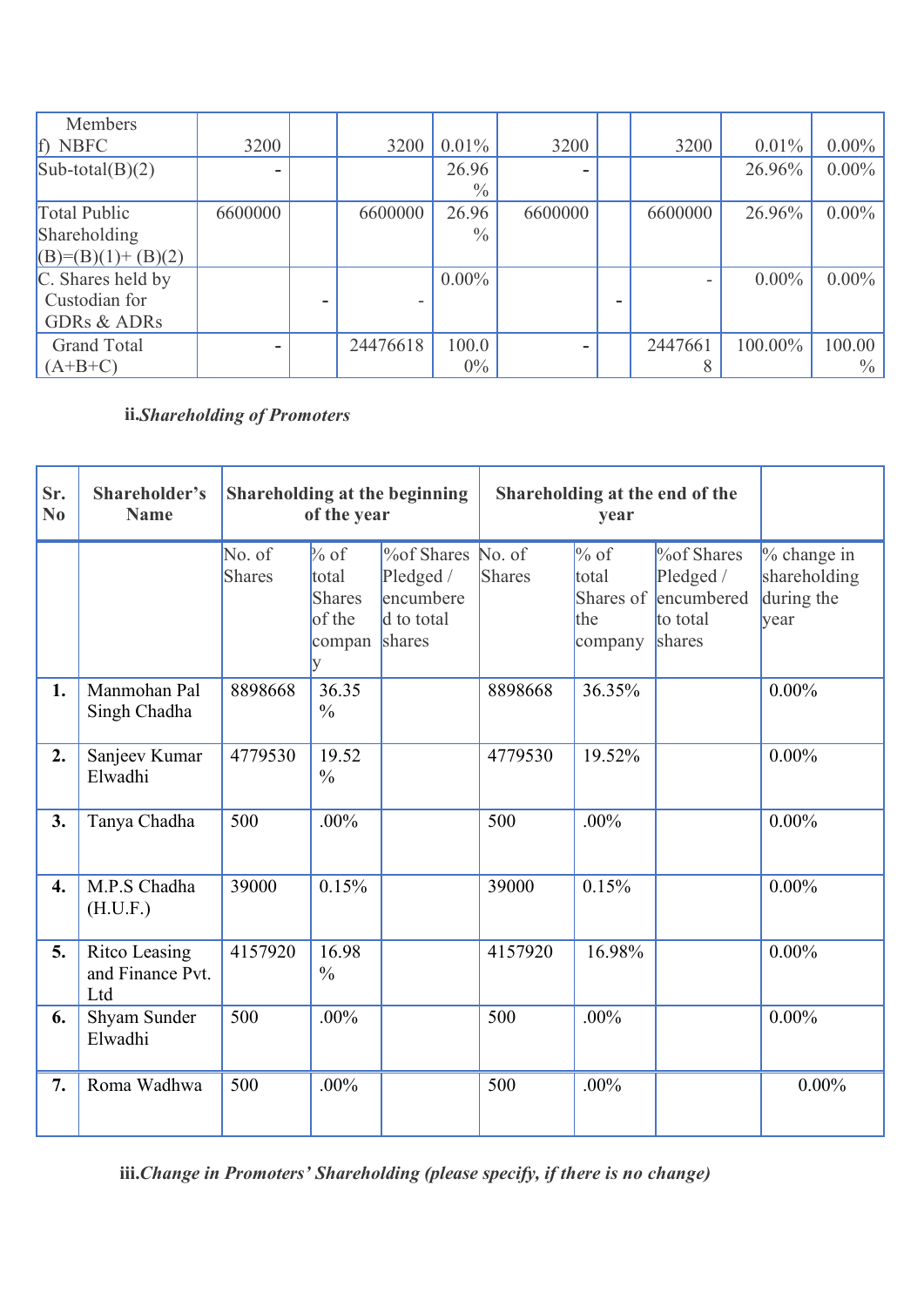| Sr.<br>$\mathbf{no}$ |                                                                                                                                                                                                   | Shareholding at the<br>beginning of the year |                                           | <b>Cumulative Shareholding during the</b><br>year |                                        |  |
|----------------------|---------------------------------------------------------------------------------------------------------------------------------------------------------------------------------------------------|----------------------------------------------|-------------------------------------------|---------------------------------------------------|----------------------------------------|--|
|                      |                                                                                                                                                                                                   | No. of shares                                | $\%$ of total<br>shares of the<br>company | No. of shares                                     | $\%$ of total shares of the<br>company |  |
|                      | At the beginning of the year                                                                                                                                                                      | 1,78,76,618                                  |                                           | 1,78,76,618                                       |                                        |  |
|                      | Date wise Increase /<br>Decrease in Promoters<br>Shareholding during the<br>year specifying the reasons<br>for increase<br>decrease (e.g. allotment /<br>transfer / bonus/ sweat<br>equity etc.): | No Change                                    |                                           | No Change                                         |                                        |  |
|                      | At the End of the year                                                                                                                                                                            | 1,78,76,618                                  |                                           | 1,78,76,618                                       |                                        |  |

# **iv.Shareholding Pattern of top ten Shareholders (other than Directors, Promoters and Holders of GDRs and ADRs):**

| S1.                     |                        | Shareholding at the |                     |                 | <b>Cumulative Shareholding</b> | <b>Shareholding at</b> |               |
|-------------------------|------------------------|---------------------|---------------------|-----------------|--------------------------------|------------------------|---------------|
| No.                     |                        | beginning           | of<br>the           | during the year |                                | end of year            |               |
|                         |                        | vear                |                     |                 |                                |                        |               |
|                         | For Each of            | No. of              | of<br>$\frac{6}{9}$ | No. of          | % of total                     | No. of                 | % of total    |
|                         | the Top 10             | <b>Shares</b>       | total               | <b>Shares</b>   | shares of the                  | <b>Shares</b>          | shares of the |
|                         | <b>Shareholders</b>    |                     | shares of           |                 | company                        |                        | company       |
|                         |                        |                     | the                 |                 |                                |                        |               |
|                         |                        |                     | company             |                 |                                |                        |               |
| $\boldsymbol{l}$        | Vipul M Patel          | 786400              | 3.21                | 667200          | 2.73                           | 667200                 | 2.73          |
| $\overline{2}$          | Dimple V Patel         | 727508              | 2.97                | 670400          | 2.74                           | 670400                 | 2.74          |
| $\overline{\mathbf{3}}$ | Hitesh Mohanbhai       |                     |                     | 456000          | 1.86                           | 456000                 | 1.86          |
|                         | Patel                  | 618700              | 2.53                |                 |                                |                        |               |
| $\overline{4}$          | <b>Bhavna Hitesh</b>   |                     |                     | 443200          | 1.81                           | 443200                 | 1.81          |
|                         | Patel                  | 594150              | 2.43                |                 |                                |                        |               |
| 5                       | Bhumika                |                     |                     | 168000          | 0.69                           | 168000                 | 0.69          |
|                         | <b>Consultancy Pvt</b> |                     |                     |                 |                                |                        |               |
|                         | Ltd                    | 505600              | 2.07                |                 |                                |                        |               |
| 6                       | Pantomath Stock        |                     |                     | 188800          | 0.77                           | 188800                 | 0.77          |
|                         | <b>Brokers Private</b> |                     |                     |                 |                                |                        |               |
|                         | Limited                | 307200              | 1.26                |                 |                                |                        |               |
| $\overline{7}$          | Kent RO Systems        |                     |                     | 200000          | 0.82                           | 200000                 | 0.82          |
|                         | Limited                | 200000              | 0.82                |                 |                                |                        |               |
| 8                       | Fali Sam Nariman       | $\boldsymbol{0}$    | 0.00                | 179200          | 0.73                           | 179200                 | 0.73          |
|                         | Bapsi Fali Nariman     |                     |                     |                 |                                |                        |               |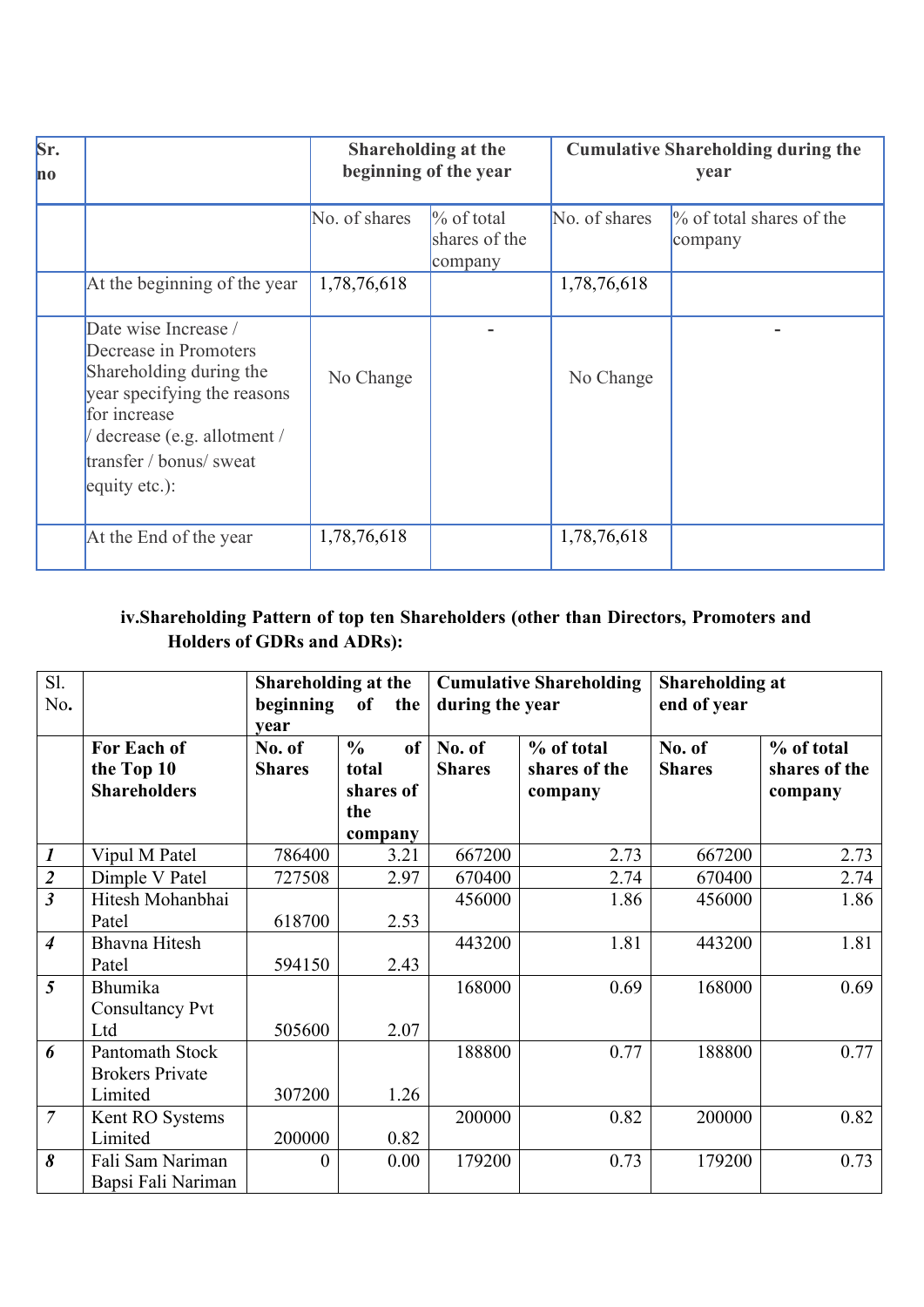|    | Sumeet            |             | 0.00 | 179200                 | 0.73 | 179200    | 0.73 |
|----|-------------------|-------------|------|------------------------|------|-----------|------|
|    | Rajendraprasad    |             |      |                        |      |           |      |
|    | Bhalotia          |             |      |                        |      |           |      |
| 10 | Kunal Jayantkumar |             | 0.00 | 163200                 | 0.67 | 163200    | 0.67 |
|    | Shah              |             |      |                        |      |           |      |
|    | Total             | 37, 39, 558 |      | $17.50 \mid 33,15,200$ |      | 33,15,200 |      |

### **v. Shareholding of Directors and Key Managerial Personnel:**

| Sl.<br>No.       |                                                          | Shareholding at the<br>beginning of the year |                                           | during the year         | <b>Cumulative Shareholding</b>         |
|------------------|----------------------------------------------------------|----------------------------------------------|-------------------------------------------|-------------------------|----------------------------------------|
|                  | <b>For Each</b><br>of the<br><b>Directors</b><br>and KMP | No. of<br><b>Shares</b>                      | % of total<br>shares of<br>the<br>company | No. of<br><b>Shares</b> | % of total<br>shares of the<br>company |
| $\boldsymbol{l}$ | Singh<br>Pal<br>Manmohan<br>Chadha                       | 88,98,668                                    | 36.36%                                    | 88,98,668               | 36.36%                                 |
| 2                | Sanjeev<br>Mr.<br>Kumar<br>Elwadhi                       | 47,79,530                                    | 19.53%                                    | 47,79,530               | 19.53%                                 |
| $\mathfrak{Z}$   | Sunder<br>Shyam<br>Mr.<br>Elwadhi                        | 500                                          | $0.00\%$                                  | 500                     | $0.00\%$                               |
| $\boldsymbol{4}$ | Roma Wadhwa                                              | 500                                          | $0.00\%$                                  | 500                     | $0.00\%$                               |

# **V. INDEBTEDNESS**

Indebtedness of the Company including interest outstanding /accrued but not due for payment

|                                                                                             | <b>Secured Loans</b><br>excluding<br>deposits | <b>Unsecured</b><br>Loans | <b>Deposits</b> | <b>Total</b><br><b>Indebtedness</b> |
|---------------------------------------------------------------------------------------------|-----------------------------------------------|---------------------------|-----------------|-------------------------------------|
| Indebtedness at the<br>beginning of the<br>financial year                                   |                                               |                           |                 |                                     |
| i) Principal Amount<br>ii) Interest due but not<br>paid<br>iii) Interest accrued but<br>not | 94,71,13,641                                  | 1,17,68,632               |                 | 95,88,82,273                        |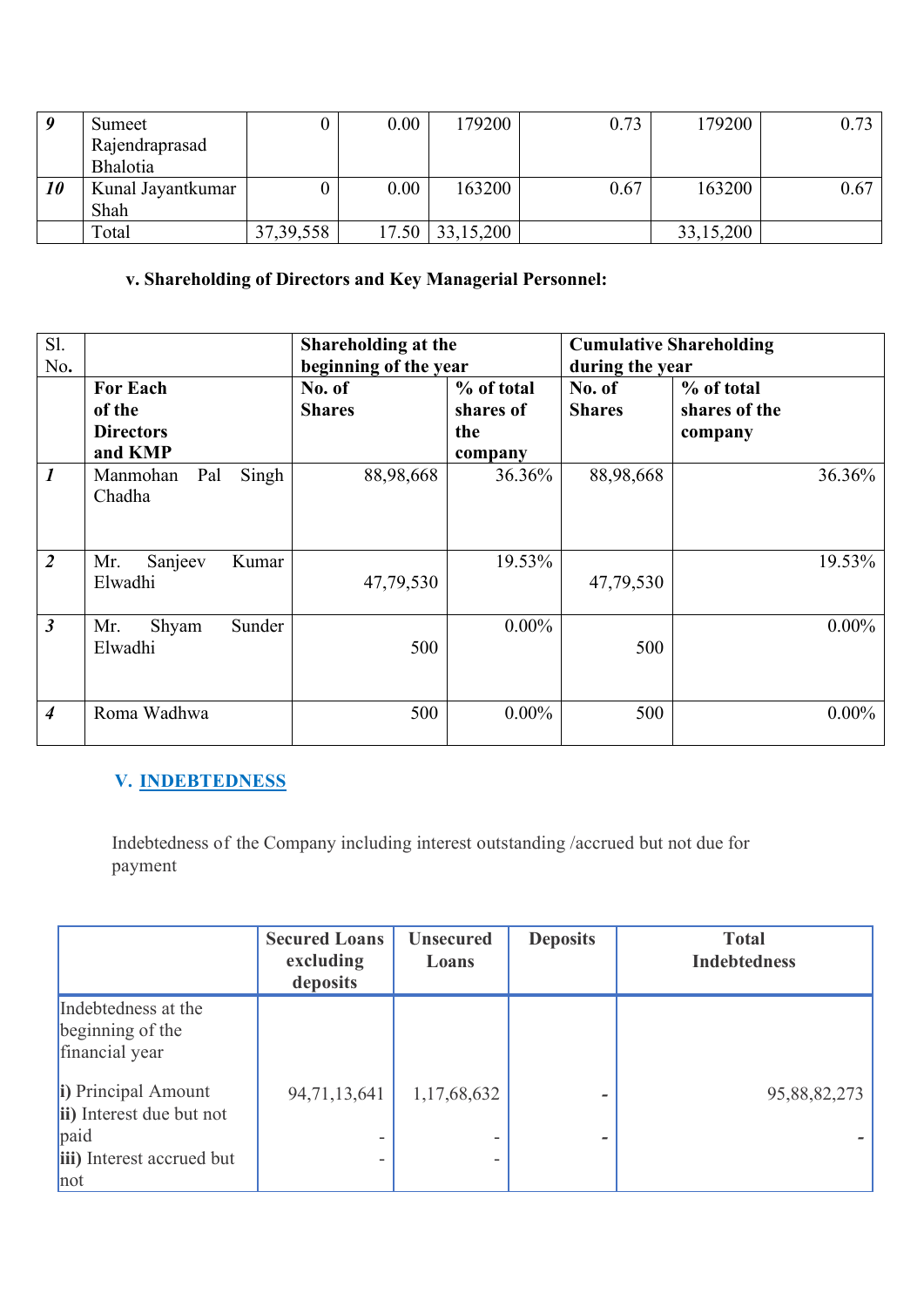| Total(i+ii+iii)           | 94,71,13,641    | 1,17,68,632 |   | 95,88,82,273    |
|---------------------------|-----------------|-------------|---|-----------------|
|                           |                 |             |   |                 |
| Change in Indebtedness    |                 |             |   |                 |
| during the financial      |                 |             |   |                 |
| year                      |                 |             |   |                 |
| - Addition                | 29, 28, 25, 884 |             |   | 29, 26, 10, 274 |
| - Reduction               |                 | $-2,15,610$ |   |                 |
| Net Change                | 29, 28, 25, 884 | $-2,15,610$ | ۰ | 29, 26, 10, 274 |
|                           |                 |             |   |                 |
| Indebtedness at the       |                 |             |   |                 |
| end of the financial      |                 |             |   |                 |
| vear                      |                 |             |   |                 |
| i) Principal Amount       | 1,23,99,39,526  | 1,15,53,022 |   | 1,25,14,92,547  |
| ii) Interest due but not  |                 |             |   |                 |
| paid                      |                 |             |   |                 |
| iii) Interest accrued but |                 |             |   |                 |
| not due                   |                 |             |   |                 |
| Total $(i + ii + iii)$    | 1,23,99,39,526  | 1,15,53,022 |   | 1,25,14,92,547  |
|                           |                 |             |   |                 |

# **VI. REMUNERATION OF DIRECTORS AND KEY MANAGERIAL PERSONNEL**

# **A. Remuneration to Managing Director, Whole-time Directors and/or Manager**

| SI.<br>No. | <b>Particulars of Remuneration</b>                                                                             | Name of MD/WTD/<br><b>Manager</b> |                             | <b>Total</b><br><b>Amount</b> |
|------------|----------------------------------------------------------------------------------------------------------------|-----------------------------------|-----------------------------|-------------------------------|
|            |                                                                                                                | Man Mohan<br>Pal Singh<br>Chadha  | Sanjeev<br>Kumar<br>Elwadhi |                               |
| 1.         | Gross salary<br>(a)Salary as per provisions contained<br>in section $17(1)$ of the Income-tax<br>Act,          | $30,00,000/$ -                    | 30,00,000/-                 | $60,00,000/$ -                |
|            | 1961<br>(b) Value of perquisites $u/s$<br>17(2) Income-tax Act,<br>1961<br>(c) Profits in lieu of salary under |                                   |                             |                               |
| 2.         | section 17(3) Income-taxAct, 1961<br><b>Stock Option</b>                                                       |                                   |                             |                               |
| 3.         | <b>Sweat Equity</b>                                                                                            |                                   |                             |                               |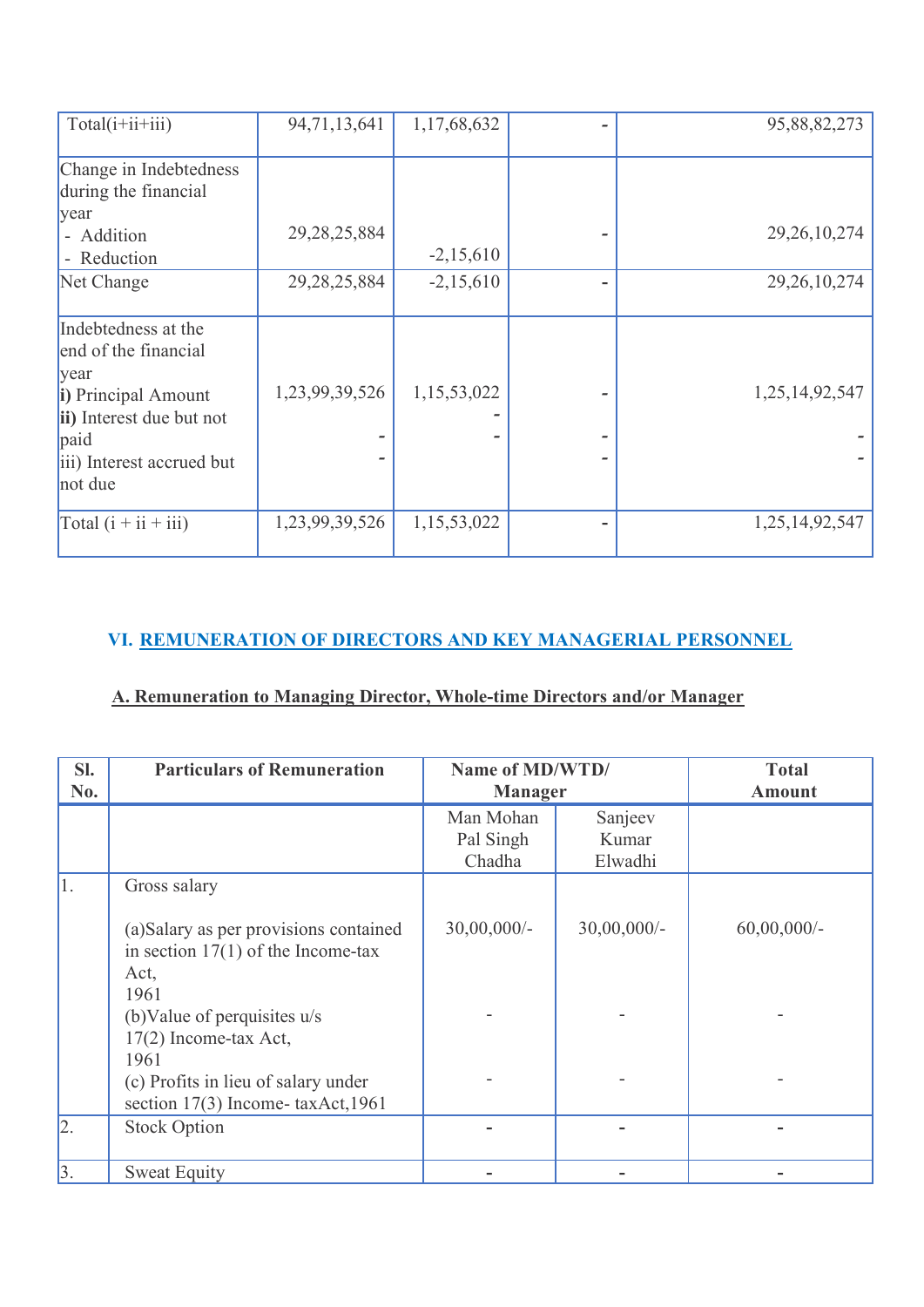| 4.         | Commission             |                |                |                |
|------------|------------------------|----------------|----------------|----------------|
|            | - as % of profit       |                |                |                |
|            | - others, specify      |                |                |                |
| 5.         | Others, please specify |                |                |                |
| $\vert 6.$ | Total(A)               | $30,00,000/$ - | $30,00,000/$ - | $60,00,000/$ - |
|            | Ceiling as per the Act |                |                |                |

# *B. Remuneration to other directors:*

| SI.<br>No. | <b>Particulars of Remuneration</b>                                                        | Name of MD/WTD/<br><b>Manager</b> | <b>Total</b><br><b>Amount</b>        |                     |
|------------|-------------------------------------------------------------------------------------------|-----------------------------------|--------------------------------------|---------------------|
|            | <b>Independent Directors</b>                                                              | Dhruv Gulati                      | Vikram Suri                          |                     |
|            | · Fee for attending board committee<br>meetings<br>·Commission<br>·Others, please specify | <b>NA</b>                         | NA                                   | <b>NA</b>           |
|            | Total(1)                                                                                  |                                   |                                      | $\boldsymbol{0}$    |
|            | Other Non-Executive Directors<br>· Fee for attending board committee<br>meetings          | Roma Wadhwa<br><b>NA</b>          | Shyam Sunder<br>Elwadhi<br><b>NA</b> | <b>NA</b>           |
|            | ·Commission<br>Others, please specify                                                     |                                   |                                      |                     |
|            | Total(2)                                                                                  |                                   |                                      | $\boldsymbol{0}$    |
|            | $Total(B)=(1+2)$                                                                          |                                   |                                      | $\boldsymbol{0}$    |
|            | <b>Total Managerial Remuneration</b>                                                      |                                   | $\overline{\phantom{0}}$             |                     |
|            | Overall Ceiling as per the Act                                                            |                                   |                                      | 1% of net<br>profit |

# *C***. Remuneration to Key Managerial Personnel Other Than MD /Manager /WTD**

| SI. | <b>Particulars of</b> | <b>Key Managerial Personnel</b> |
|-----|-----------------------|---------------------------------|
| no. | <b>Remuneration</b>   |                                 |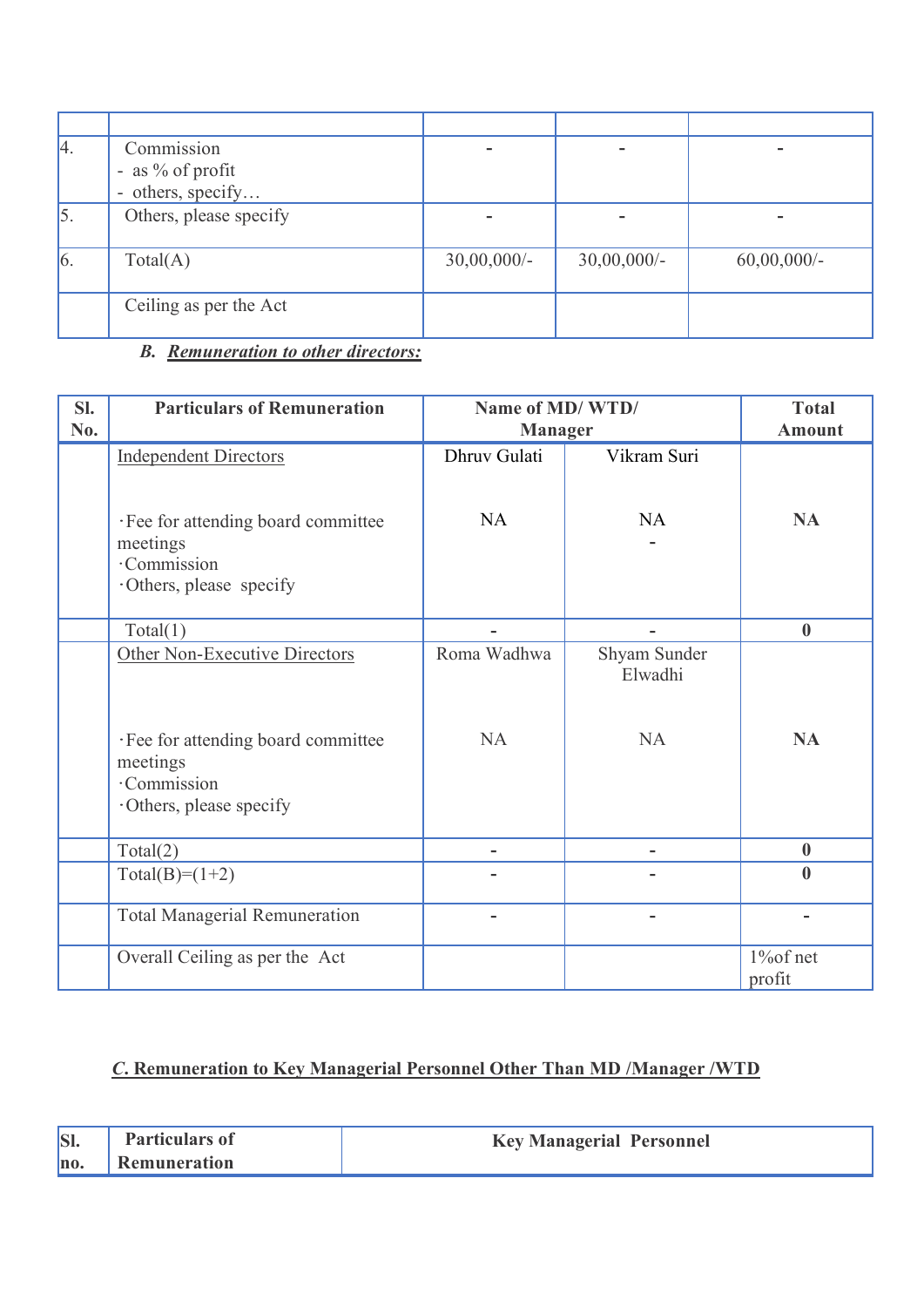|    |                                                                                                                                                                                                                                                                        | <b>CEO</b>          | Company<br>Secretary | <b>CFO</b>                       | Total       |
|----|------------------------------------------------------------------------------------------------------------------------------------------------------------------------------------------------------------------------------------------------------------------------|---------------------|----------------------|----------------------------------|-------------|
|    |                                                                                                                                                                                                                                                                        | Dhananjay<br>Prasad | Rakesh Kumar<br>Jha  | Man Mohan<br>Pal Chadha<br>Singh |             |
| 1. | Gross salary<br>(a)Salary as per<br>provisions contained in<br>section $17(1)$ of the<br>Income-tax Act, 1961<br>(b)Value of<br>perquisites u/s<br>$17(2)$ Income-tax<br>Act, 1961<br>(c)Profits in lieu of salary<br>under section<br>$17(3)$ Income-tax<br>Act, 1961 | 26,64,924/-         | $5,40,120/-$         | <b>NA</b>                        | 32,05,044/- |
| 2. | <b>Stock Option</b>                                                                                                                                                                                                                                                    |                     |                      | -                                |             |
| 3. | <b>Sweat Equity</b>                                                                                                                                                                                                                                                    |                     |                      |                                  |             |
| 4. | Commission<br>- as % of profit<br>-Others, specify                                                                                                                                                                                                                     |                     |                      |                                  |             |
| 5. | Others, please<br>specify                                                                                                                                                                                                                                              |                     |                      |                                  |             |
| 6. | Total                                                                                                                                                                                                                                                                  | 26,64,924/-         | $5,40,120/-$         | $0/-$                            | 32,05,044/- |

# **VII.** PE**NALTIES/ PUNISHMENT/ COMPOUNDING OF OFFENCES:**

| <b>Type</b>         | <b>Section of</b><br>the<br>companies<br>Act        | <b>Brief</b><br>description | <b>Details of Penalty/</b><br>Punishment/Compounding<br>fees imposed | <b>Authority</b><br>$\mathbf{R}$<br>/NCLT/Court] | Appeal<br>made. If<br>any(give<br>details) |  |
|---------------------|-----------------------------------------------------|-----------------------------|----------------------------------------------------------------------|--------------------------------------------------|--------------------------------------------|--|
| A. Company          |                                                     |                             |                                                                      |                                                  |                                            |  |
| Penalty             |                                                     |                             |                                                                      |                                                  |                                            |  |
| Punishment          |                                                     |                             | No Penalties, Punishment or Compounding of Offences                  |                                                  |                                            |  |
| Compounding         |                                                     |                             |                                                                      |                                                  |                                            |  |
| <b>B.</b> Directors |                                                     |                             |                                                                      |                                                  |                                            |  |
| Penalty             |                                                     |                             |                                                                      |                                                  |                                            |  |
| Punishment          | No Penalties, Punishment or Compounding of Offences |                             |                                                                      |                                                  |                                            |  |
| Compounding         |                                                     |                             |                                                                      |                                                  |                                            |  |
|                     | C. Other Officers In Default                        |                             |                                                                      |                                                  |                                            |  |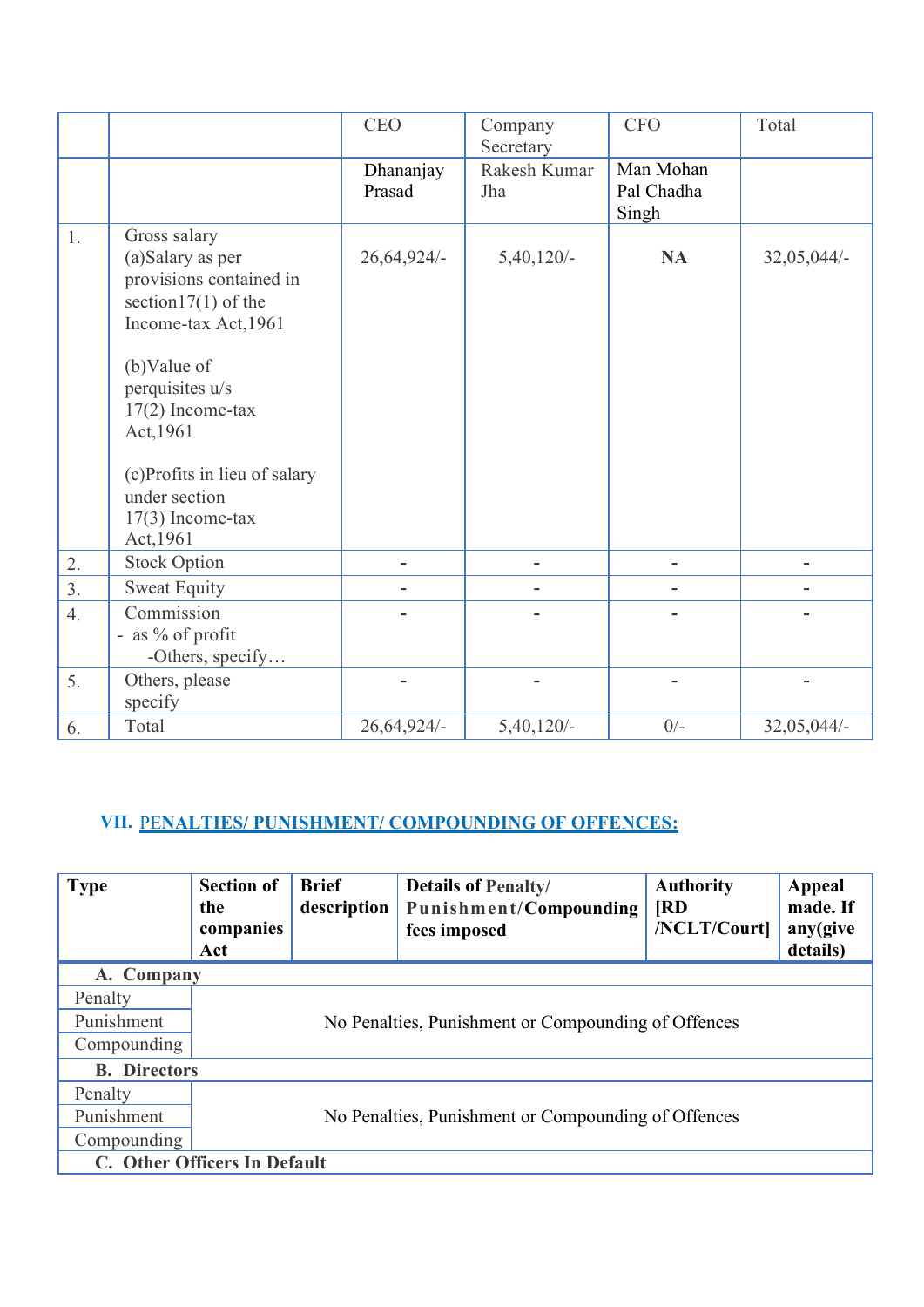| Penalty     |                                                     |
|-------------|-----------------------------------------------------|
| Punishment  | No Penalties, Punishment or Compounding of Offences |
| Compounding |                                                     |
|             |                                                     |

|                         | For and on behalf of the Board                |
|-------------------------|-----------------------------------------------|
|                         | The Ritco Logistics Limited                   |
|                         | $Sd$ /-                                       |
|                         | Man Mohan Pal Singh Chadha                    |
|                         | Chairman                                      |
| <b>Place: New Delhi</b> | DIN: 01763805                                 |
| Date: 05.09.2020        | A-28 ROSE WOOD CITY, SECTOR-49 GURGAON 122001 |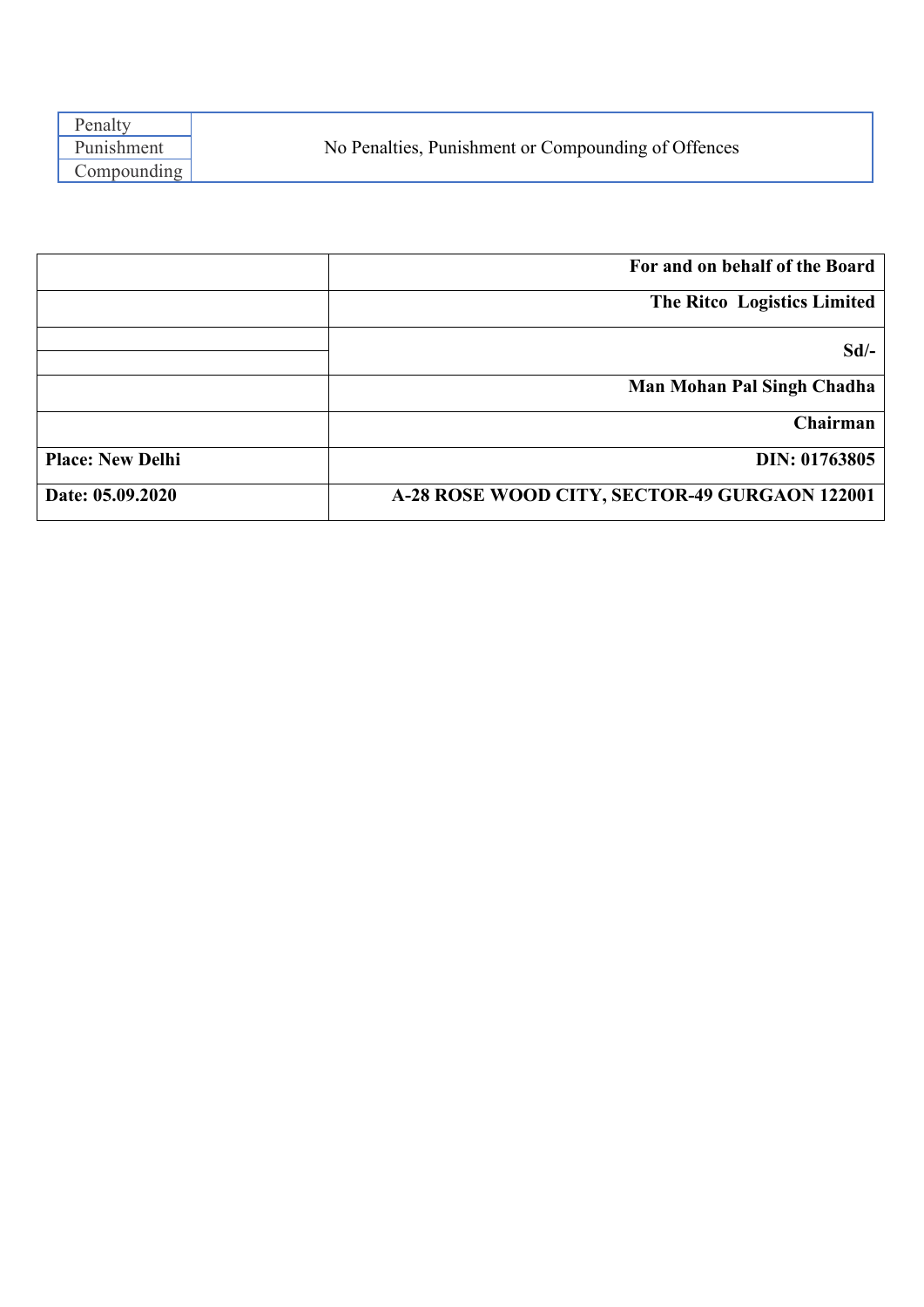#### Annexure IV

#### **ANNUAL REPORT ON CORPORATE SOCIAL RESPONSIBILITY**

[Pursuant to Companies (Corporate Social Responsibility Policy) Rules, 2014]

**I. A Brief outline of the Company's CSR policy, including overview of projects or programs proposed to be undertaken and reference to the weblink to the CSR policy and project or programs.**

The Company has developed and implemented its Corporate Social Responsibility (CSR) policy.

The CSR policy of the Company is hosted on the website of the Company. The Company deeply acknowledges that its business operations have wide impact on the regions where it operate, and therefore it is committed to grow in a socially and environmentally responsible way, while meeting the interest of its shareholders.

As per its CSR policy, Company shall undertake the projects which focus on rural development, empowerment of women, promoting education, health care and medical care for poor, needy or under privileged people and any other projects recommended by the CSR Committee.

#### **II. The Composition of the CSR Committee**

| S.  | Name                         | <b>Designation</b>          | <b>Position</b> |
|-----|------------------------------|-----------------------------|-----------------|
| No. |                              |                             |                 |
|     | Mr. Dhruy Gulati             | <b>Independent Director</b> | Chairman        |
| 2   | Mr. Sanjeev Kumar<br>Elwadhi | <b>Managing Director</b>    | Member          |
| 3   | Mrs. Roma Wadhwa             | Non-Executive Director      | Member          |

**III. Average net profit of the Company for last three financial years**: Rs. 121906793.32/-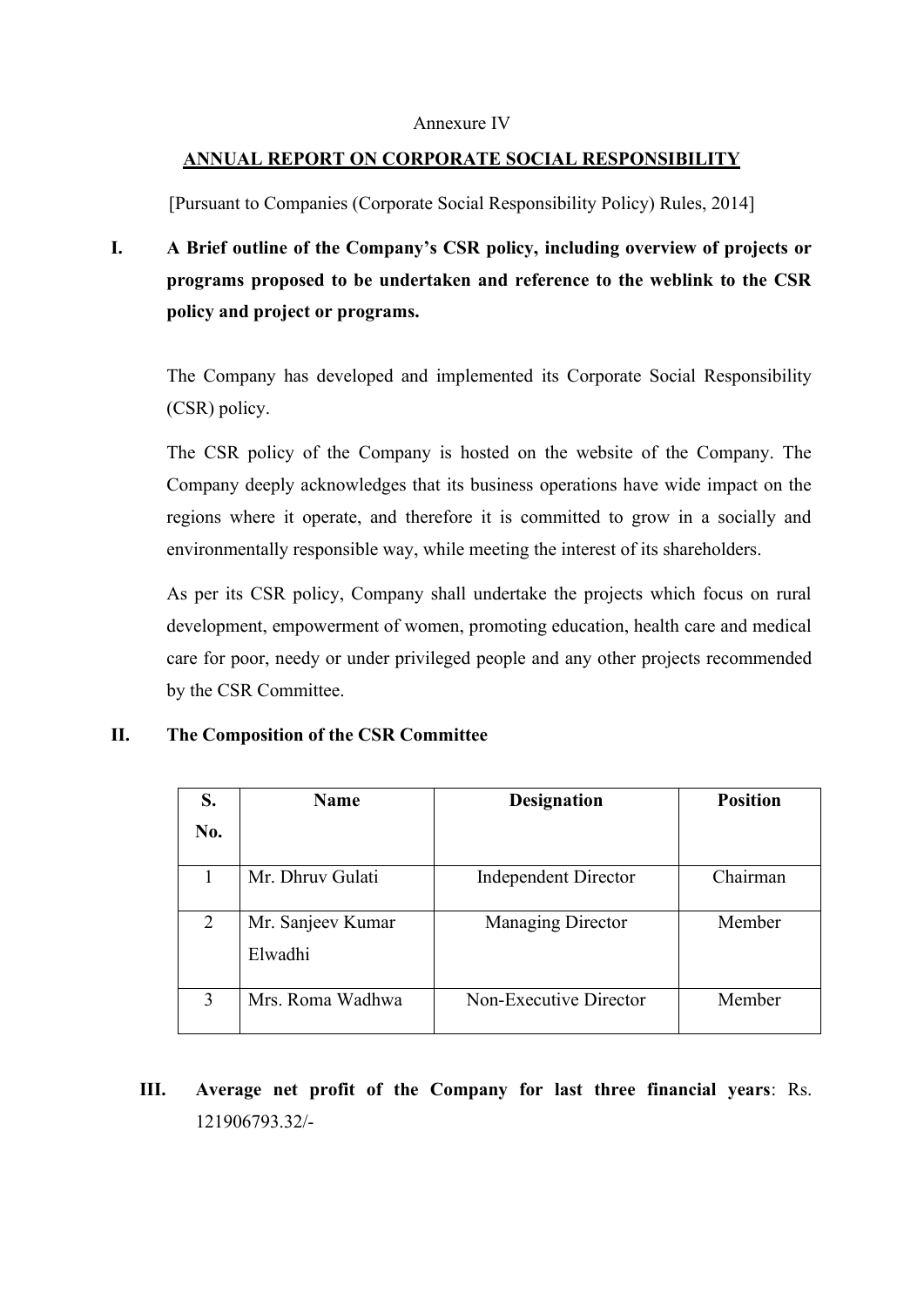# **IV. Prescribed CSR Expenditure (two percent of the amount as in item 3 above)**: Rs. 2438135.87/-

# **V. Details of CSR spent during the financial year**:

- (a) Total amount to be spent for the financial year: Rs. 24,50,000/-
- (b) Amount unspent, if any: Not Applicable
- (c) Manner in which the amount spent during the financial year is detailed below:

| (1)            | (2)                                                                                                                                                            | (3)                                                            | (4)                                                                                                                                                                                | (5)                                                               | (6)                                                                                                                                                           | (7)                                                             | (8)                                                             |
|----------------|----------------------------------------------------------------------------------------------------------------------------------------------------------------|----------------------------------------------------------------|------------------------------------------------------------------------------------------------------------------------------------------------------------------------------------|-------------------------------------------------------------------|---------------------------------------------------------------------------------------------------------------------------------------------------------------|-----------------------------------------------------------------|-----------------------------------------------------------------|
| S.No.          | CSR project or<br>activity<br>identified                                                                                                                       | Sector<br>In which<br>the Project<br>is covered                | Projects or<br>programs<br>$(1)$ Local<br>or<br>area<br>other<br>(2)<br>Specify<br><b>State</b><br>the<br>and<br>district<br>where<br>projects or<br>programs<br>was<br>undertaken | Amount<br>outlay<br>(budget)<br>project<br>or<br>programs<br>wise | Amount<br>spent<br>on<br>the projects<br>or<br>programs<br>Sub<br>heads:<br>Direct<br>(1)<br>expenditure<br>on projects<br>or<br>programs<br>(2)<br>Overheads | Cumulative<br>expenditure<br>upto<br>the<br>reporting<br>period | Amount<br>spent: Direct<br>or through<br>implementing<br>agency |
| $\overline{1}$ | M/s Amar Nath<br>Mayawati Trust<br>Regd.<br>New<br>Delhi.<br>Agriculture,<br>Art & Culture,<br>Children,<br><b>Education</b><br>$\boldsymbol{\&}$<br>Literacy, | Children,<br><b>Education</b><br>$\boldsymbol{\&}$<br>Literacy | New Delhi                                                                                                                                                                          | 24,50,000/-                                                       | 24,50,000/-                                                                                                                                                   | 24,50,000/-                                                     | M/s<br>Amar<br>Nath<br>Mayawati<br><b>Trust</b>                 |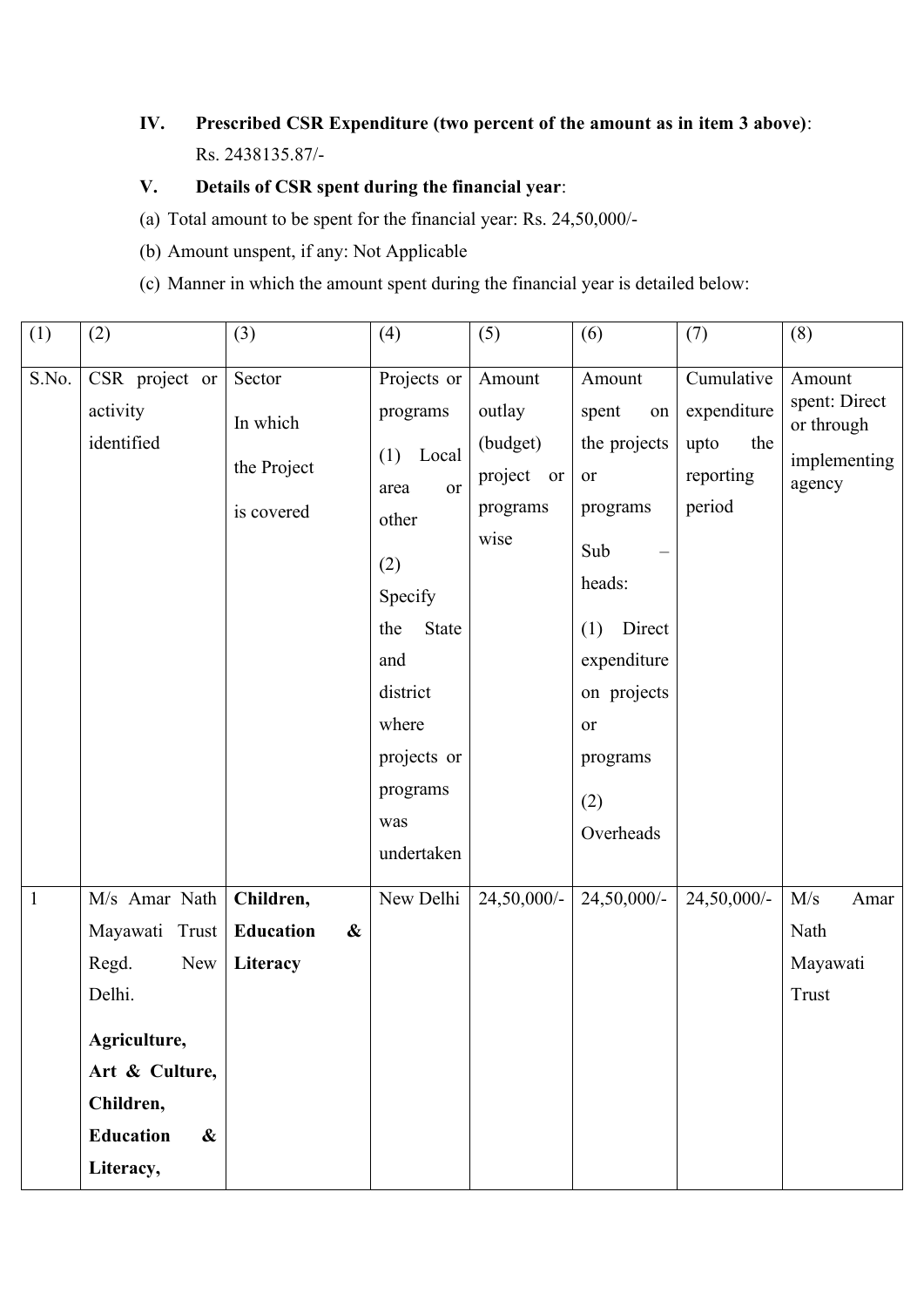|       | Information &      |  |                |             |  |
|-------|--------------------|--|----------------|-------------|--|
|       | Communication      |  |                |             |  |
|       | Technology,        |  |                |             |  |
|       | Women's            |  |                |             |  |
|       | Development &      |  |                |             |  |
|       | <b>Empowerment</b> |  |                |             |  |
|       |                    |  |                |             |  |
| Total |                    |  | $24,50,000/$ - | 24,50,000/- |  |
|       |                    |  |                |             |  |

**VI** The CSR Committee confirms that the implementation and monitoring of the CSR activities of the Company are in compliance with the CSR objectives and CSR Policy of the Company.

> **By the order of the Board of Directors Ritco Logistics Limited**

> > **Sd/-**

 **Man Mohan Pal Chadha Singh (Chairman & Whole Time Director) DIN: 01763805 A-28 Rose Wood City, Sector-49 Gurgaon 122001**

**Place: New Delhi**

**Date: 05/09/2020**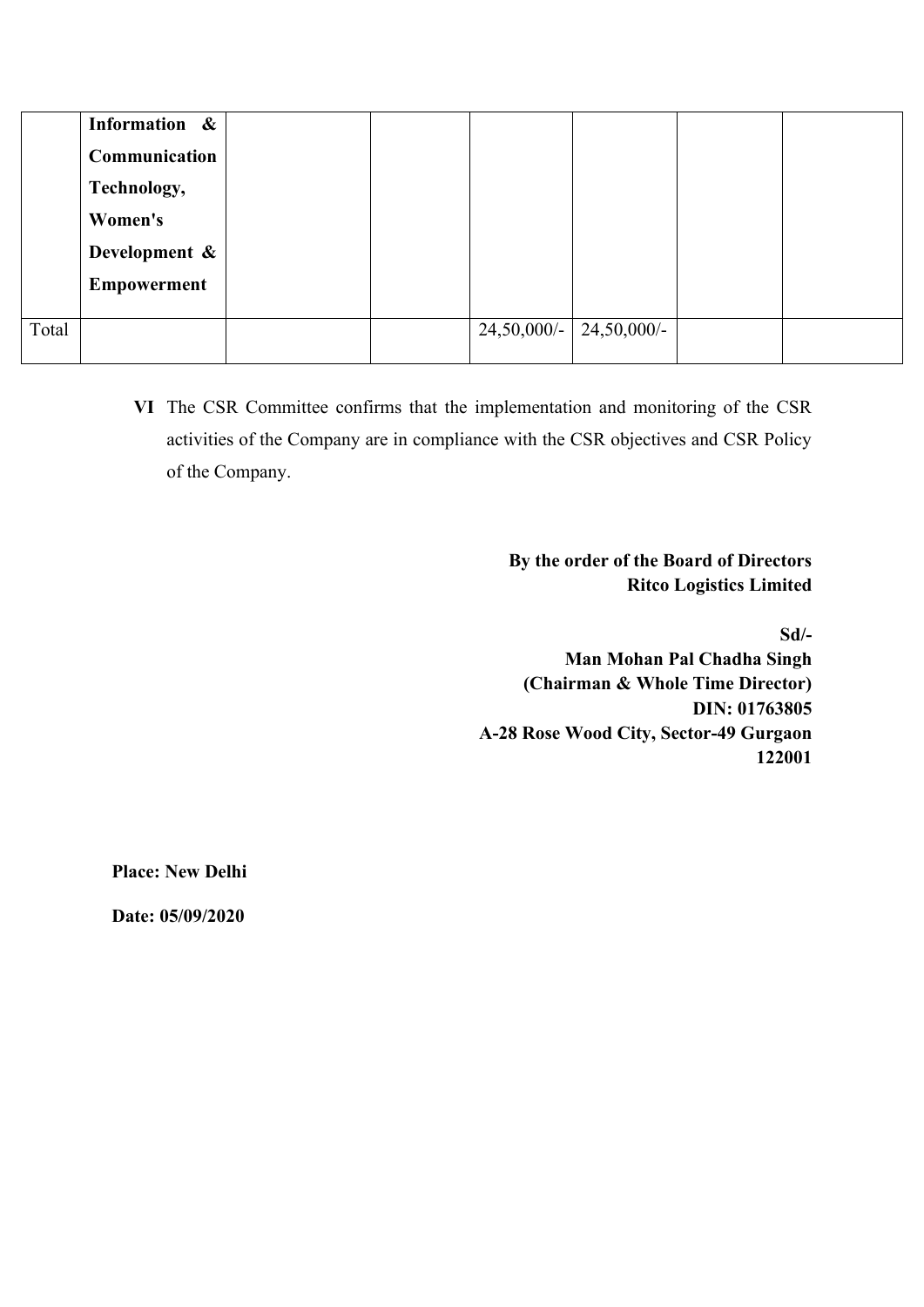# **Mittal & Associates** 601, Empress Nucleus,<br>Chartered Accountant 6aothan Road, Opp. Little



Gaothan Road, Opp, Little Floor School Andheri East, Mumbai – 400069 Tel-+912226832311/2/3 E-Mail- mm@mittal-associates.com

#### Auditor's Report on Half Yearly financial results and year to date results of the company pursuant to the regulation 33 of SEBI(Listing Obligation and Disclosure Requrements)Regulation,2015

TO THE BOARD OF DIRECTORS OF RITCO LOGISTICS LIMITED 508, 5th Floor, Jyoti Shikhar Tower, District Centre Janakpuri NEW DELHI West Delhi DL 110058 L60221DL2001PLC112167

#### Report on the audit of the standalone Annual Financial Results

We have audited the accompanying statement of financial results of RITCO LOGISTICS LIMITED ("the Company"), for the half year ended 31<sup>st</sup> March 20 and Year ended 31st March, 2020, attached herewith, being submitted by the company pursuant to the requirement of the regulation 33 of SEBI (Listing Obligations and Disclosures requirements)Regulation,2015 (Listing Regulation)

In our opinion and to the best of our information and according to the explanations given to us the standalone financial results as well as the year to date results:

- (i) Is presented in accordance with the requirements of Regulation 33 of the SEBI (Listing Obligations and Disclosure Requirements) Regulations, 2015 in this regard; and
- (ii) give a true and fair view in conformity with recognition and measurement principles laid down in applicable accounting ("the Act") and other accounting principles 133 of the Companies Act, 2013 standards prescribed under Section generally accepted in India, of the net Profit (including other comprehensive income) and other financial information of the company for the year ended March 31, 2020, as well as the results for the year ended on  $31<sup>st</sup>$  March 2020.

#### Basis for Opinion

We conducted our audit in accordance with Standards on Auditing (SAs) specified under Section 143(10) of the Act and other applicable authoritative pronouncements issued by the Institute of Chartered Accountants of India ("the ICAI"). Our responsibilities under those standards are further described in the 'Auditor's Responsibilities for the Audit of Financial Results' section of our report. We are independent of the company in accordance with the code of ethics issued by the ICAI together with ethical requirements that are relevant to our audit of the financial results under the provisions of the Act and Rules made thereunder, and we have fulfilled our ethical responsibilities in accordance with requirements and the Code of Ethics. We believe that the audit evidences obtained by us is sufficient and appropriate to provide a basis for our opinion.

#### Emphasis of Matter

We draw your attention to Note 4 of the financial results which explains the uncertainties and management's assessment of the financial impact due to the lockdown/ restrictions related to COVID-19 pandemic imposed by the Government for which definitive assessment of the impact is dependent upon the future economic conditions.

Our opinion is not modified in respect of this matter.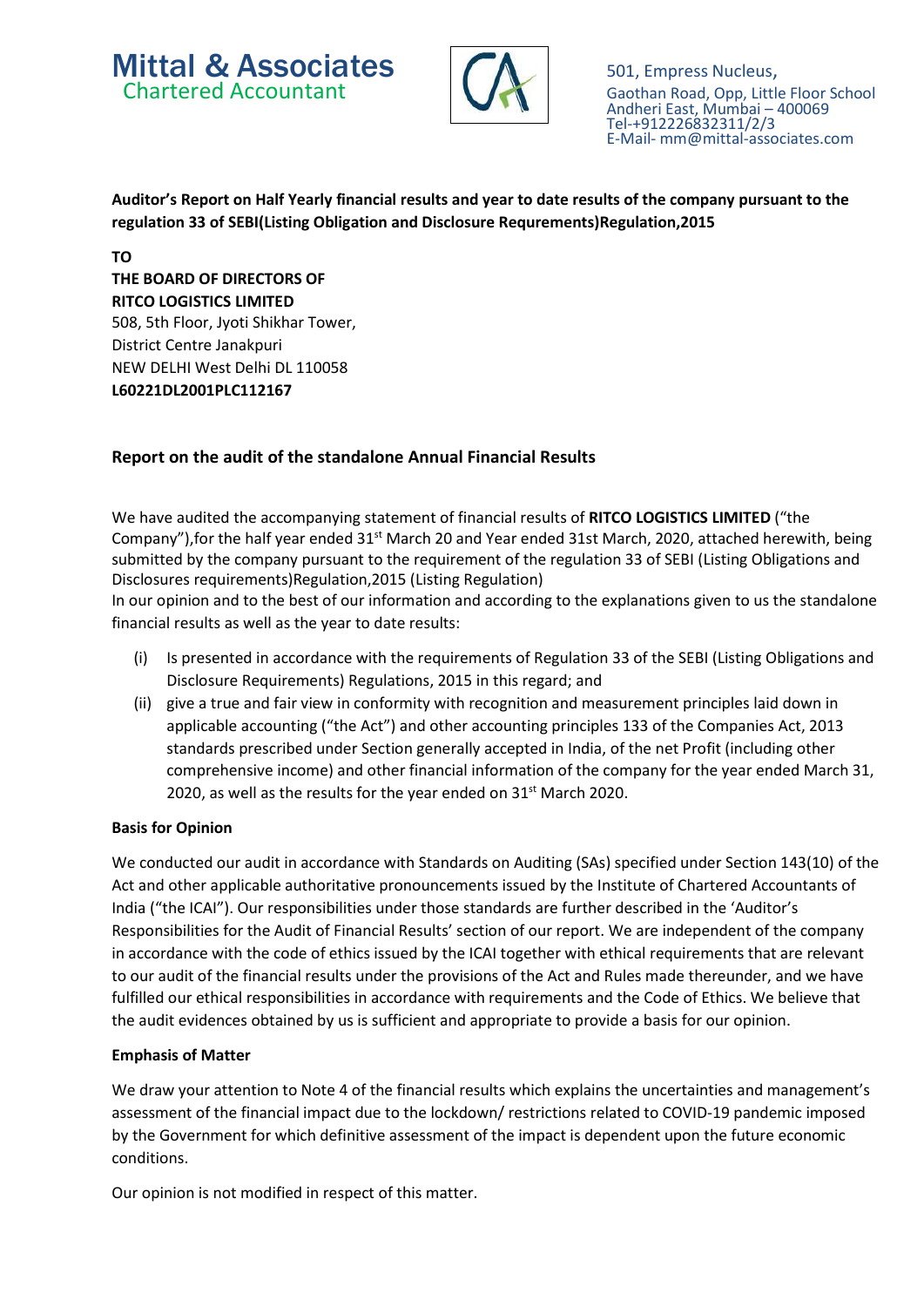# **Mittal & Associates**  $\bigcap_{\text{Gaothan Road. Opp. Little}}$  501, Empress Nucleus,



Gaothan Road, Opp, Little Floor School Andheri East, Mumbai – 400069 Tel-+912226832311/2/3 E-Mail- mm@mittal-associates.com

#### Board of Directors' Responsibilities for the Financial Results

These financial results have been prepared on the basis of the annual financial statements. The company's Board of Directors are responsible for the preparation and presentation of these financial results that give a true and fair view of the net profit (including other comprehensive income) and other financial information of the company and the statement of assets and liabilities and statement of cash flows in accordance with recognition and measurement principles laid down in the Indian Accounting Standards prescribed under Section 133 of the Companies Act, 2013 ("the Act") read with relevant issues thereunder and other accounting principles generally accepted in India and in compliance with Regulation 33 of the Listing Regulations. The Board of Directors of the company are responsible for maintenance of adequate accounting records in accordance with the provisions of the Act for safeguarding of the assets of the company and for preventing and detecting frauds and other irregularities; selection and application of accounting policies; making judgement and estimates that are reasonable and prudent; and the design, implementation and maintenance of adequate internal financial controls, that were operating effectively for ensuring accuracy and completeness of the accounting records, relevant to the preparation and presentation of the financial statements that give true and fair view and are free for material misstatement, whether due to fraud and error, which have been used for the purpose of preparation of financial results by the Board of Directors of the Company as aforesaid.

In preparing the financial results, the Board of Directors of the Company are responsible for assessing the ability of the Company to continue as going concern, disclosing as applicable, matters related to going concern and using the going concern basis of accounting unless the Board of Directors either intends to liquidate the company or to cease operations, or has no realistic alternative but to do so.

The Board of Directors of the Company are responsible for overseeing the financial reporting process of the Company.

#### Auditor's Responsibilities for the Audit of Financial Results

Our objectives are to obtain reasonable assurance about whether the financial results as a whole are free from material misstatement, whether due to fraud or error, and to issue an auditor's report that includes our opinion. Reasonable assurance is a high level of assurance, but not a guarantee that an audit conducted in accordance with SAs will always detect a material misstatement when it exists. Misstatement can arise from a fraud or error and consider material, if, individually or in aggregate, they could reasonably be expected to influence the economic decisions of users taken on the basis of these financial results.

 As part of an audit in accordance with the SAs, we exercise professional judgement and maintain professional scepticism throughout the audit. We also:

 Identify and assess the risks of material misstatement of the financial results, whether due to fraud or error, design and perform audit procedure responsive to those risks, and obtain audit evidence that is sufficient and appropriate to our basis of opinion. The risk of not detecting a material misstatement resulting from fraud is higher than for one resulting from error, as fraud involves collusions, forgery, intentional omissions, misrepresentations, or override of internal control.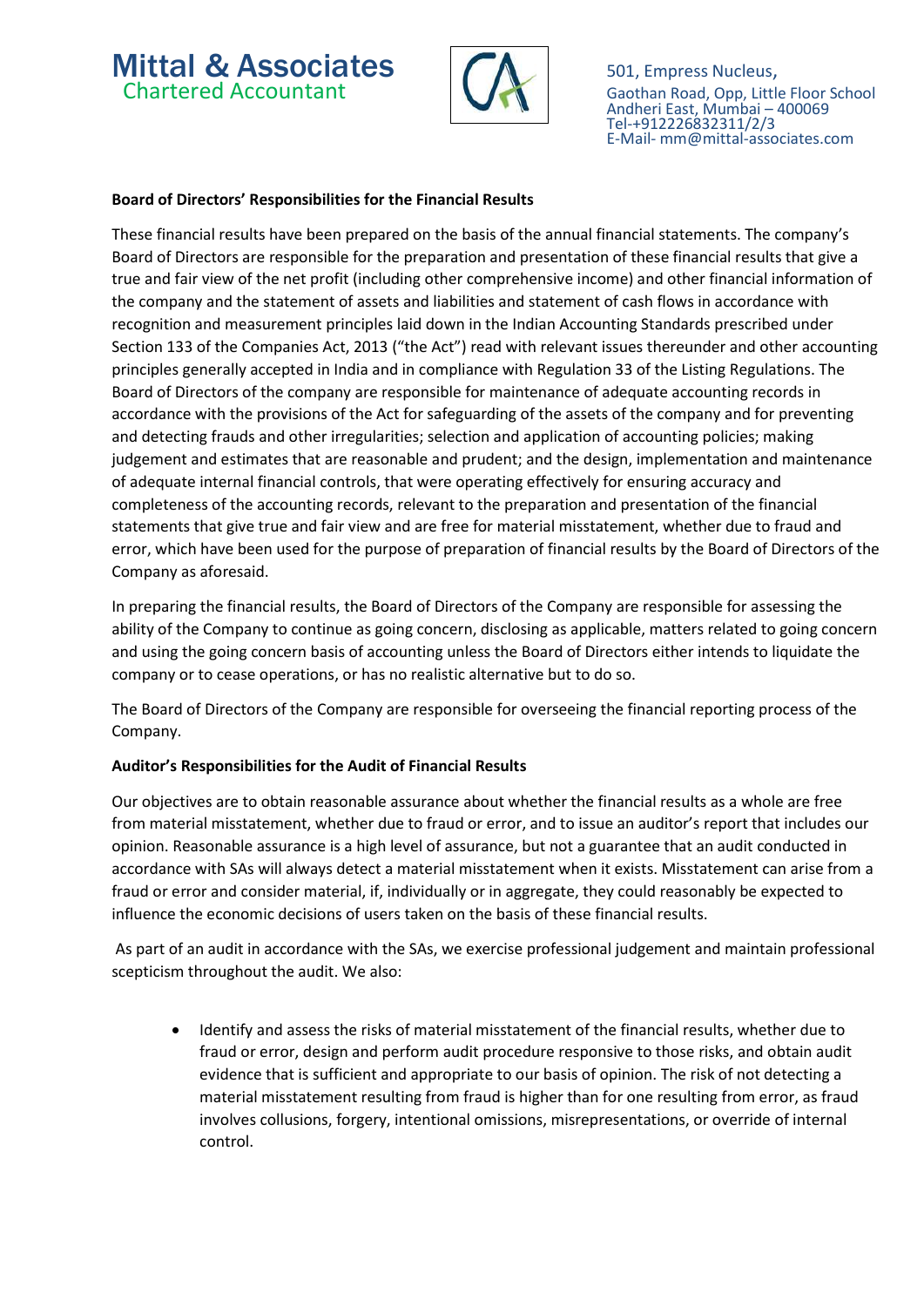# **Mittal & Associates**  $\bigcap_{\text{Gaothan Road. Opp. Little}}$  501, Empress Nucleus,



Gaothan Road, Opp, Little Floor School Andheri East, Mumbai – 400069 Tel-+912226832311/2/3 E-Mail- mm@mittal-associates.com

- Obtain an understanding of internal control relevant to the audit in order to design audit procedure that are appropriate in circumstances. Under Section 143(3)(i) of the Act, we are also responsible for expressing our opinion on whether the company has adequate internal financial controls with reference to financial statements in place and operating effectiveness of such controls.
- Evaluate the appropriateness of the accounting policies used and reasonableness of accounting estimates and related disclosures made by the Board of Directors.
- Conclude on the appropriateness of the Board of Directors use of the going concern basis of accounting and, based on our audit evidences obtained, whether a material uncertainty exists related to events or conditions that may cast significant doubt on the ability of the company to continue as a going concern. If we conclude that material uncertainty exists, we are required to draw attention in our auditor's report to the related disclosures in the financial results or, if such disclosures are inadequate, to modify our opinion. Our conclusions are based on the audit evidences obtained up to the date of our auditor's report. However, future events or conditions may cause the company to cease to continue as a going concern.
- Evaluate the overall presentation, structure and content of financial results including the disclosures and whether the standalone financial results represent the underlying transactions and events in the manner that achieves fair presentation.

We communicate with those charged with governance of the company regarding, among other matters, the planned scope of timing of the audit and significant audit findings, including significant deficiencies in internal control that we identify during our audit. We also provide those charged with governance with a statement that we have complied with relevant ethical requirements regarding independence, and to communicate with them all relationships and other matters that may reasonably be thought to bear our independence, and wherever applicable, related safeguards.

For Mittal and Associates Chartered Accountants FRN 106456W

Sourabh by Sourabh Bagaria Bagaria Date: 2020.07.29 19:23:10 +05'30'Digitally signed

Sourabh Bagaria Partner Mno.183850 Date:29/07/2020 UDIN:- 20183850AAAAAQ5247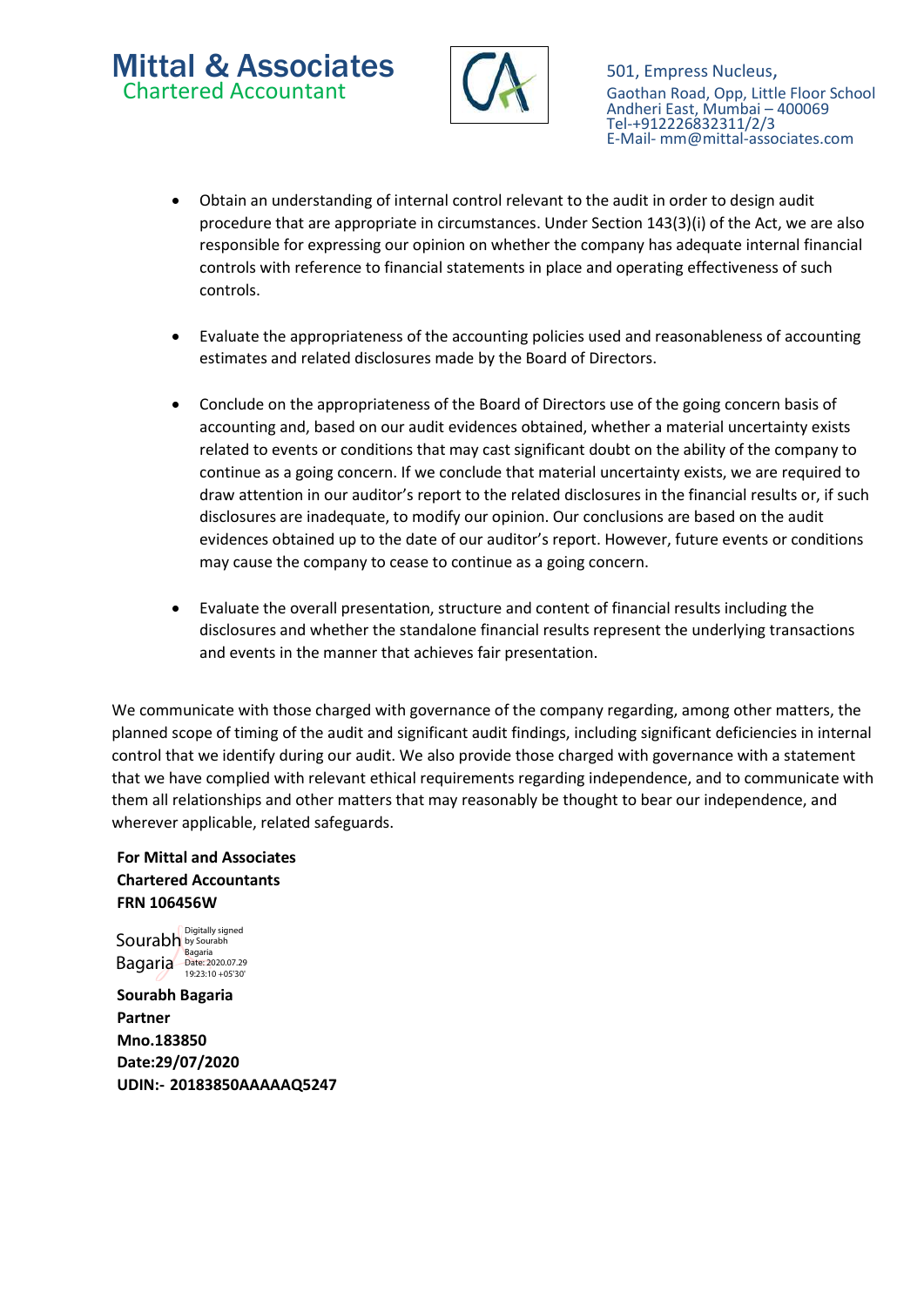#### RITCO LOGISTICS LIMITED CIN: L60221DL2001PLC112167

Amount in Rs Particulars Notes No. As At 31st March 2020 As At 31st March 2019 I. EQUITY AND LIABILITIES (1) Shareholder's Funds (a) Share Capital 2 24,47,66,180 24,47,66,180 24,47,66,180 (b) Reserves and Surplus 3 76,84,83,552 68,02,21,012  $(2)$  Share application money pending allotment (3) Non-Current Liabilities (a) Long-Term Borrowings  $\begin{array}{|c|c|c|c|c|c|c|c|} \hline \end{array}$  4  $\begin{array}{|c|c|c|c|c|c|c|c|} \hline \end{array}$  42,32,29,179  $\begin{array}{|c|c|c|c|c|c|c|c|} \hline \end{array}$  50,57,14,839 (b) Deferred Tax Liabilities (Net)  $\begin{array}{ccc} 5 & 60,21,652 & 1,40,57,378 \end{array}$ (c) Other Long Term Liabilities  $\begin{bmatrix} 6 & 37,49,000 \\ 37,49,000 \end{bmatrix}$  37,49,000 (d) Long-term Provisions  $\begin{array}{|c|c|c|c|c|c|c|c|} \hline \end{array}$  7 70,39,786 45,21,335 (4) Current Liabilities (a) Short-Term Borrowings  $8 \t 82,82,63,369$  45,31,67,434 (b) Trade Payables 2,93,93,782 1,73,39,459 2,93,93,782 (c) Other Current Liabilities  $\begin{bmatrix} 10 \\ 10 \\ 9,03,09,708 \end{bmatrix}$  14,26,64,211 (d) Short-Term Provisions 11 3,62,97,675 1,20,14,480 Total 2,42,54,99,560 2,09,02,69,651 II. ASSETS (1) Non-Current Assets (a) Fixed assets (i) Tangible Assets 12 41,64,55,688 56,23,84,481 (ii) Intangible Assets (iii) Capital Work-in-Progress 81,62,637 1,31,151 (iv) Intangible Assets Under Development (b) Non - Current Investments (c) Deferred Tax Assets (net) (d) Long Term Loans and Advances 13 13 2,95,69,383 3,07,98,767  $(e)$  Other Non-Current Assets (2) Current assets (a) Current Investments 1,02,39,757 1,18,13,371 (b) Inventories - - (c) Trade Receivables 15 1,48,23,09,730 1,14,56,65,948 (d) Cash and Cash Equivalents  $\begin{array}{|c|c|c|c|c|c|c|c|c|} \hline \end{array}$  16  $\begin{array}{|c|c|c|c|c|c|c|c|} \hline \end{array}$  31,77,64,663  $\begin{array}{|c|c|c|c|c|c|c|c|} \hline \end{array}$  26,80,25,600 (e) Short-Term Loans and Advances 17 11,74,12,293 4,64,01,612 (f) Other Current Assets 18 18 4,35,85,409 2,50,48,723 Total 2,42,54,99,560 2,09,02,69,651 Significant Accounting Policies I See accompanying notes to the financial statements 2 to 25 As per our report of even date attached. For MITTAL AND ASSOCIATES Chartered Accountants Firm Registration No.: 106456W  $Sd$ - $Sd$ - $Sd$ -Sourav Bagaria Partner Membership No. : 183850 DIN:- 01763805 DIN:- 02694204 MPS Chadha Sanjeev Kumar Elwadhi (Chairman & CFO) ( Managing Director) For RITCO LOGISTICS LIMITED Balance Sheet as at 31st March, 2020

Sd/- Place:- Mumbai Rakesh Jha Date:- July 29, 2020 (Company Secretary)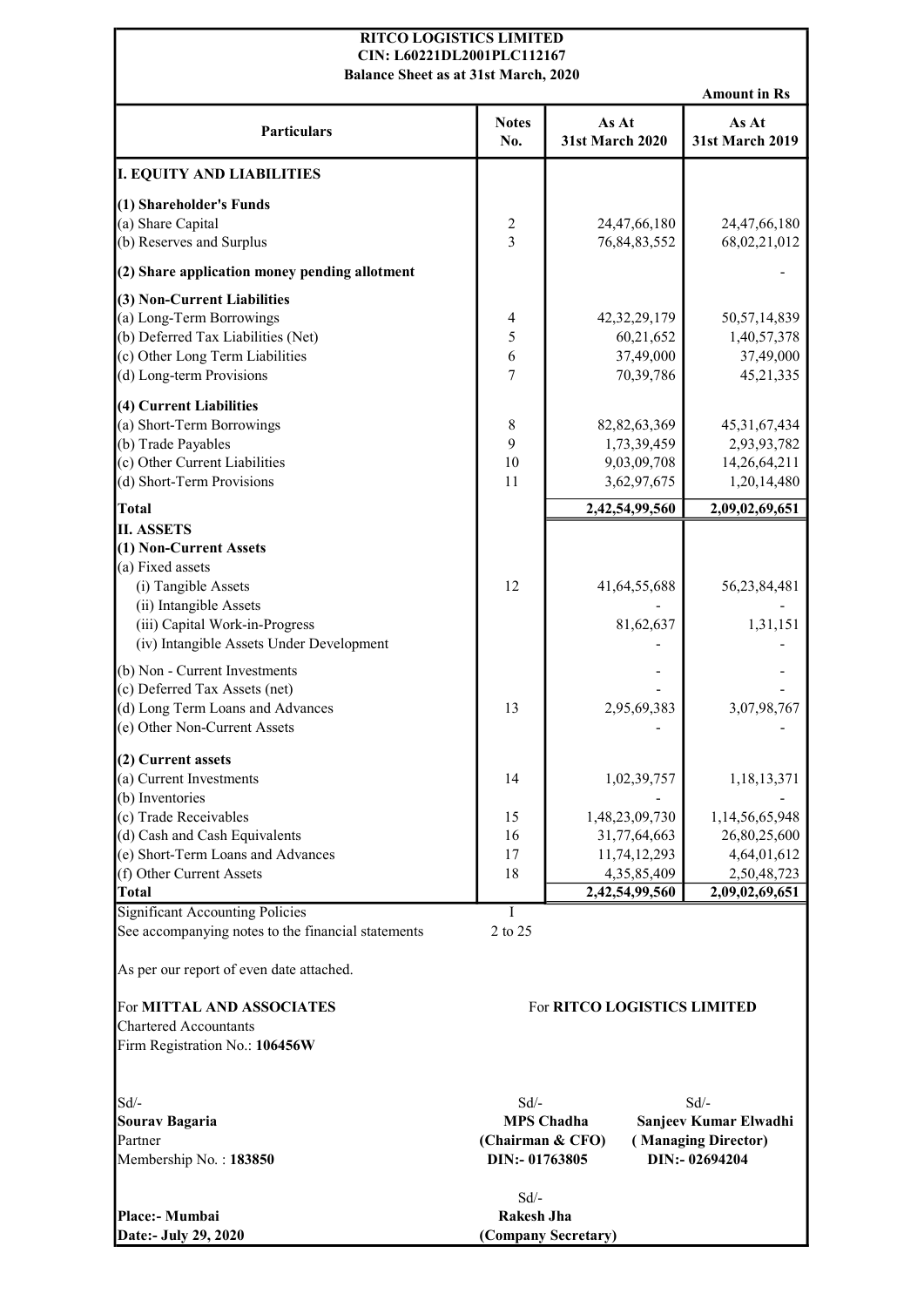| <b>RITCO LOGISTICS LIMITED</b><br>CIN: L60221DL2001PLC112167    |                   |                             |                |                                 |  |  |
|-----------------------------------------------------------------|-------------------|-----------------------------|----------------|---------------------------------|--|--|
| Statement of Profit and Loss for th year ended 31st March, 2020 |                   |                             |                |                                 |  |  |
|                                                                 |                   |                             |                | <b>Amount in Rs</b>             |  |  |
|                                                                 | <b>Note</b>       | As At                       |                |                                 |  |  |
| <b>Particulars</b>                                              | No                | <b>31st March 2020</b>      |                | As At<br><b>31st March 2019</b> |  |  |
|                                                                 |                   |                             |                |                                 |  |  |
| Revenue                                                         |                   |                             |                |                                 |  |  |
| Revenue from Operations<br>Other Income                         | 19<br>20          | 4,90,52,48,533              | 3,88,30,880    | 4,07,29,10,019                  |  |  |
| <b>I. Total Revenue</b>                                         |                   |                             |                | 1,54,52,618                     |  |  |
|                                                                 |                   | 4,94,40,79,413              |                | 4,08,83,62,637                  |  |  |
| <b>Expenses:</b><br>Cost of Services Rendered                   |                   |                             |                |                                 |  |  |
|                                                                 | 21                | 4, 38, 41, 86, 541          |                | 3,51,50,85,469                  |  |  |
| <b>Employee Benefit Expenses</b>                                | 22                |                             | 5,57,97,469    | 4,20,72,627                     |  |  |
| <b>Financial Costs</b>                                          | 23                | 13, 19, 15, 420             |                | 11,61,44,336                    |  |  |
| Depreciation and Amortization Expenses                          | 12                | 16,23,67,927                |                | 15,29,62,205                    |  |  |
| Other Expenses                                                  | 24                |                             | 9,71,10,318    | 7, 37, 23, 108                  |  |  |
| <b>II. Total Expenses</b>                                       |                   | 4,83,13,77,675              |                | 3,89,99,87,745                  |  |  |
|                                                                 |                   |                             |                |                                 |  |  |
| Profit Before Exceptional and Extraordinary Items and           | $(I-II)$          | 11,27,01,738                |                | 18,83,74,892                    |  |  |
| Tax                                                             |                   |                             |                |                                 |  |  |
|                                                                 |                   |                             |                |                                 |  |  |
| VI. Exceptional Items                                           |                   |                             |                |                                 |  |  |
|                                                                 |                   |                             |                |                                 |  |  |
| Profit Before Extraordinary Items and Tax                       | $I-II$            | 11,27,01,738                |                | 18,83,74,892                    |  |  |
|                                                                 |                   |                             |                |                                 |  |  |
| <b>Extraordinary Items</b>                                      |                   |                             |                |                                 |  |  |
|                                                                 |                   |                             |                |                                 |  |  |
| Profit Before Tax                                               |                   | 11,27,01,738                |                | 18,83,74,892                    |  |  |
|                                                                 |                   |                             |                |                                 |  |  |
| Tax Expense:                                                    |                   |                             |                |                                 |  |  |
| (1) Current Tax                                                 |                   |                             | 3, 24, 74, 924 | 6,00,33,772                     |  |  |
| (2) Deferred Tax                                                |                   | (80,35,725)                 |                | 68,38,916                       |  |  |
| (3) Mat tax credit                                              |                   |                             |                |                                 |  |  |
|                                                                 |                   |                             |                |                                 |  |  |
| Profit(Loss) from the perid from continuing operations          |                   |                             | 8,82,62,539    | 12, 15, 02, 204                 |  |  |
| Earnings Per Share (EPS)                                        |                   |                             |                |                                 |  |  |
| a) Basic                                                        |                   |                             | 3.61           | 6.00                            |  |  |
| b) Diluted                                                      |                   |                             | 3.61           | 6.00                            |  |  |
| <b>Significant Accounting Policies</b>                          | I                 |                             |                |                                 |  |  |
| See accompanying notes to the financial statements              | 2 to 25           |                             |                |                                 |  |  |
|                                                                 |                   |                             |                |                                 |  |  |
| As per our report of even date attached.                        |                   |                             |                |                                 |  |  |
|                                                                 |                   |                             |                |                                 |  |  |
| For MITTAL AND ASSOCIATES                                       |                   | For RITCO LOGISTICS LIMITED |                |                                 |  |  |
| <b>Chartered Accountants</b>                                    |                   |                             |                |                                 |  |  |
| Firm Registration No.: 106456W                                  |                   |                             |                |                                 |  |  |
|                                                                 |                   |                             |                |                                 |  |  |
|                                                                 |                   |                             |                |                                 |  |  |
| Sd/-                                                            |                   | $Sd$ /-                     |                | $Sd$ /-                         |  |  |
| Sourav Bagaria                                                  | <b>MPS Chadha</b> |                             |                | Sanjeev Kumar Elwadhi           |  |  |
| Partner                                                         | (Chairman & CFO)  |                             |                | (Managing Director)             |  |  |
| Membership No.: 183850                                          |                   | DIN:-01763805               |                | DIN:-02694204                   |  |  |
|                                                                 |                   |                             |                |                                 |  |  |
|                                                                 |                   | $Sd$ /-                     |                |                                 |  |  |
| Place:- Mumbai                                                  |                   | Rakesh Kumar Jha            |                |                                 |  |  |
| Date:- July 29, 2020                                            |                   | (Company Secretary)         |                |                                 |  |  |
|                                                                 |                   |                             |                |                                 |  |  |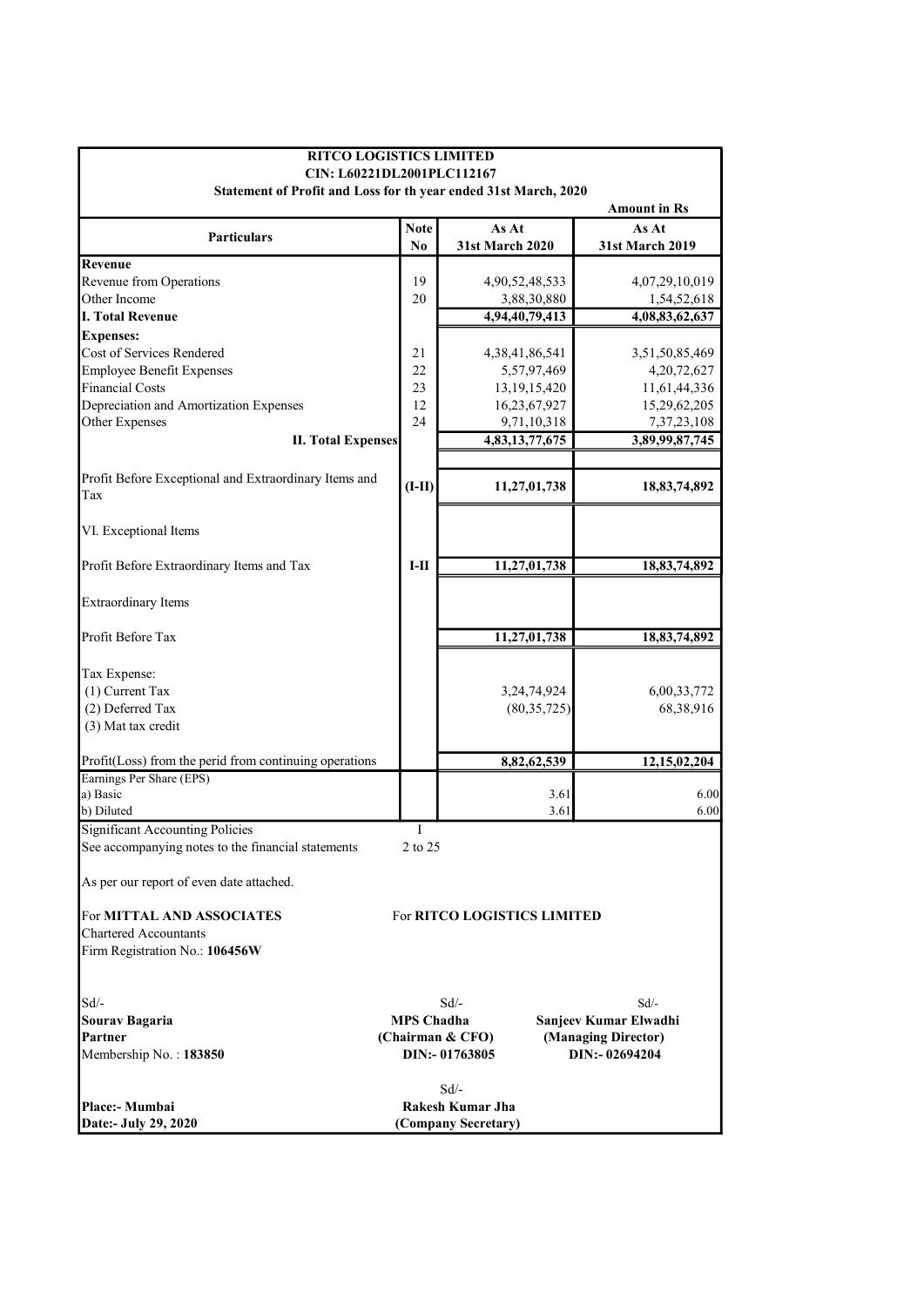| <b>Ritco Logistics Limited</b>                                                       |                                                                                    |                                  |                                  |  |  |  |
|--------------------------------------------------------------------------------------|------------------------------------------------------------------------------------|----------------------------------|----------------------------------|--|--|--|
|                                                                                      | CIN: L60221DL2001PLC112167<br>Cash Flow Statement for the Year Ended 31 March 2020 |                                  |                                  |  |  |  |
|                                                                                      |                                                                                    |                                  | <b>Amount in Rs</b>              |  |  |  |
| <b>Particulars</b>                                                                   |                                                                                    | As At                            | As At                            |  |  |  |
|                                                                                      |                                                                                    | <b>31st March 2020</b>           | 31st March 2019                  |  |  |  |
| <b>CASH FLOW FROM OPERATING ACTIVITIES</b><br><b>Net Profit Before Tax</b>           |                                                                                    |                                  |                                  |  |  |  |
| Adjustments for:                                                                     |                                                                                    | 11,27,01,738                     | 18,83,74,892                     |  |  |  |
| Interest in FDR                                                                      |                                                                                    | $-1,43,49,004$                   | $-64,23,998$                     |  |  |  |
| Interest from other                                                                  |                                                                                    | $-13,54,202$                     | $-1,10,995.00$                   |  |  |  |
| Depreciation                                                                         |                                                                                    | 16,23,67,927                     | 15,29,62,205.00                  |  |  |  |
| Interest & Finance Charges<br>Profit on sale of Fixed Assets                         |                                                                                    | 12,80,94,978<br>$-2,73,584$      | 11,17,77,549.00<br>$-11,90,521$  |  |  |  |
| Issued Expenses Adjusted aginst share premium                                        |                                                                                    |                                  | $-4,02,99,643$                   |  |  |  |
| <b>Operating Profit before working Capital Change</b>                                |                                                                                    | 38,71,87,853                     | 40,50,89,489                     |  |  |  |
| Adjustments for:                                                                     |                                                                                    |                                  |                                  |  |  |  |
| Increase/(Decrease) in Current Liabilities                                           |                                                                                    |                                  |                                  |  |  |  |
| Trade Payable<br>Other Current Liabilities                                           |                                                                                    | $-1,20,54,323$<br>$-5,23,54,503$ | $-5,00,79,767$<br>16,59,530      |  |  |  |
| Short Term Provision                                                                 |                                                                                    | 2,42,83,195                      | 24,46,444                        |  |  |  |
| Decrease/(Increase) in Current Assets                                                |                                                                                    |                                  |                                  |  |  |  |
| Trade Receivable                                                                     |                                                                                    | -33,66,43,782                    | $-20,67,69,483$                  |  |  |  |
| Inventory                                                                            |                                                                                    |                                  |                                  |  |  |  |
| Other Current Assets<br>loans and advances                                           |                                                                                    | $-1,85,36,687$<br>$-7,10,10,681$ | $-76, 10, 248$<br>$-1,29,28,704$ |  |  |  |
| Cash generated from operations                                                       |                                                                                    | $-7,91,28,928$                   | 13, 18, 07, 261                  |  |  |  |
| <b>Appropriation Of Profit</b>                                                       |                                                                                    |                                  |                                  |  |  |  |
| Net income tax Paid or Payable                                                       |                                                                                    | $-3,24,74,924$                   | $-7,20,62,661$                   |  |  |  |
| Net Cash flow from Operating activities: (A)                                         |                                                                                    | $-11,16,03,852$                  | 5,97,44,601                      |  |  |  |
| <b>CASH FLOW FROM INVESTING ACTIVITIES</b>                                           |                                                                                    |                                  |                                  |  |  |  |
| Intrest On FD                                                                        |                                                                                    | 1,43,49,004                      | 33, 37, 158                      |  |  |  |
| Interest Recived from Other                                                          |                                                                                    | 13,54,202                        | 1,10,995                         |  |  |  |
| Purchase of Fixed Assets                                                             |                                                                                    | $-1,66,46,240$                   | $-29,04,30,791$                  |  |  |  |
| (Increase)/Decrease in Long Term Advances<br>Investment in FDR                       |                                                                                    | 12,29,384                        | $-1,64,12,580$                   |  |  |  |
| Sale of Assets                                                                       |                                                                                    | $-1,55,48,625$<br>4,89,999       | $-10,65,54,888$<br>13,77,045     |  |  |  |
| Sale of Investmnet                                                                   |                                                                                    |                                  | 35,86,630                        |  |  |  |
| (Increase)/Decrease in Long Term Provision Gratuity                                  |                                                                                    | $-25,18,451$                     | 19, 17, 724                      |  |  |  |
| Net Cash used in Investing activities: (B)                                           |                                                                                    | $-1,72,90,726$                   | $-40,30,68,707$                  |  |  |  |
| <b>CASH FLOW FROM FINANCING ACTIVITIES</b><br><b>Interest Paid</b>                   |                                                                                    | $-12,80,94,978$                  | $-11, 17, 77, 549$               |  |  |  |
| Increase/(Decrease) in Long term Borrowings                                          |                                                                                    | $-8,24,85,660$                   | 20,91,33,937                     |  |  |  |
| Increase/(Decrease) in Short term Borrowings                                         |                                                                                    | 37,50,95,935                     | $-6,81,24,180$                   |  |  |  |
| Issue of Share Capital                                                               |                                                                                    |                                  | 36,50,00,000                     |  |  |  |
| Net Cash Flow from financing activities: (C)                                         |                                                                                    | 16,45,15,296                     | 39,42,32,208                     |  |  |  |
| Net increase in cash & Cash Equivalents : A+B+C<br>Opening Cash and Cash equivalents |                                                                                    | 3,56,20,719<br>9,95,95,063       | 5,09,08,102<br>4,86,86,962       |  |  |  |
| <b>Closing Cash and Cash equivalents</b>                                             |                                                                                    | 13,52,15,782                     | 9,95,95,063                      |  |  |  |
|                                                                                      |                                                                                    |                                  |                                  |  |  |  |
| <b>Cash and Cash Equivalent Includes</b>                                             |                                                                                    |                                  |                                  |  |  |  |
| <b>Cash In Hand</b><br><b>Cheque in Hand</b>                                         |                                                                                    | 15,76,316                        | 51,99,864<br>94,69,145           |  |  |  |
| <b>Balance with Bank</b>                                                             |                                                                                    | 13,36,39,464                     | 8,49,26,054                      |  |  |  |
| <b>Closing Cash and Cash equivalents</b>                                             |                                                                                    | 13,52,15,780                     | 9,95,95,063                      |  |  |  |
| <b>Significant Accounting Policies</b>                                               |                                                                                    | I                                |                                  |  |  |  |
| See accompanying notes to the financial statements                                   |                                                                                    | 2 to 25                          |                                  |  |  |  |
| As per our report of even date attached.                                             |                                                                                    |                                  |                                  |  |  |  |
| For MITTAL AND ASSOCIATES<br>For RITCO LOGISTICS LIMITED                             |                                                                                    |                                  |                                  |  |  |  |
| Chartered Accountants                                                                |                                                                                    |                                  |                                  |  |  |  |
| Firm Registration No.: 106456W                                                       |                                                                                    |                                  |                                  |  |  |  |
| Sd/-                                                                                 | Sd/-                                                                               | $Sd$ /-                          |                                  |  |  |  |
| Sourav Bagaria                                                                       | <b>MPS Chadha</b>                                                                  | Sanjeev Kumar Elwadhi            |                                  |  |  |  |
| Partner                                                                              | (Chairman & CFO)                                                                   | (Managing Director)              |                                  |  |  |  |
| Membership No.: 183850                                                               | DIN:- 01763805                                                                     | DIN: - 02694204                  |                                  |  |  |  |
|                                                                                      | $Sd$ /-                                                                            |                                  |                                  |  |  |  |
| Place:- Mumbai                                                                       | Rakesh Kumar Jha                                                                   |                                  |                                  |  |  |  |
| Date:- July 29, 2020                                                                 | (Company Secretary)                                                                |                                  |                                  |  |  |  |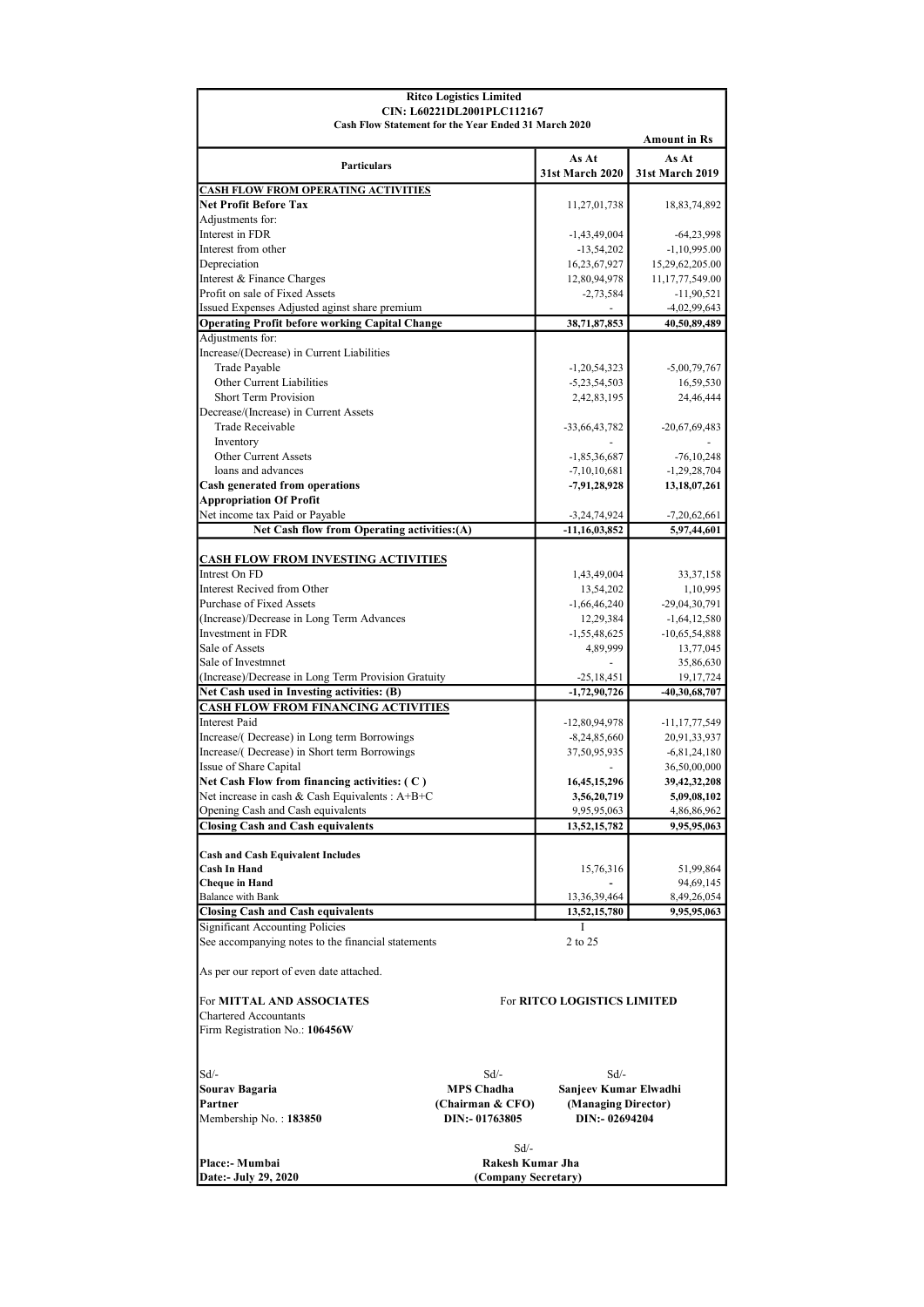#### RITCO LOGISTICS LIMITED Notes Forming Part of the Balance Sheet

#### NOTE 2: SHARE CAPITAL

|            |                                                                                                     |                         | <b>Amount in Rs</b>     |
|------------|-----------------------------------------------------------------------------------------------------|-------------------------|-------------------------|
| Sr.<br>No. | <b>Particulars</b>                                                                                  | As at March<br>31, 2020 | As at March<br>31, 2019 |
|            | <b>AUTHORIZED CAPITAL</b><br>$2,50,00,000$ Equity Shares of $\degree$ 10/- each.                    | 25,00,00,000            | 25,00,00,000            |
|            |                                                                                                     | 25,00,00,000            | 25,00,00,000            |
|            | 2 ISSUED, SUBSCRIBED & PAID UP CAPITAL<br>2,44,76,618 Equity Shares of `10/- each, Fully Paid<br>up | 24,47,66,180            | 24,47,66,180            |
|            | <b>Total</b>                                                                                        | 24,47,66,180            | 24,47,66,180            |

#### A.List of shareholders holding more than 5% shares along with number of equity shares held is as given below

| <b>Name of Shareholder</b> | As at March 31, 2020 |               | As at March 31, 2019 |        |
|----------------------------|----------------------|---------------|----------------------|--------|
|                            | <b>No. of Shares</b> | $\frac{6}{9}$ | <b>No. of Shares</b> | $\%$   |
| Manmohan pal singh chadha  | 88,98,668            | 36.36%        | 88,98,668            | 36.36% |
| Sanjeev Kumar Elwadhi      | 47,79,530            | $19.53\%$     | 47,79,530            | 19.53% |
| Ritco leasing $(P)$ ltd    | 41,57,920            | $16.99\%$     | 41,57,920            | 16.99% |
| <b>Total</b>               | 1,78,36,118          | 72.88%        | 1,78,36,118          | 72.88% |

#### B. Reconciliation of Share Capital

| <b>Particulars</b>                   | As at March 31, 2020 |                                |             | As at March 31, 2019 |
|--------------------------------------|----------------------|--------------------------------|-------------|----------------------|
|                                      | No of shares         | Value of shares   No of shares |             | Value of shares      |
| Opening balance                      | 2,44,76,618          | 24,47,66,180                   | 1,94,76,618 | 19,47,66,180         |
| Add: Bonus Issued during the year    |                      |                                |             |                      |
| Add: Initial Public Offer 04-02-2019 |                      | $\overline{\phantom{a}}$       | 50,00,000   |                      |
| <b>Closing Balance</b>               | 2,44,76,618          | 24, 47, 66, 180                | 2,44,76,618 | 19,47,66,180         |

#### C. Terms/ rights attached to equity shares

The company has only one class of equity shares having a par value of Rs.10/- each. Each holder of equity shares is entitled to one vote per share.

#### D. Details of Shares for preceeding Five Years

During the financial year 2017-18, the company had issued 6037200 bonus shares of face value ` 10 amounting to ` 6,03,72,000.

| <b>Particulars</b>                      | <b>Aggregate number of shares</b> |                    |
|-----------------------------------------|-----------------------------------|--------------------|
|                                         | As at $31$<br>As at $31$          |                    |
|                                         | <b>March, 2019</b>                | <b>March, 2018</b> |
| <b>Equity shares with voting rights</b> |                                   |                    |
| Fully paid up by way of bonus shares    |                                   |                    |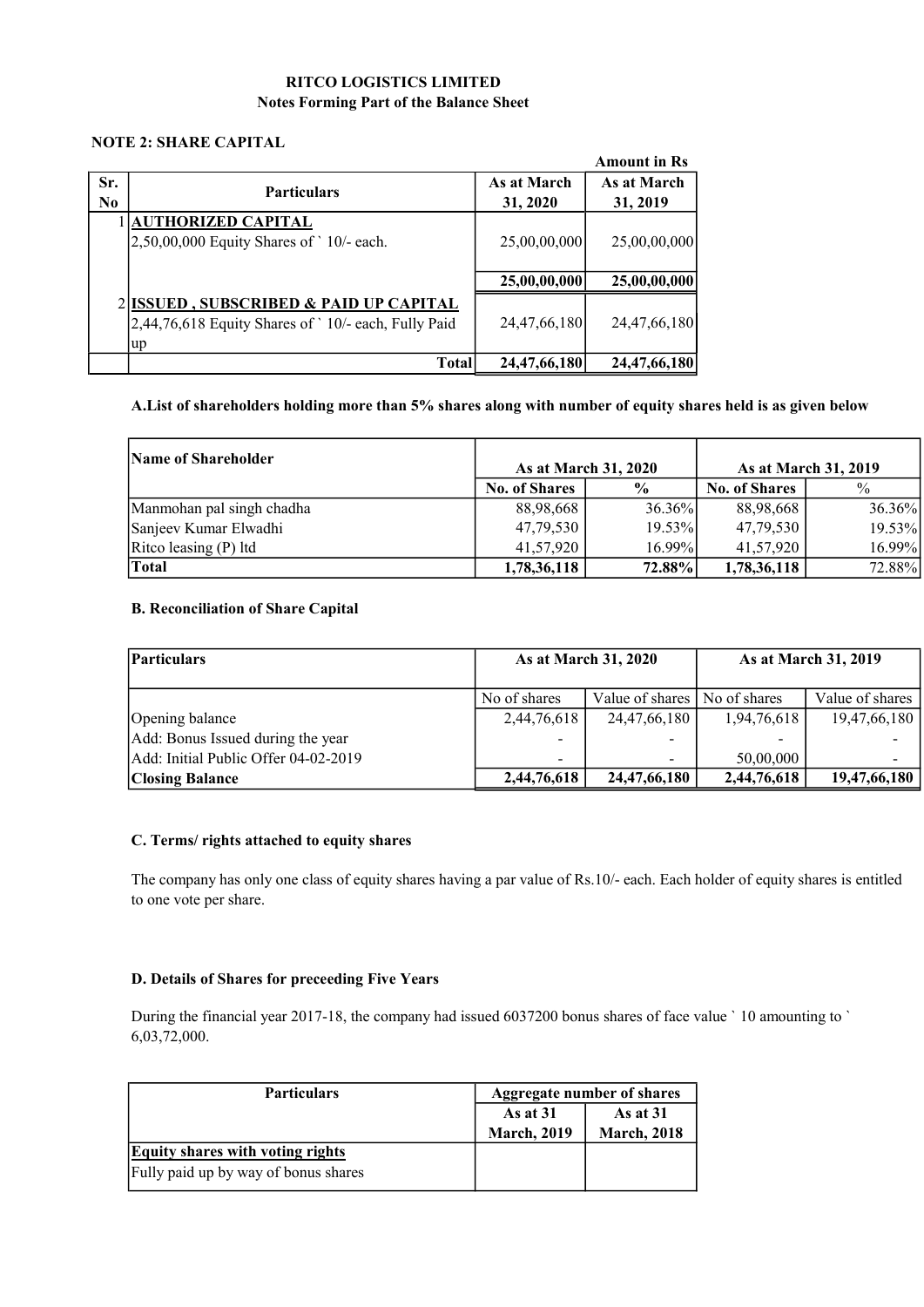#### NOTE 3: RESERVE & SURPLUS

|          |                                              |                 | <b>Amount in Rs</b> |
|----------|----------------------------------------------|-----------------|---------------------|
| Sr.      | <b>Particulars</b>                           | As at March     | As at March         |
| $\bf No$ |                                              | 31, 2020        | 31, 2019            |
|          | 1 Surplus (Profit & Loss Account)            |                 |                     |
|          | Beginning Of the year                        | 40,55,20,655    | 28,66,22,062        |
|          | Appropriation for Bonus Issue                |                 |                     |
|          | Add Transfer from Statement of profit & loss | 8,82,62,539     | 12,15,02,204        |
|          | Gratuity Expenses for Previous Years         |                 | 26,03,611           |
|          | <b>Closing Balance</b>                       | 49, 37, 83, 195 | 40,55,20,655        |
|          | 2 Security Premium                           |                 |                     |
|          | Beginning of the year                        | 27,47,00,357    |                     |
|          | Received in Public Issue                     |                 | 31,50,00,000        |
|          | Less: Issue Expenses of IPO                  |                 | 4,02,99,643         |
|          | <b>Closing Balance</b>                       | 27,47,00,357    | 27,47,00,357        |
|          | Total                                        | 76,84,83,552    | 68,02,21,012        |

#### NOTE 4: LONG TERM BORROWINGS

|                       |                                                         |                         | <b>Amount in Rs</b>     |
|-----------------------|---------------------------------------------------------|-------------------------|-------------------------|
| Sr.<br>N <sub>0</sub> | <b>Particulars</b>                                      | As at March<br>31, 2020 | As at March<br>31, 2019 |
|                       | 1   Term Loan                                           |                         |                         |
|                       | From Bank<br>Secured (Refer note 4.2.1)                 | 38, 83, 78, 565         | 45, 37, 26, 936         |
|                       | Un-secured (Refer note 4.2.2)                           | 1,15,53,022             | 1,17,68,632             |
|                       | <b>From Other Parties</b><br>Secured (Refer note 4.2.3) | 2,32,97,592             | 4,02,19,271             |
|                       | <b>Total</b>                                            | 42, 32, 29, 179         | 50, 57, 14, 839         |

#### 4.1 Additional Information to Long Term Barrowings

The long Term portion of term loans are shown under long term borrowings and the current maturities of the long term borrowings are shown under other current liabilities as per disclosure requirements of the Schedule III of Companies Act, 2013.

#### 4.2 Details of Securities and Terms of Repayments

#### 4.2.1 Term Loan from Bank - Secured

The Company has entered into arrangements with certain banks for vehicle loans as mentioned below:

- 1 Axis Bank Ltd.
- 2 CITI Bank
- 3 HDFC Bank
- 4 ICICI Bank
- 5 IDFC Bank
- 6 Indusind Bank
- 7 Kotak Mahindra Bank
- 8 Yes Bank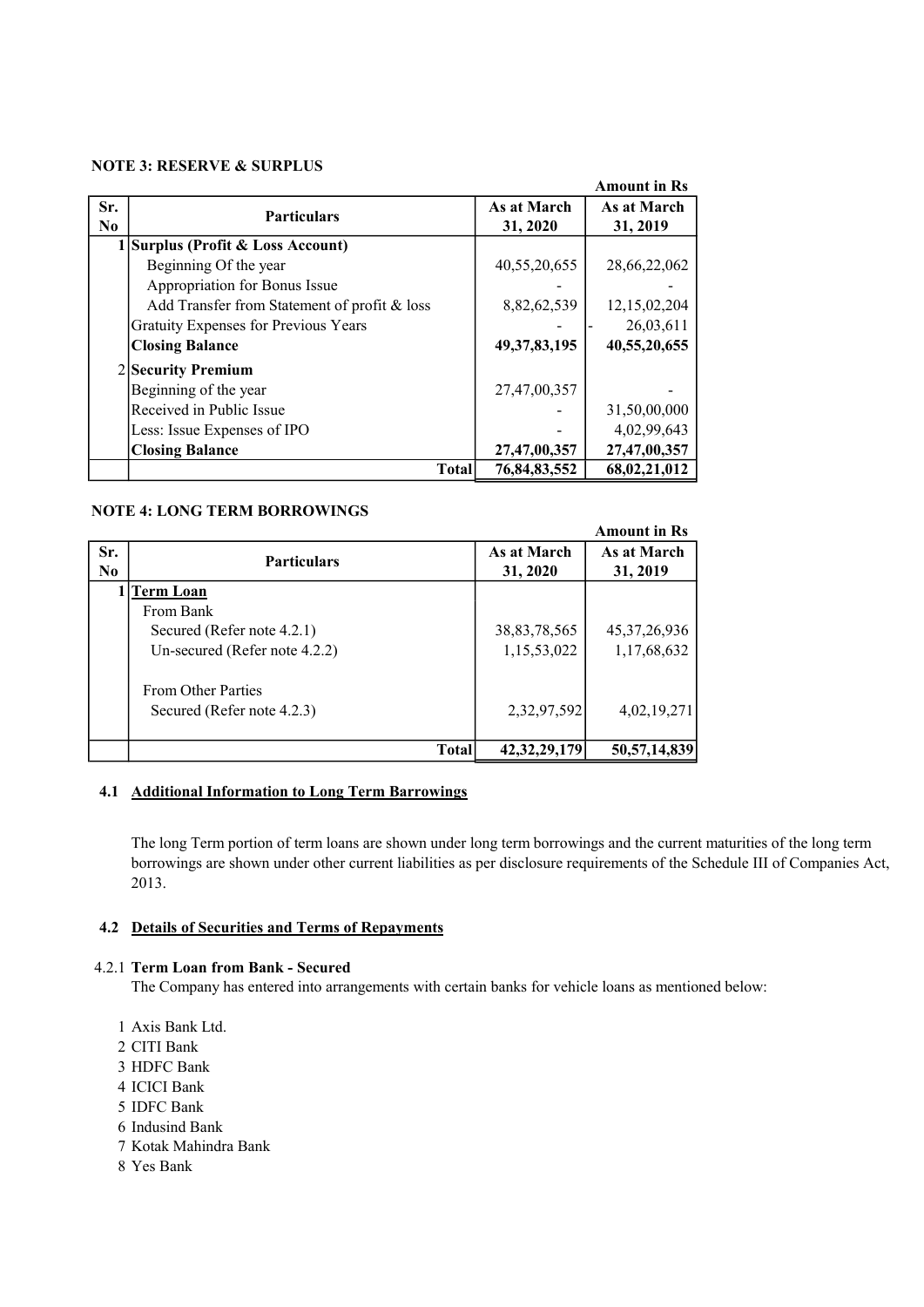#### Security

The above vehicle loans are secured against the vehicle acquired from the vendors.

#### Terms of Repayment

The rate of interest for the vehicle loans vary from 7 % to 11% and most of them are typically repayable by way of monthly instalments.

#### 4.2.2 Term Loan from Bank - Un-secured

(a) Standard Chartered Bank

The above loan is unsecured and carrying interest rate  $\omega$  10.25% as per the repayment schedule and repayable in 90 equally monthly installments.

#### 4.2.3 Term Loan from Other Parties- Secured

(a) Sundaram Finance Limited

The loan is secured by way of hypothecation of the vehicles acquired through the financer and repayable in 60 equally monthly installments and carrying interest rate @7.70%.

#### NOTE 5: DEFERRED TAX LIABILITIES

|     |                    |             | <b>Amount in Rs</b> |
|-----|--------------------|-------------|---------------------|
| Sr. | <b>Particulars</b> | As at March | As at March         |
| No  |                    | 31.2020     | 31, 2019            |
|     | 1 Deferred tax     | 60,21,652   | 1,40,57,378         |
|     | Total              | 60,21,652   | 1,40,57,378         |

The major components of deferred tax liability recognized in the financial statement is as follows:-

|                                                                                                |                         | <b>Amount in Rs</b>     |
|------------------------------------------------------------------------------------------------|-------------------------|-------------------------|
| <b>Particulars</b>                                                                             | As at March<br>31, 2020 | As at March<br>31, 2019 |
| Tax effect of items constituting deferred tax                                                  |                         |                         |
| liabilities                                                                                    |                         |                         |
| Net block as per Income Tax act, 1961                                                          | 39, 25, 31, 761         | 52, 21, 56, 179         |
| Net block as per Companies act, 2013                                                           | 41,64,55,688            | 56,23,84,481            |
| Excess of net block of fixed assets as per books of<br>accounts over net block for tax purpose | 2,39,23,927             | 4,02,28,301             |
| Deferred tax liabilities shown on Liability side (<br>Balance sheet - $I(3)(b)$                | 60,21,652               | 1,40,57,378             |
| <b>Less:- Opening Balance</b>                                                                  | 1,40,57,378             | 72,18,462               |
| Deferred Tax Charge / (Credit) for the year (Profit<br>& Loss A $(X)(2)$                       | (80, 35, 725)           | 68,38,916               |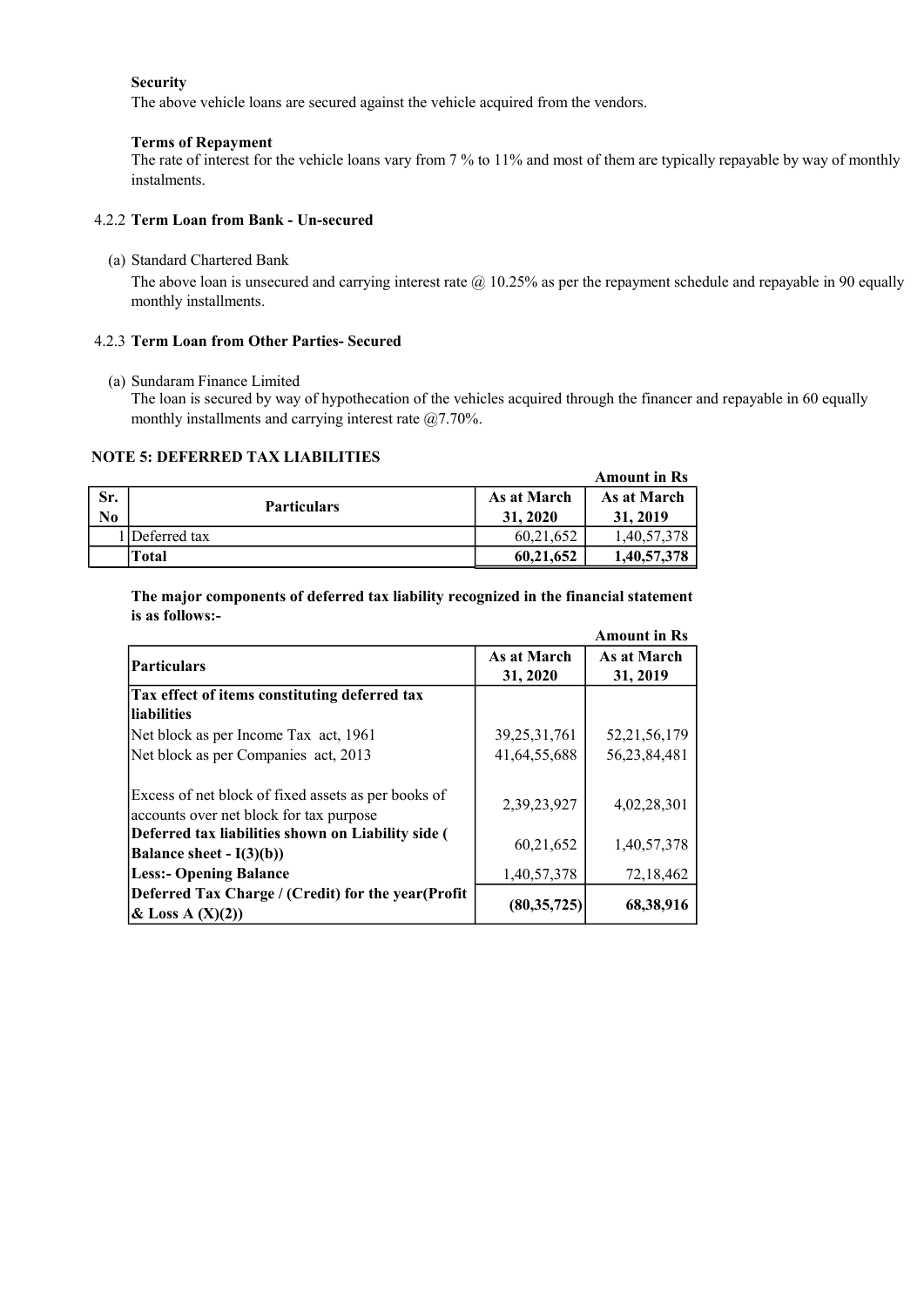#### NOTE 6: OTHER LONG TERM LIABILITIES

| <u>IVO I D V. O I HEIN EOI VO TEINIT EIADHEITHEID</u> |                      |             |                     |
|-------------------------------------------------------|----------------------|-------------|---------------------|
|                                                       |                      |             | <b>Amount in Rs</b> |
| Sr.                                                   |                      | As at March | As at March         |
| $\bf No$                                              | <b>Particulars</b>   | 31, 2020    | 31, 2019            |
|                                                       | Deposit from Parties | 37,49,000   | 37,49,000           |
|                                                       |                      |             |                     |
|                                                       | Total                | 37,49,000   | 37,49,000           |

#### NOTE 7: LONG-TERM PROVISIONS

|                       | $11011$ $110110$ $111111$ $11011111$ |                         | <b>Amount in Rs</b>     |
|-----------------------|--------------------------------------|-------------------------|-------------------------|
| Sr.<br>N <sub>0</sub> | <b>Particulars</b>                   | As at March<br>31, 2020 | As at March<br>31, 2019 |
|                       | Provisions for Gratuity              | 70,39,786               | 45, 21, 335             |
|                       | Total                                | 70,39,786               | 45, 21, 335             |

#### NOTE 8: SHORT TERM BORROWINGS

#### Amount in Rs

| Sr.<br>N <sub>0</sub> | <b>Particulars</b>         | As at March<br>31, 2020 | As at March<br>31, 2019 |
|-----------------------|----------------------------|-------------------------|-------------------------|
|                       | 1 Loan repayable on Demand |                         |                         |
|                       | From Bank & Nhfc           |                         |                         |
|                       | Secured                    | 82, 82, 63, 369         | 45, 31, 67, 434         |
|                       | Balance in Current Account |                         |                         |
|                       | <b>Total</b>               | 82, 82, 63, 369         | 45, 31, 67, 434         |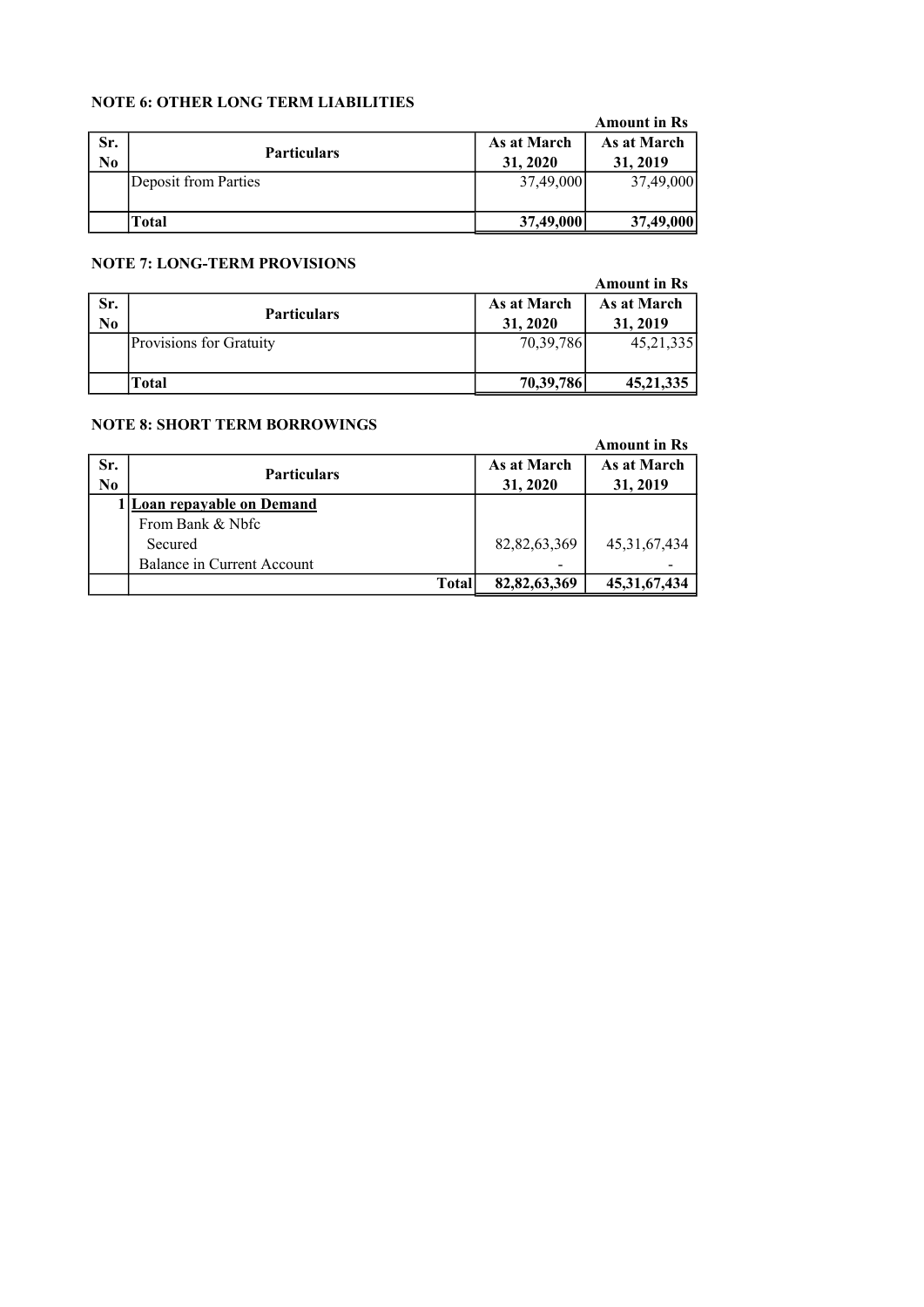#### NOTE 9: TRADE PAYABLES

|                |                          |             | <b>Amount in Rs</b> |  |
|----------------|--------------------------|-------------|---------------------|--|
| Sr.            |                          | As at March | As at March         |  |
| N <sub>0</sub> | <b>Particulars</b>       | 31, 2020    | 31, 2019            |  |
|                | S. Creditors Transporter | 58, 36, 470 | 78, 36, 844         |  |
|                | IS. Creditors - Others   | 1,15,02,989 | 2,15,56,938         |  |
|                | <b>Total</b>             | 1,73,39,459 | 2,93,93,782         |  |

#### NOTE 10: OTHER CURRENT LIABILITIES

|                |                                      |             | <b>Amount in Rs</b> |
|----------------|--------------------------------------|-------------|---------------------|
| Sr.            | <b>Particulars</b>                   | As at March | As at March         |
| N <sub>0</sub> |                                      | 31, 2020    | 31, 2019            |
|                | Current Maturities of Long Term Debt | 8,92,29,890 | 14,00,20,043        |
|                | Payable for Expenses                 |             | 61,944              |
|                | Statutory Liabilities                | 8,29,818    | 22,87,224           |
|                | Audit fee Payable                    | 2,50,000    | 2,95,000            |
|                |                                      |             |                     |
|                | <b>Total</b>                         | 9,03,09,708 | 14,26,64,211        |

#### NOTE 11: SHORT TERM PROVISIONS

|                       |                                         |       |                         | <b>Amount in Rs</b>     |
|-----------------------|-----------------------------------------|-------|-------------------------|-------------------------|
| Sr.<br>N <sub>0</sub> | <b>Particulars</b>                      |       | As at March<br>31, 2020 | As at March<br>31, 2019 |
|                       | <b>Provision For Employees Benefits</b> |       |                         |                         |
|                       | <b>Bonus</b>                            |       | 14,38,399               | 10,45,891               |
|                       | <b>Interest Payable</b>                 |       | 7,57,082                |                         |
|                       | <b>Salaries</b>                         |       | 8,47,887                | 64,09,979               |
|                       | Providend Fund, ESIC and various Funds  |       | 1,90,070                | 1,25,894                |
|                       | Gratuity                                |       | 5,89,313                | 1,90,541                |
|                       | 2 Provision for Income Tax              |       |                         |                         |
|                       | AY 2018-19                              |       |                         |                         |
|                       | AY 2019-20                              |       |                         |                         |
|                       | AY 2020-21                              |       | 3, 24, 74, 924          | 42, 42, 176             |
|                       |                                         | Total | 3,62,97,675             | 1,20,14,480             |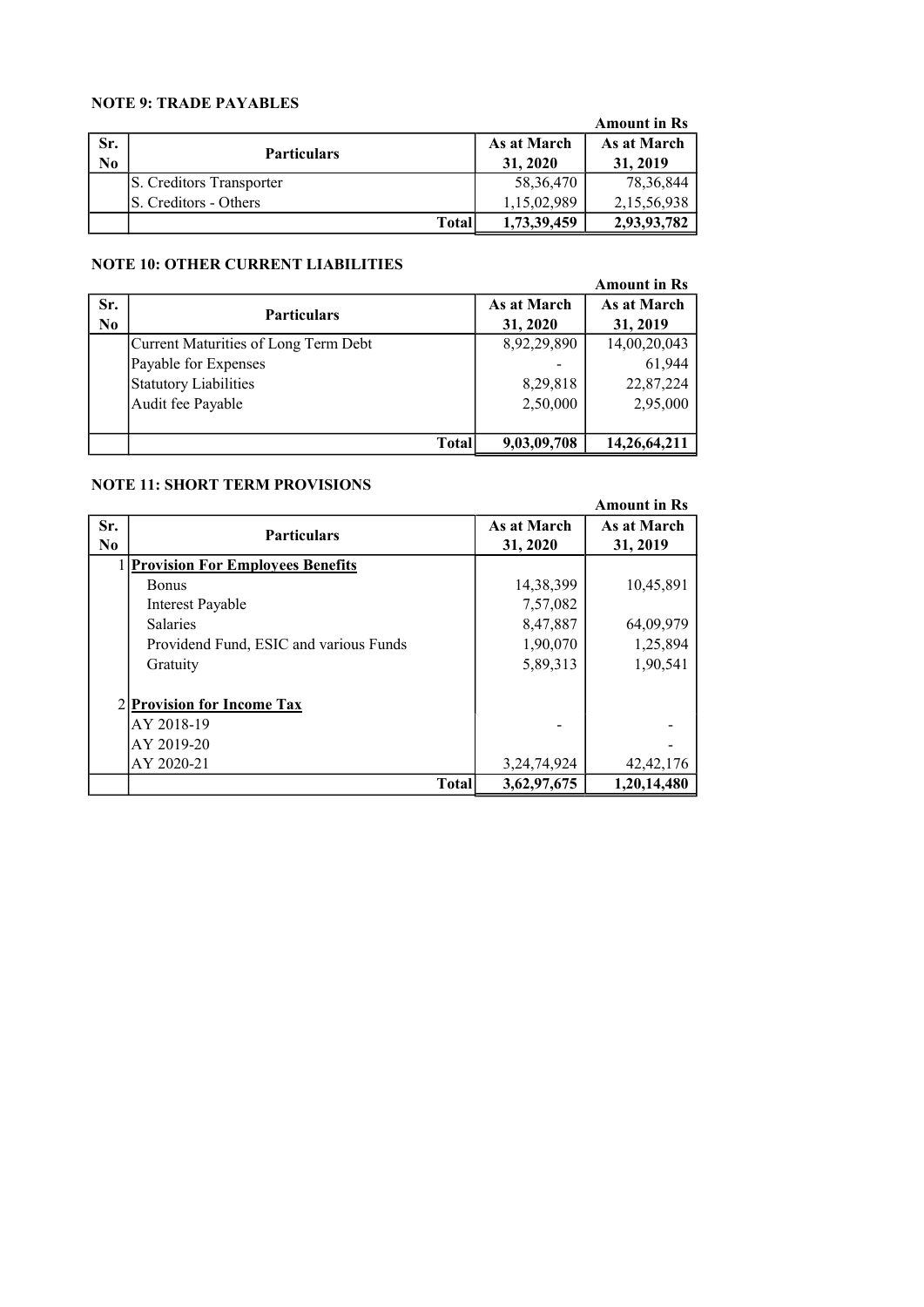#### RITCO LOGISTICS LIMITED Notes Forming Part of the Balance Sheet

#### NOTE 13: LONG TERM LOANS AND ADVANCES

|                       | IWI B IS. IANNI LENNI LAZARO ARIZ AITV ARUST |              |                         | <b>Amount in Rs</b>     |
|-----------------------|----------------------------------------------|--------------|-------------------------|-------------------------|
| Sr.<br>N <sub>0</sub> | <b>Particulars</b>                           |              | As at March 31,<br>2020 | As at March 31,<br>2019 |
|                       | <b>Security Deposit</b>                      |              |                         |                         |
|                       | a) Secured, Considered Good:                 |              |                         |                         |
|                       | Infrastructure                               |              | 63,03,405               | 1,35,52,130             |
|                       | <b>Business</b>                              |              | 1,86,91,474             | 1,17,36,589             |
|                       | Property                                     |              | 31,65,725               |                         |
|                       | 2 Balance with Government Authorities        |              |                         |                         |
|                       | Unsecured, Considered Good                   |              | 14,08,779               | 55,10,048               |
|                       |                                              | <b>Total</b> | 2,95,69,383             | 3,07,98,767             |

#### NOTE 14: CURRENT INVESTMENTS

|                |                                                 |                 | <b>Amount in Rs</b> |
|----------------|-------------------------------------------------|-----------------|---------------------|
| Sr.            | <b>Particulars</b>                              | As at March 31, | As at March 31,     |
| N <sub>0</sub> |                                                 | 2020            | 2019                |
|                | <b>Current Investments (quoted)</b>             |                 |                     |
|                | Investment in Mutual Funds                      |                 |                     |
|                | 35927.232 units of Aditya Birla Sun Life Pure   |                 |                     |
|                | Value Fund - Growth - Regular Plan              |                 |                     |
|                | 16514.404 units of DSP BlackRock Equity &       | 22,00,314       |                     |
|                | Bond Fund - Regular Plan Growth                 |                 | 25,00,000           |
|                | 18789.929 units of ICICI Prudential Equity &    | 19,90,981       | 25,00,000           |
|                | Debt Fund - Growth                              |                 |                     |
|                | 129399.586 units of L&T Infrastructure Fund -   |                 |                     |
|                | Growth                                          |                 |                     |
|                | 6353.977 units of Reliance - Banking & PSU      |                 |                     |
|                | Debt Fund (G)                                   |                 |                     |
|                | 3650.988 units of Aditya Birla SL - Cash Plus   |                 |                     |
|                | Reg(G)                                          |                 |                     |
|                | 641.234 units of $L&T$ - Liquid Fund (G)        |                 |                     |
|                | 38051.223 units of Franklin - India Ultra Short |                 |                     |
|                | Bond Super Ins (G)                              |                 |                     |
|                | 6353.977 units of Aditya Birla SL - Money       | 15,00,000       | 15,00,000           |
|                | Manager Fund Reg (G)                            |                 |                     |
|                | 98488.704 units of L&T - Money Market Fund      |                 |                     |
|                | (G)                                             | 17,10,000       | 17,10,000           |
|                | 8245.920 units of Aditya Birla SL-Frontline     |                 |                     |
|                | Equity Fund Reg (G)                             | 13,60,989       | 17,18,037           |
|                | 24741.255 units of L&T Equity Fund (G)          | 14,77,474       | 18,85,333           |
|                | <b>TOTAL</b>                                    | 1,02,39,757     | 1,18,13,371         |
|                | Aggregate Market Value of above mutual          |                 |                     |
|                | funds                                           | 1,06,99,534     | 1,23,84,967         |

#### NOTE 15: TRADE RECEIVABLES

|                 | NUTE 15. TRADE KEULIVADLES                  |                         | <b>Amount in Rs</b>     |
|-----------------|---------------------------------------------|-------------------------|-------------------------|
| Sr.<br>$\bf No$ | <b>Particulars</b>                          | As at March 31,<br>2020 | As at March 31,<br>2019 |
|                 | <b>Outstanding for More than Six months</b> |                         |                         |
|                 | a) Unsecured, Considered Good:              |                         |                         |
|                 |                                             | 14,75,635               | 12,85,530               |
|                 | Outstanding for Less than Six months        |                         |                         |
|                 | S. Debtors - Customers                      | 1,48,08,34,095          | 1,14,43,80,418          |
|                 | <b>Total</b>                                | 1,48,23,09,730          | 1,14,56,65,948          |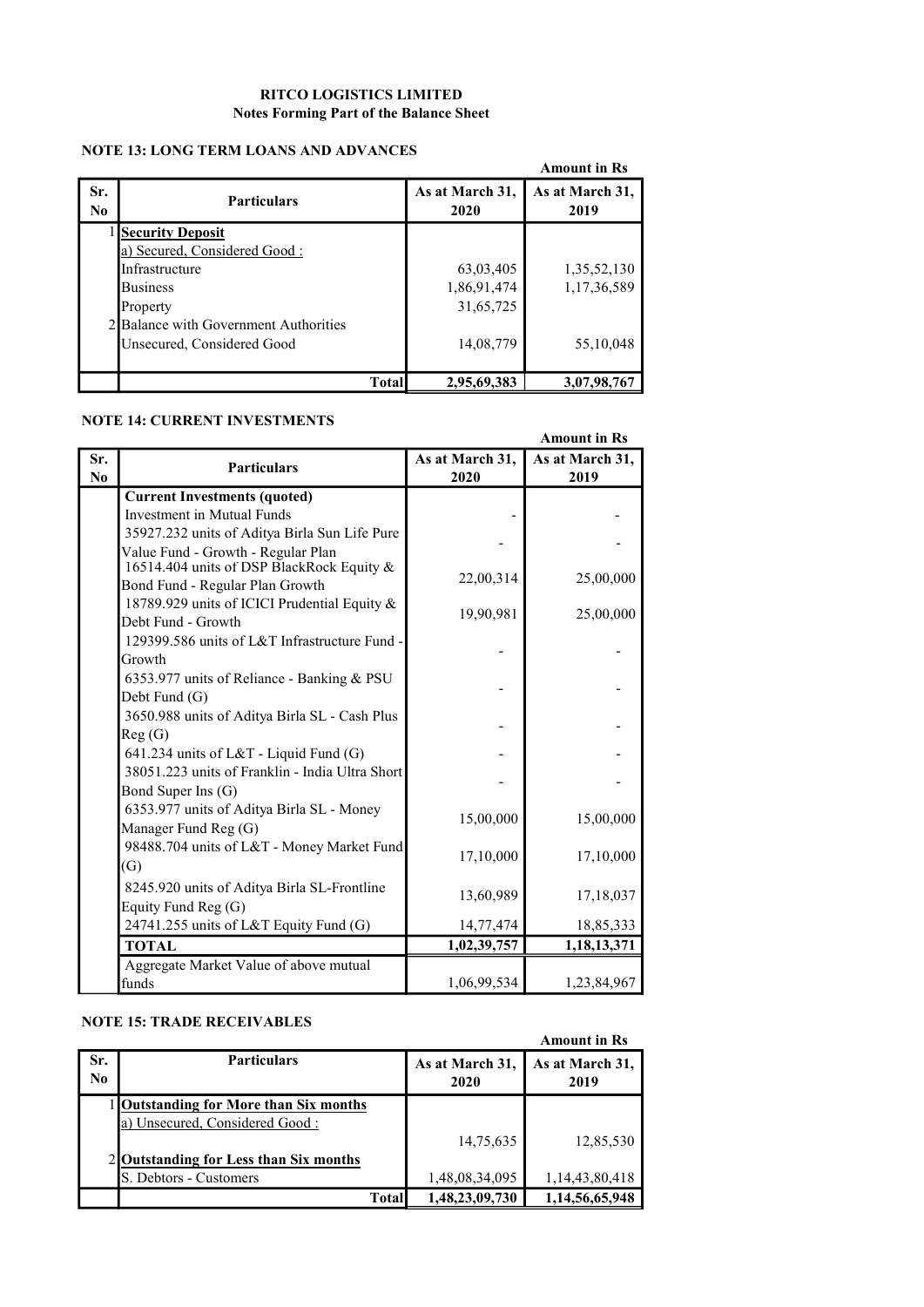#### NOTE 16: CASH & CASH EQUIVALENTS

|                       | WOTE TV. CASH & CASH EQUIVALENTS                                   |                                 | <b>Amount in Rs</b>         |
|-----------------------|--------------------------------------------------------------------|---------------------------------|-----------------------------|
| Sr.<br>N <sub>0</sub> | <b>Particulars</b>                                                 | As at March 31,<br>2020         | As at March 31,<br>2019     |
|                       | 1 Cash-in-Hand<br>Cash Balance<br>Cheques on hand                  | 15,76,316                       | 51,99,864<br>94,69,145      |
|                       | Sub Total (A)                                                      | 15,76,316                       | 1,46,69,009                 |
|                       | 2 Balance with Banks<br>In Current Accounts<br>In Deposit Accounts | 13, 36, 39, 464<br>18,25,48,882 | 8,49,26,054<br>16,84,30,538 |
|                       | Sub Total (B)                                                      | 31,61,88,347                    | 25, 33, 56, 591             |
|                       |                                                                    |                                 |                             |
|                       | Total [A]<br>$+$ B                                                 | 31,77,64,663                    | 26,80,25,600                |

#### NOTE 17: SHORT TERM LOANS & ADVANCES

|                |                                          |                 | <b>Amount in Rs</b> |
|----------------|------------------------------------------|-----------------|---------------------|
| Sr.            | <b>Particulars</b>                       | As at March 31, | As at March 31,     |
| N <sub>0</sub> |                                          | 2020            | 2019                |
|                | 1 Loans & Advances                       |                 |                     |
|                | a) Secured, Considered Good:             |                 |                     |
|                | Advance Income Tax, TDS and TCS (Net off |                 |                     |
|                | provision for Income Tax)                |                 |                     |
|                | AY 2017-18                               |                 | 93,87,660           |
|                | AY 2018-19                               | 31,15,700       | 31,15,700           |
|                | AY 2019-20                               | 40,29,860       |                     |
|                | TDS Revivable AY 2020-21                 | 6,22,95,947     |                     |
|                | b) Unsecured, Considered Good:           |                 |                     |
|                | Loans & Advances to Employees            | 67, 16, 436     | 28,87,524           |
|                | Advance To Drivers against expenses      | 4, 12, 54, 350  | 3,03,49,094         |
|                | Advance To Drivers against Salary        |                 | 6,61,634            |
|                | <b>Total</b>                             | 11,74,12,293    | 4,64,01,612         |

#### NOTE 18: OTHER CURRENT ASSETS

|          | NOTE 10. OTHER CORRENT ASSETS          |              |                 | <b>Amount in Rs</b> |
|----------|----------------------------------------|--------------|-----------------|---------------------|
| Sr.      | <b>Particulars</b>                     |              | As at March 31, | As at March 31,     |
| $\bf No$ |                                        |              | 2020            | 2019                |
|          | Advance To Supplier                    |              |                 | 4,09,941            |
|          | Prepaid Insurance                      |              | 1,07,51,401     | 71,92,615           |
|          | <b>CGST</b> Receivable                 |              | 83.535          |                     |
|          | <b>SGST Receivable</b>                 |              | 83,535          |                     |
|          | <b>Excess TDS Deducted Recoverable</b> |              | 2,63,002        | 2,15,513            |
|          | Interest Accrued on FDR                |              | 1,31,86,859     | 39,10,676           |
|          | Advances against expenses              |              | 18,66,701       | 24,50,481           |
|          | Claims Recoverable against Insurance   |              | 1,64,47,853     | 1,02,88,280         |
|          | Receivable against bank charges        |              | 9,02,524        | 5,81,217            |
|          |                                        | <b>Total</b> | 4.35.85.409     | 2,50,48,723         |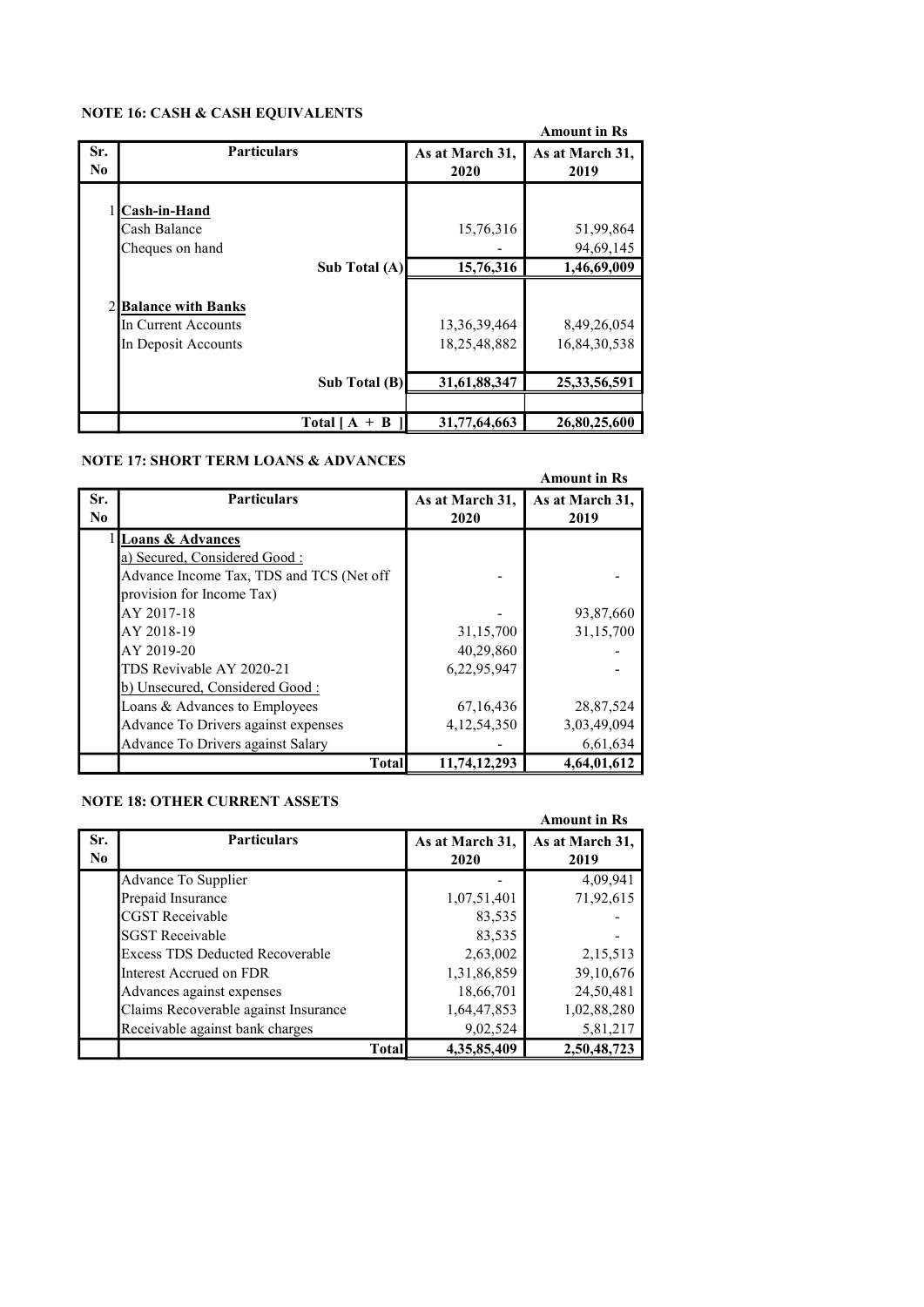#### RITCO LOGISTICS LIMITED Notes Forming Part of the Profit & Loss Accounts

#### NOTE 19: REVENUE FROM OPERATIONS

|                |                    |                                 | <b>Amount in Rs</b> |
|----------------|--------------------|---------------------------------|---------------------|
|                | <b>Particulars</b> | As at March 31, As at March 31, |                     |
| <b>Sr. Nol</b> |                    | 2020                            | 2019                |
|                | Hiring Income      | 4,90,52,48,533                  | 4,07,29,10,019      |
|                | <b>Total</b>       | 4,90,52,48,533                  | 4,07,29,10,019      |

#### NOTE 20: OTHER INCOME

| Sr. No | <b>Particulars</b>            | As at March 31,<br>2020 | As at March 31,<br>2019 |
|--------|-------------------------------|-------------------------|-------------------------|
|        | Interest on FDRs              | 1,43,49,004             | 64,23,998               |
|        | Rental Income                 | 63,03,150               | 76,22,748               |
|        | Interest from others          | 13,54,202               | 1,10,995                |
|        | <b>Fuel Discount</b>          | 9,21,172                |                         |
|        | <b>Fuel PointRedemption</b>   | 65,80,840               |                         |
|        | Tyre Incentive                | 2,42,200                |                         |
|        | Warehousing Income            | 88,06,728               |                         |
|        | Profit on sale of fixed asset | 2,73,584                | 11,90,521               |
|        | Profit on investment          |                         | 1,04,356                |
|        | <b>Total</b>                  | 3,88,30,880             | 1,54,52,618             |

#### NOTE 21: COST OF SERVICES RENDERED

| <b>Sr. Nol</b> | <b>Particulars</b>    | As at March 31, $\vert$ As at March 31,<br>2020 | 2019           |
|----------------|-----------------------|-------------------------------------------------|----------------|
|                | <b>Hiring Charges</b> |                                                 |                |
|                | Own Vehicles          | 71,54,57,210                                    | 65,02,99,032   |
|                | Other Vehicles        | 3,66,87,29,330                                  | 2,86,47,86,437 |
|                | Total                 | 4,38,41,86,541                                  | 3,51,50,85,469 |

#### NOTE 22: EMPLOYEE BENEFIT EXPENSES

| Sr. No | <b>Particulars</b>            | As at March 31,<br>2020 | As at March 31,<br>2019 |
|--------|-------------------------------|-------------------------|-------------------------|
|        | Salaries, Wages and Bonus     | 4,08,51,876             | 2,90,56,453             |
|        | Director Remuneration         | 60,00,000               | 60,00,000               |
|        | Contribution to various funds | 22,43,511               | 16,49,843               |
|        | <b>Staff Welfare Expenses</b> | 23,67,726               | 16,67,656               |
|        | Gratuity                      | 29, 37, 553             | 21,08,265               |
|        | Leave Encashment              | 25,012                  | 5,41,670                |
|        | Bonus                         | 13,71,791               | 10,48,740               |
|        | Total                         | 5,57,97,469             | 4,20,72,627             |

#### NOTE 23: FINANCE COST

| <b>Sr. Nol</b> | <b>Particulars</b>                | As at March 31, As at March 31,<br>2020 | 2019            |  |
|----------------|-----------------------------------|-----------------------------------------|-----------------|--|
|                | <b>Bank and Financial Charges</b> | 38, 20, 442                             | 43,66,787       |  |
|                | Interest on borrowings            | 12,80,94,978                            | 11, 17, 77, 549 |  |
|                | <b>Total</b>                      | 13, 19, 15, 420                         | 11,61,44,336    |  |

#### NOTE 23: DEPRECIATION

| <b>Sr. No</b> | <b>Particulars</b> | As at March 31,   As at March 31,  <br>2020 | 2019         |  |
|---------------|--------------------|---------------------------------------------|--------------|--|
|               | Depreciation       | 16,23,67,927                                | 15,29,62,205 |  |
|               | Totall             | 16, 23, 67, 927                             | 15,29,62,205 |  |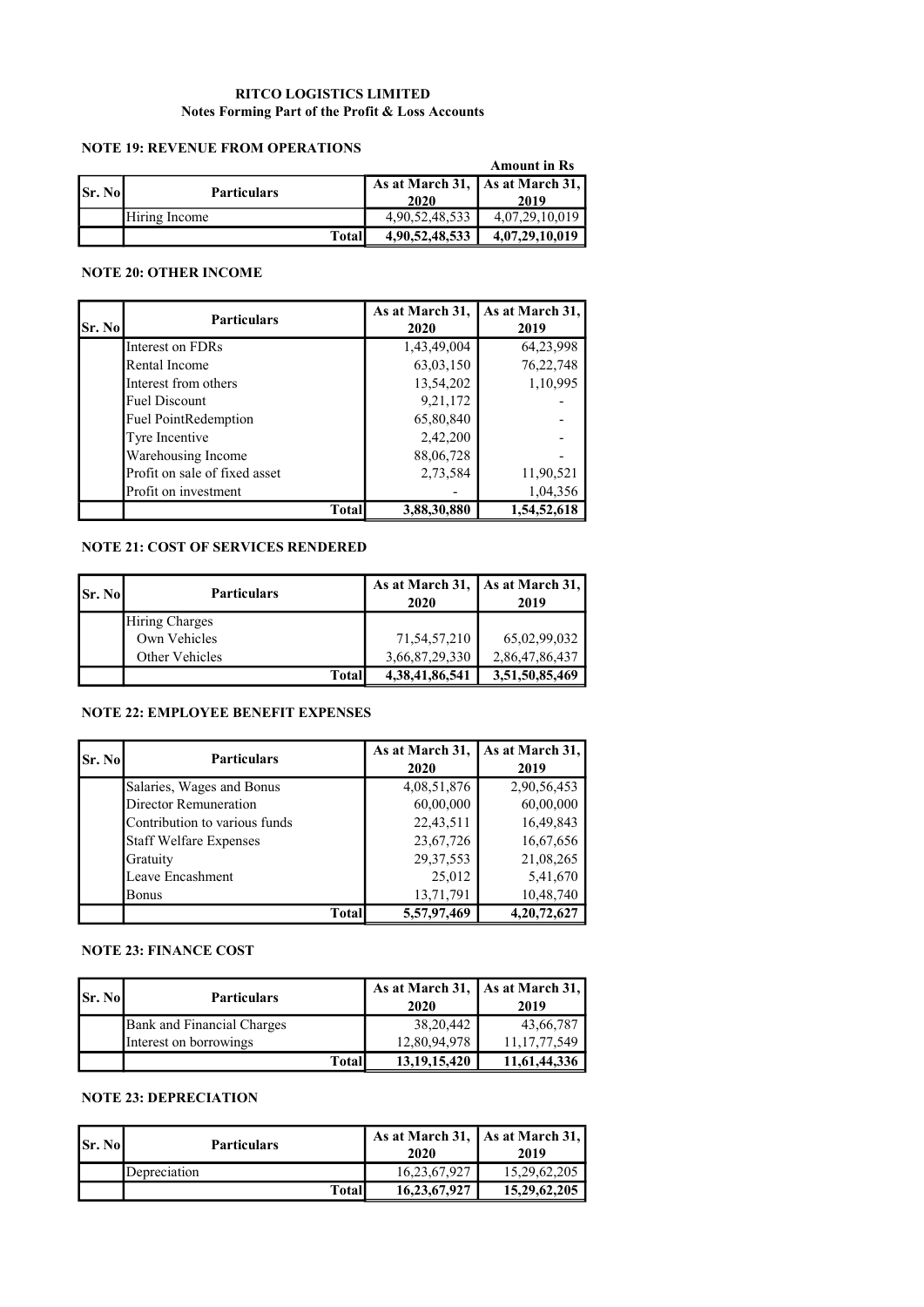#### NOTE 24: OTHER EXPENSES

| Sr. No | <b>Particulars</b>                              | As at March 31,<br>2020 | As at March 31,<br>2019 |  |
|--------|-------------------------------------------------|-------------------------|-------------------------|--|
|        | 1 Rents, Rates, Taxes & Insurance               |                         |                         |  |
|        | $(a)$ Rent                                      | 1,14,93,833             | 1,03,01,782             |  |
|        | (b) Rate & Taxes                                | 1,31,961                | 3,75,096                |  |
|        | (c) Insurance                                   | 2,09,57,138             |                         |  |
|        | (d) Service Tax                                 |                         | 1,41,64,649             |  |
|        | 2 Repairs and Maintenance                       |                         |                         |  |
|        | (a) Generator                                   | 3,56,831                | 2,51,455                |  |
|        | (c) Vehicles                                    | 8,15,101                | 11,08,292               |  |
|        | (d) Computers                                   | 3,22,659                | 2,58,463                |  |
|        | (e) Others                                      | 90,490                  | 3,25,471                |  |
|        | 3 Auditors Remuneration                         |                         |                         |  |
|        | Audit Fee                                       | 3,32,600                | 2,50,000                |  |
|        | Travelling & Conveyance Expenses                | 1,03,77,485             | 79,81,817               |  |
|        | Rebate & Discount                               | 1,17,09,276             | 80,28,141               |  |
|        | Legal and Professional Charges                  | 7,07,152                |                         |  |
|        |                                                 |                         | 32,63,832               |  |
|        | Printing and Stationary                         | 17,41,289               | 7,41,891                |  |
|        | Telephone and Mobile Expenses                   | 12,29,436               | 6,69,305                |  |
|        | Electricity & Water Expenses                    | 21,26,879               | 21,20,883               |  |
|        | Advertisement, Publicity and Sales<br>Promotion |                         |                         |  |
|        |                                                 | 50,000                  | 43,636                  |  |
|        | Charity & Donation                              | 2,65,755                | 1,07,902                |  |
|        | Claim Paid                                      | 65,12,891               | 12,61,988               |  |
|        | Software Charges                                | 2,47,800                | 8,28,715                |  |
|        | Misc. Expenses<br>Books & Periodicals           | 15,85,764               | 11,32,783               |  |
|        |                                                 | 2,480                   | 1,630                   |  |
|        | <b>Internet Charges</b>                         | 5,36,000                | 3,21,871                |  |
|        | Fees & Subscription                             | 23,40,634               | 6,50,956                |  |
|        | <b>Festival Charges</b>                         | 10,19,523               | 5,68,222                |  |
|        | Postage & Courier                               | 10,16,003               | 3,45,393                |  |
|        | <b>Business Promotion</b>                       | 32,16,086               | 11,70,439               |  |
|        | Office Expenses(incl. maintenance)              | 93,56,348               | 1,45,47,949             |  |
|        | Loss on sale of Investment                      | 15,73,613               | 13,96,630               |  |
|        | Operating Warehouse expenses                    | 45,45,291               | 1,53,918                |  |
|        | Corporate Social Responsibility                 | 24,50,000               | 13,50,000               |  |
|        | Total                                           | 9,71,10,318             | 7,37,23,108             |  |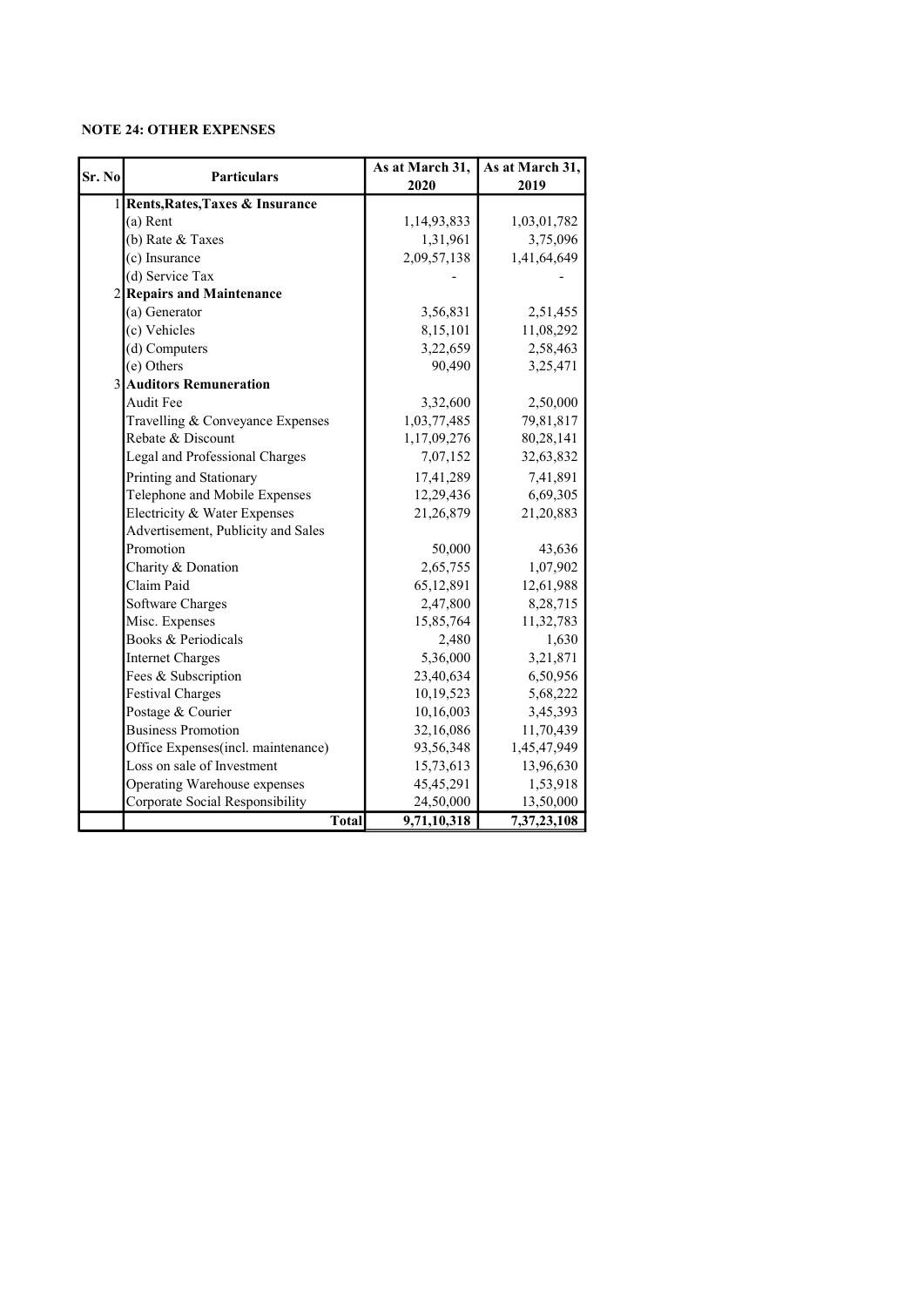#### RITCO LOGISTICS LIMITED Notes Forming Part of the Balance Sheet

|                 | <b>Amount in Rs</b><br><b>Note: 12 Fixed Assets</b> |      |                           |                                    |                                        |                     |                           |                                                  |                          |                                 |                     |                         |                         |
|-----------------|-----------------------------------------------------|------|---------------------------|------------------------------------|----------------------------------------|---------------------|---------------------------|--------------------------------------------------|--------------------------|---------------------------------|---------------------|-------------------------|-------------------------|
|                 | Depreciation<br><b>Gross Block</b>                  |      |                           |                                    |                                        | <b>Net Block</b>    |                           |                                                  |                          |                                 |                     |                         |                         |
| Sr.<br>$\bf No$ | <b>Particulars</b>                                  | Rate | Value at the<br>beginning | <b>Addition</b><br>during the year | <b>Deduction</b><br>during the<br>year | Value at the<br>end | Value at the<br>beginning | Opening<br>Adjustiment<br>(Transition<br>Effect) | For the Year             | Deduction<br>during the<br>year | Value at the<br>end | WDV as on<br>31.03.2020 | WDV as on<br>31.03.2019 |
|                 | <b>Tangible Assets</b>                              |      |                           |                                    |                                        |                     |                           |                                                  |                          |                                 |                     |                         |                         |
|                 | Land                                                |      |                           |                                    |                                        |                     |                           |                                                  |                          |                                 |                     |                         |                         |
|                 | Leasehold Land                                      |      |                           |                                    |                                        |                     |                           |                                                  |                          |                                 |                     |                         |                         |
|                 | Freehold Land                                       |      | 23,30,000                 |                                    |                                        | 23,30,000           |                           |                                                  | $\overline{\phantom{a}}$ |                                 |                     | 23,30,000               | 23,30,000               |
| 2               | <b>Building</b>                                     |      |                           |                                    |                                        |                     |                           |                                                  |                          |                                 |                     |                         |                         |
|                 | Building and Roads                                  |      | 7,82,30,720               |                                    | $\overline{a}$                         | 7,82,30,720         | 2,70,85,222               |                                                  | 24,93,473                |                                 | 2,95,78,695         | 4,86,52,025             | 5, 11, 45, 498          |
| 3               | <b>Furniture's &amp; Fixtures</b>                   |      |                           |                                    |                                        |                     |                           |                                                  |                          |                                 |                     |                         |                         |
|                 | Furnitures, Fixtures and Furnishing                 |      | 44,90,461                 | 3,00,496                           | $\overline{\phantom{a}}$               | 47,90,957           | 37,72,554                 |                                                  | 2,11,944                 |                                 | 39,84,498           | 8,06,459                | 7,17,907                |
|                 | 4   Vehicles                                        |      | 84, 83, 69, 386           | 1,17,18,028                        | 44,89,487                              | 85,55,97,927        | 34,55,98,520              |                                                  | 15,64,26,268             | 42,91,045                       | 49, 77, 33, 743     | 35,78,64,184            | 50,27,63,689            |
|                 | 5 Office Equipments                                 |      | 1,75,99,525               | 6,98,311                           | $\sim$                                 | 1,82,97,836         | 1,56,56,927               |                                                  | 7,63,864                 |                                 | 1,64,20,791         | 18,77,045               | 19,42,598               |
|                 | 6 Computer & Softwares                              |      | 1,56,35,594               | 39,29,405                          | $\sim$                                 | 1,95,64,999         | 1,21,48,293               |                                                  | 24,72,378                |                                 | 1,46,20,671         | 49,25,975               | 34,84,788               |
|                 | Total (Current Year)                                |      | 96,66,55,686              | 1,66,46,240                        | 44,89,487                              | 97,88,12,439        | 40, 42, 61, 516           | $\sim$                                           | 16,23,67,927             | 42,91,045                       | 56,23,38,398        | 41,64,55,688            | 56,23,84,480            |
|                 | <b>Total (Previous Year)</b>                        |      | 68,09,69,904              | 29,02,99,646                       | 46,13,864                              | 96,66,55,686        | 25,57,36,340              | $\sim$                                           | 15,29,62,205             | 44,37,030                       | 40, 42, 61, 515     | 56,23,84,481            |                         |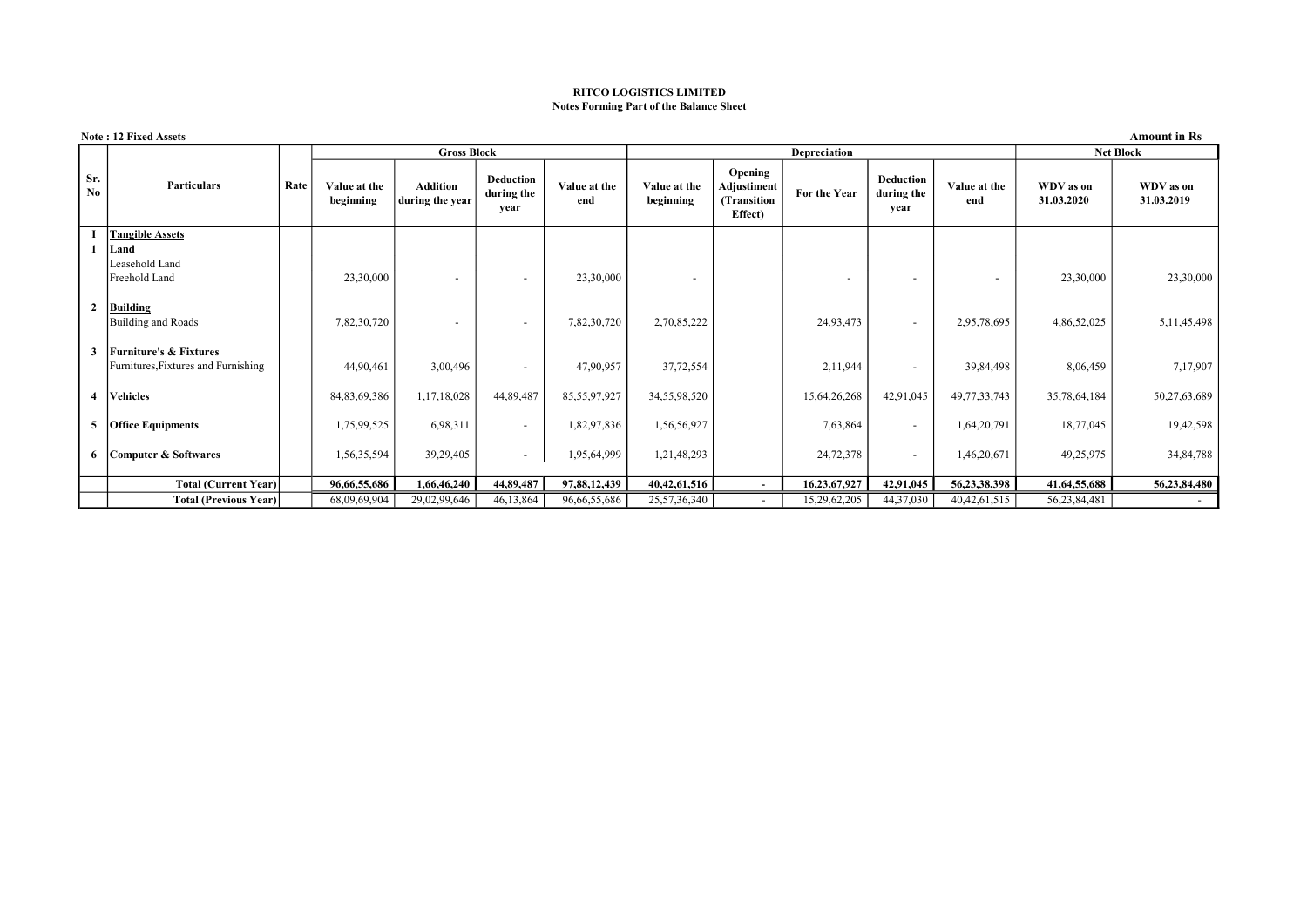#### **NOTE: 2:**

#### RITCO LOGISTICS PRIVATE LIMITED Notes To Accounts For The year Ended 31st March 2020

1) The previous year's figures have been reworked, regrouped, rearranged and reclassified wherever necessary.

|                                                                                    | As at March<br>31,2020                  | As at March<br>31,2019 |
|------------------------------------------------------------------------------------|-----------------------------------------|------------------------|
| 4) Contingent liabilities not provided.                                            | 26,95,53,288                            | 25,67,49,141           |
| 5) RELATED PARTY DISCLOSURE:-                                                      |                                         |                        |
|                                                                                    | As at March<br>31,2020                  | As at March<br>31,2019 |
| a) Advances recoverable in cash or in kind or for value to be received<br>include: |                                         |                        |
| a) Amount receivable from firms and companies in which directors are<br>interested |                                         |                        |
| b) Maximum amount outstanding at any time during the year                          |                                         |                        |
| b) Key management personnel                                                        |                                         |                        |
| Mr. MPS Chadha (Director)<br>a.                                                    |                                         |                        |
| b.<br>Mr. Sanjeev Kumar Elwadhi (Director)                                         |                                         |                        |
| Mr. Rakesh Kumar Jha (Company Secretary)<br>c.                                     |                                         |                        |
| c) Entities over which significant influence is exercised by                       | Ritco Leasing & Finance Private Limited |                        |
| the Company/ key management personnel (either                                      |                                         |                        |

individually or with others)

|    |                                                                                         | <b>As at March 31,2020</b>                                          |                                                        | As at March 31,2019                                                       |                                                                      |  |
|----|-----------------------------------------------------------------------------------------|---------------------------------------------------------------------|--------------------------------------------------------|---------------------------------------------------------------------------|----------------------------------------------------------------------|--|
| d) | <b>Particulars</b>                                                                      | <b>Entities over which</b><br>significant influence is<br>exercised | Key<br>Management<br>Personnel and<br><b>Relatives</b> | <b>Entities over</b><br>which<br>significant<br>influence is<br>exercised | <b>Key</b><br>Management<br><b>Personnel and</b><br><b>Relatives</b> |  |
|    | <b>Remuneration</b><br>2 Balance at the end of the year<br>a. other receivable/advances | $\overline{\phantom{0}}$                                            | 60,00,000                                              |                                                                           | 60,00,000                                                            |  |
|    | b. payables                                                                             |                                                                     | 3,85,400                                               |                                                                           | 3,85,400                                                             |  |

#### 6) Computation Of Earnings per share

| Particular                                           | As at March<br>31,2020 | As at March<br>31,2019 |
|------------------------------------------------------|------------------------|------------------------|
| Net Profit /(Loss) after taxation as reported in Rs. | 8,82,62,539            | 12, 15, 02, 204        |
| Weighted Average No. of shares                       | 2,44,76,618            | 2,02,43,741            |
| <b>Earning Per Share</b>                             |                        |                        |
| Basic EPS.                                           | 3.61                   | 6.00                   |
| Dilluted EPS                                         | 3.61                   | 6.00                   |

#### Calculation of Weighted Average No. of Shares

| <b>Particulars</b>                                            | As at March<br>31,2020   | As at March<br>31,2019 |
|---------------------------------------------------------------|--------------------------|------------------------|
| Opening No. of Shares                                         | 2,44,76,618              | 1,94,76,618            |
| Issued during the year                                        | $\overline{\phantom{0}}$ | 7,67,123               |
| Weighted Average No. of Shares Outstanding at end of the Year | 2,44,76,618              | 2,02,43,741            |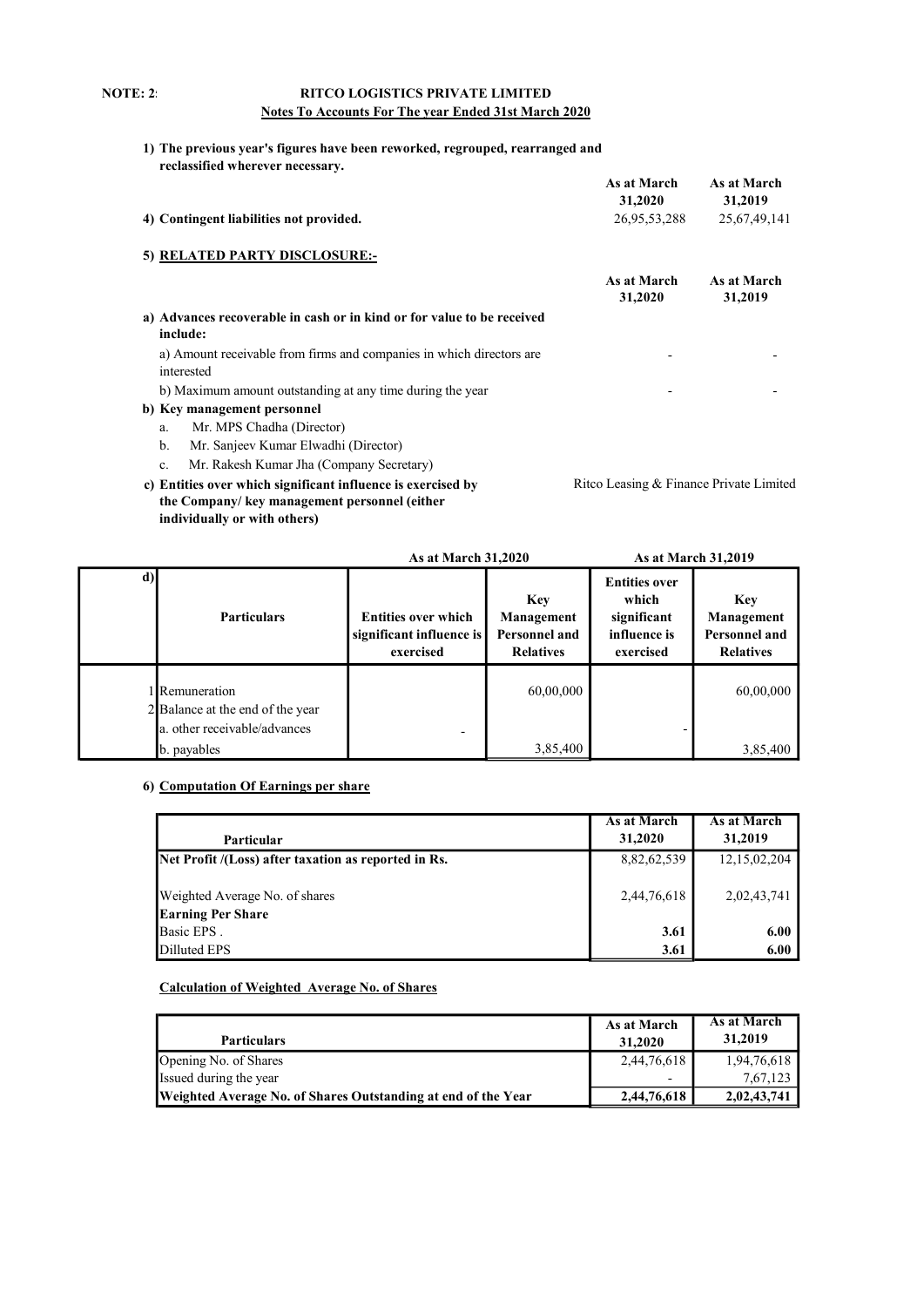#### RITCO LOGISTICS LIMITED CIN: U60221DL2001PLC112167

#### 1. COMPANY OVERVIEW

RITCO LOGISTICS LIMITED (the "Company") is engaged in logistics services dealing mainly in domestic transportation of goods. The operations of the Company are spread all over the country through various branches and transhipment points

#### 2. Notes forming Part of Restated Financial Statement

#### SIGNIFICANT ACCOUNTING POLICIES

#### a) BASIS OF PREPARATION OF FINANCIAL STATEMENT

The Financial statement of the company are prepared in accordance with generally Accepted accounting principle in India ('Indian GAAP') to Comply with the Accounting standard Specified under Section 133 of the Companies Act, 2013, read with rule 7 of the Companies (Accounts) Rules, 2014, (as amended) and the relevant provisions of Companies Act, 2013. The Financial Statement have been prepared on a historical cost convention and accrual basis, except for certain financial assets and liabilities measured at fair value and plan assets towards defined benefit plans, which are measured at fair value. The accounting policies have been consistently applied by the Company and are consistent with those used in the previous year.

#### b) USE OF ESTIMATES

The preparation of financial statement in conformity with Indian GAAP require the management to make judgments, estimates and assumption that affect the reported Amounts of revenues, expenses, assets and liabilities and the disclosure of contingent Liabilities, at the end of the reporting period. Although these estimates are based on the management's best knowledge of current event and actions, uncertainty about these assumption and estimates could result in the outcome requiring a material adjustment to the carrying amounts of assets or liabilities in future periods.

All assets and liabilities have been classified as current and non-current as per normal operating cycle of the Company and other criteria set out in Schedule III of the Act. Based on nature of products/services, the Company has ascertained its operating cycle as 12 months for the purpose of current and non-current classification of assets and liabilities.

#### c) REVENUE RECOGNITION

Revenue is recognized to the extent that it is probable that the economic benefits will flow to the company and the revenue can be reliably measured and there exist on mercantile basis. Revenue from Goods transport and Parcel service is recognised when goods / parcels are delivered to the customers/ nearest destination branches. Revenue is measured at the fair value of the consideration received or receivable, taking into account contractually defined terms of payment and excluding taxes or duties collected on behalf of the Government.

Rent Income and Interest on deposits is recognised on time proportion basis dividend income is recognised when the right to receive the dividend is established.

#### d) FIXED ASSETS

All items of fixed assets are stated at historical cost less accumulated depreciation. Historical cost includes expenditure that is directly attributable to the acquisition of the items. Subsequent cost are included in the asset's carrying amount or recognized as a separate asset, as appropriate, only when it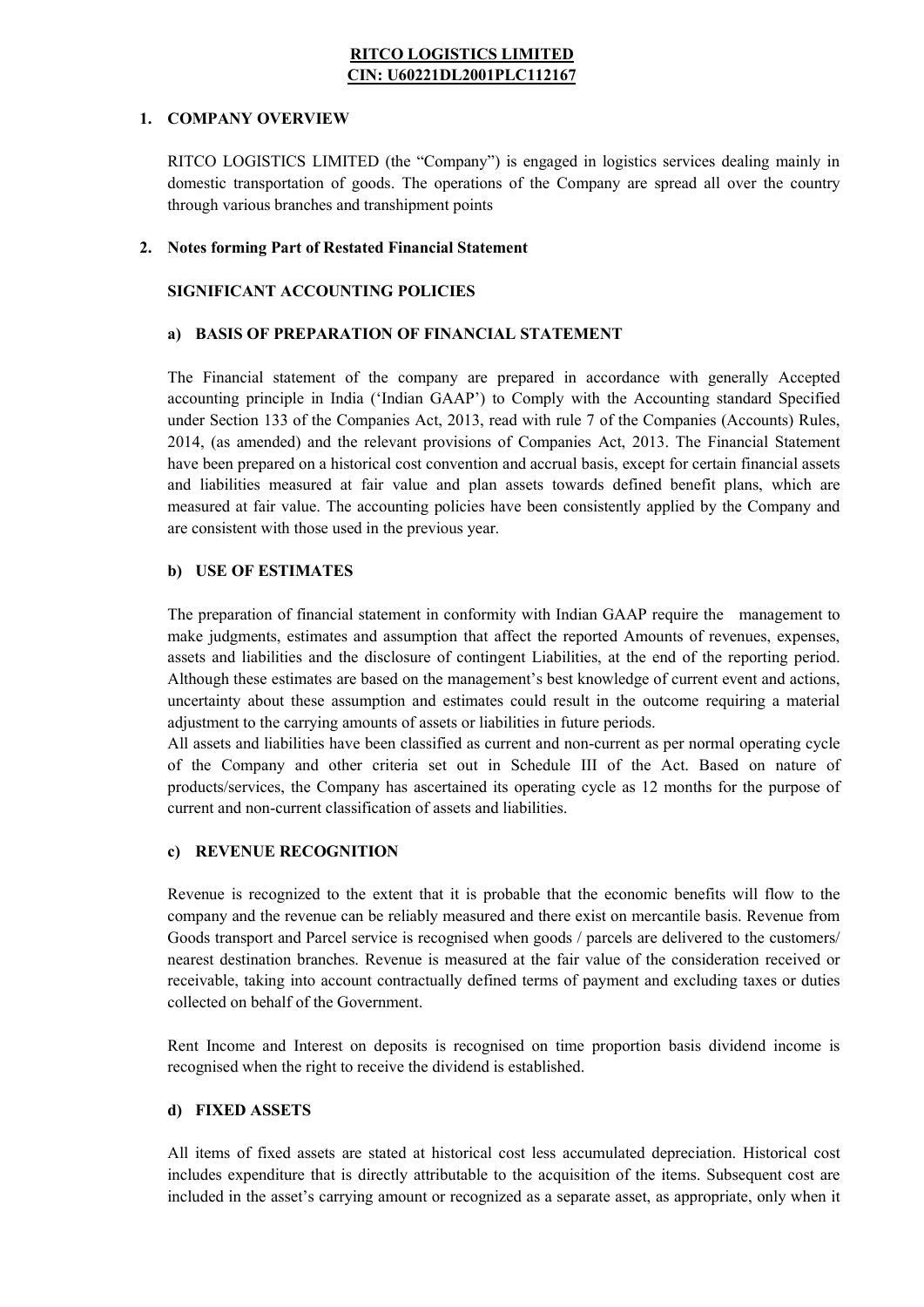is probable that future economic benefits associated with the item will flow to the Company and the cost of the item can be measured reliably. The carrying amount of any component accounted for as a separate asset is derecognised when replaced. All other repairs and maintenance expenses are charged to profit or loss during the reporting period in which they are incurred.

#### e) DEPRECIATION AND AMORTIZATION

Depreciation on fixed assets for the year ended March 31, 2014 and 2013 were provided on the written down value method (WDV Method) using the rates prescribed under schedule XIV of the Companies Act 1956. Depreciation on fixed assets for the year ended March 31 2015, 2016 and 2017 is provided based on the useful life of various assets,, as specified in Schedule II of the Companies Act, 2013.

#### f) BORROWING COST

Borrowing cost attributable to acquisition and / or construction of qualifying assets are capitalized as cost of assets up to date when such assets is ready for its intended use. Other borrowing costs are charged as revenue expenditure to profit & Loss Account.

#### g) LEASES

Operating Leases are those leases where the lessor retains substantial risks and benefits of ownership of leased assets. Rentals in such cases are expensed with reference to lease terms and other considerations on a straight line basis.

#### h) INVESTMENTS

Investments are classified into current investments and non-current investments. Current investments, i.e. investments that are readily realisable and intended to be held for not more than a year are valued at lower of cost and net realisable value. Any reduction in the carrying amount or any reversal of such reductions are charged or credited to the Statement of Profit and Loss.

Non-current investments are stated at cost. Provision for diminution in the value of these investments is made only if such decline is other than temporary, in the opinion of the Management.

#### i) VALUATION OF INVENTORIES

Consumables, stores and spares (including stock of tyres) are valued at cost computed on first-in-first out basis.

#### j) EMPLOYEE BENEFITS

All short term employee benefits are accounted on undiscounted basis during the accounting period based on services rendered by employees.

The Company's contribution to Provident Fund and Employees State Insurance Scheme is determined based on a fixed percentage of the eligible employees' salary and charged to the Statement of Profit and Loss on accrual basis. The Company has categorised its Provident Fund and the Employees State Insurance Scheme as a defined contribution plan since it has no further obligations beyond these contributions.

The Company's liability towards gratuity and compensated absences, being defined benefit plans are accounted for on the basis of an independent actuarial valuation and actuarial gains/losses are charged to the Statement of Profit and Loss.